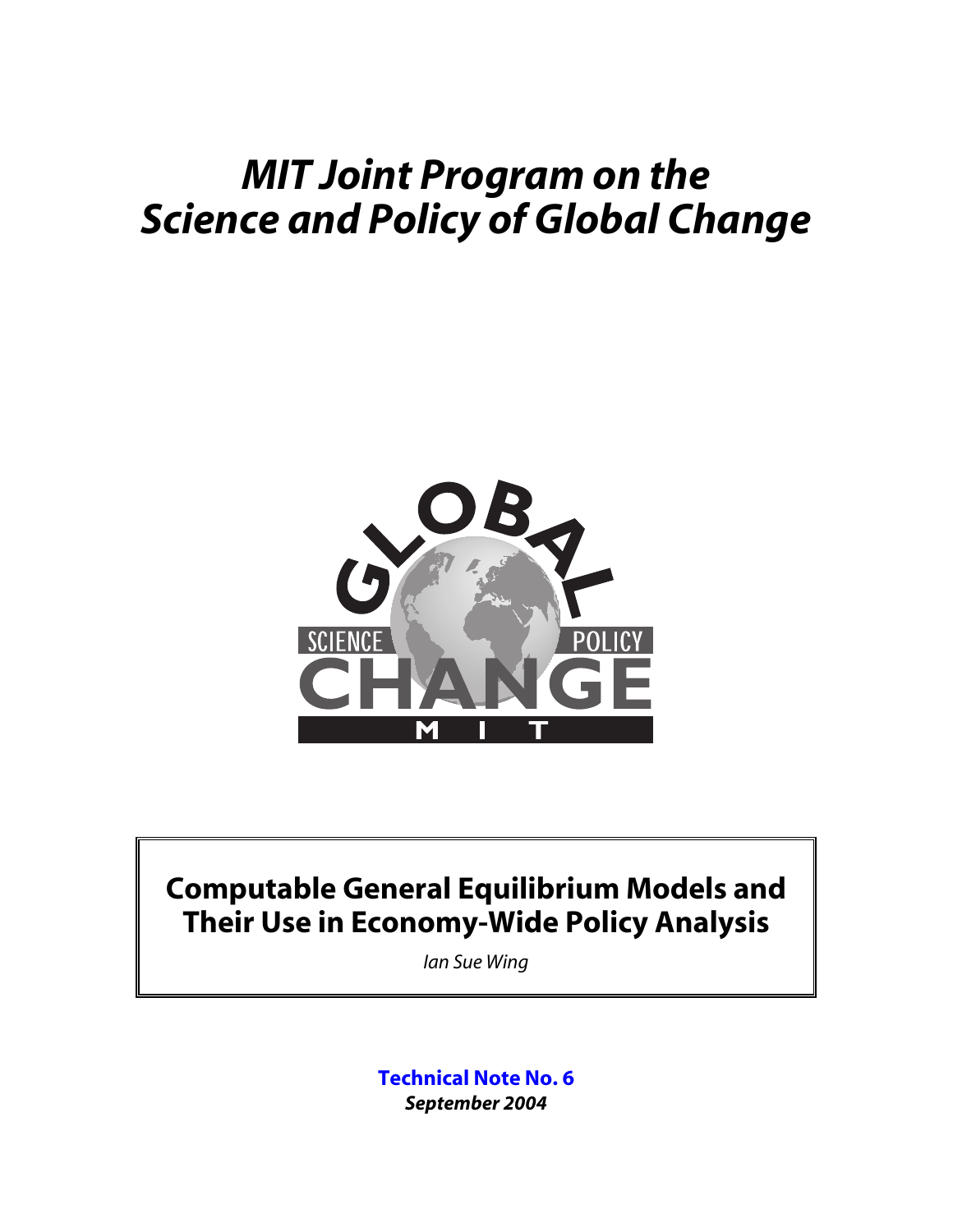The MIT Joint Program on the Science and Policy of Global Change is an organization for research, independent policy analysis, and public education in global environmental change. It seeks to provide leadership in understanding scientific, economic, and ecological aspects of this difficult issue, and combining them into policy assessments that serve the needs of ongoing national and international discussions. To this end, the Program brings together an interdisciplinary group from two established research centers at MIT: the Center for Global Change Science (CGCS) and the Center for Energy and Environmental Policy Research (CEEPR). These two centers bridge many key areas of the needed intellectual work, and additional essential areas are covered by other MIT departments, by collaboration with the Ecosystems Center of the Marine Biology Laboratory (MBL) at Woods Hole, and by short- and long-term visitors to the Program. The Program involves sponsorship and active participation by industry, government, and non-profit organizations.

To inform processes of policy development and implementation, climate change research needs to focus on improving the prediction of those variables that are most relevant to economic, social, and environmental effects. In turn, the greenhouse gas and atmospheric aerosol assumptions underlying climate analysis need to be related to the economic, technological, and political forces that drive emissions, and to the results of international agreements and mitigation. Further, assessments of possible societal and ecosystem impacts, and analysis of mitigation strategies, need to be based on realistic evaluation of the uncertainties of climate science.

The Program's Technical Notes series is intended to document technical research details for our own use, and also for other researchers who may wish to recreate or update the work. Further information is available by request to the Program Office at the numbers listed below.

Henry D. Jacoby and Ronald G. Prinn, *Program Co-Directors*

For more information, please contact the Joint Program Office

| Postal Address: Joint Program on the Science and Policy of Global Change |
|--------------------------------------------------------------------------|
| <b>MIT E40-428</b>                                                       |
| 77 Massachusetts Avenue                                                  |
| Cambridge MA 02139-4307 (USA)                                            |
| Location: One Amherst Street, Cambridge                                  |
| Building E40, Room 428                                                   |
| Massachusetts Institute of Technology                                    |
| Access: Phone: (617) 253-7492                                            |
| Fax: (617) 253-9845                                                      |
| E-mail: globalchange@mit.edu                                             |
| Web site: http://mit.edu/globalchange/                                   |
|                                                                          |

*Printed on recycled paper*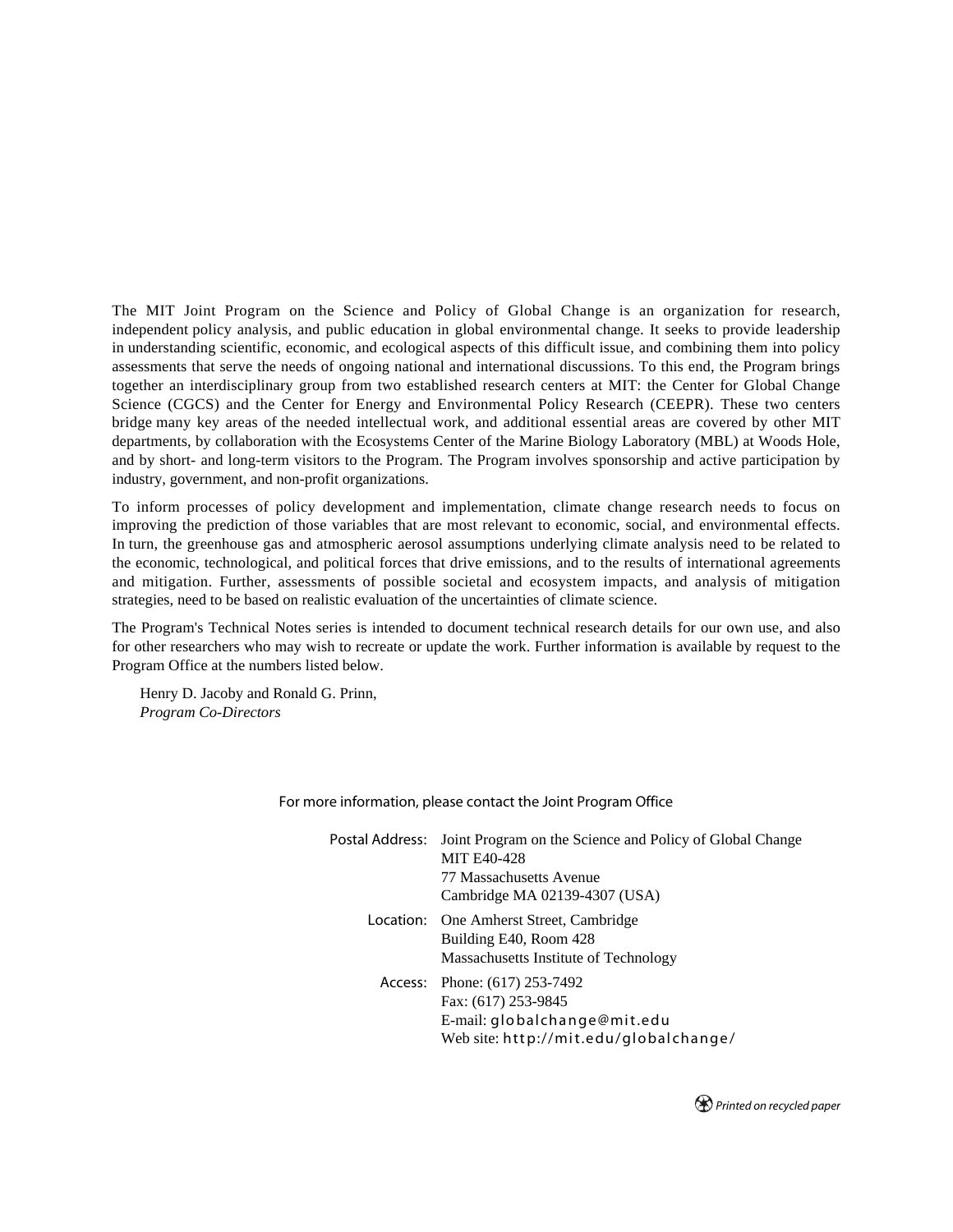### **Computable General Equilibrium Models and Their Use in Economy-Wide Policy Analysis: Everything You Ever Wanted to Know (But Were Afraid to Ask)**

Ian Sue Wing\*

*Center for Energy & Environmental Studies and Department of Geography & Environment Boston University and Joint Program on the Science & Policy of Global Change Massachusetts Institute of Technology* 

 $*$  Address: Rm. 141, 675 Commonwealth Ave., Boston MA 02215. Email:  $i$ <sub>sw</sub>@bu.edu. Phone: (617) 353-5741. Fax: (617) 353-5986. This research was supported by U.S. Department of Energy Office of Science (BER) Grant No. DE-FG02-02ER63484.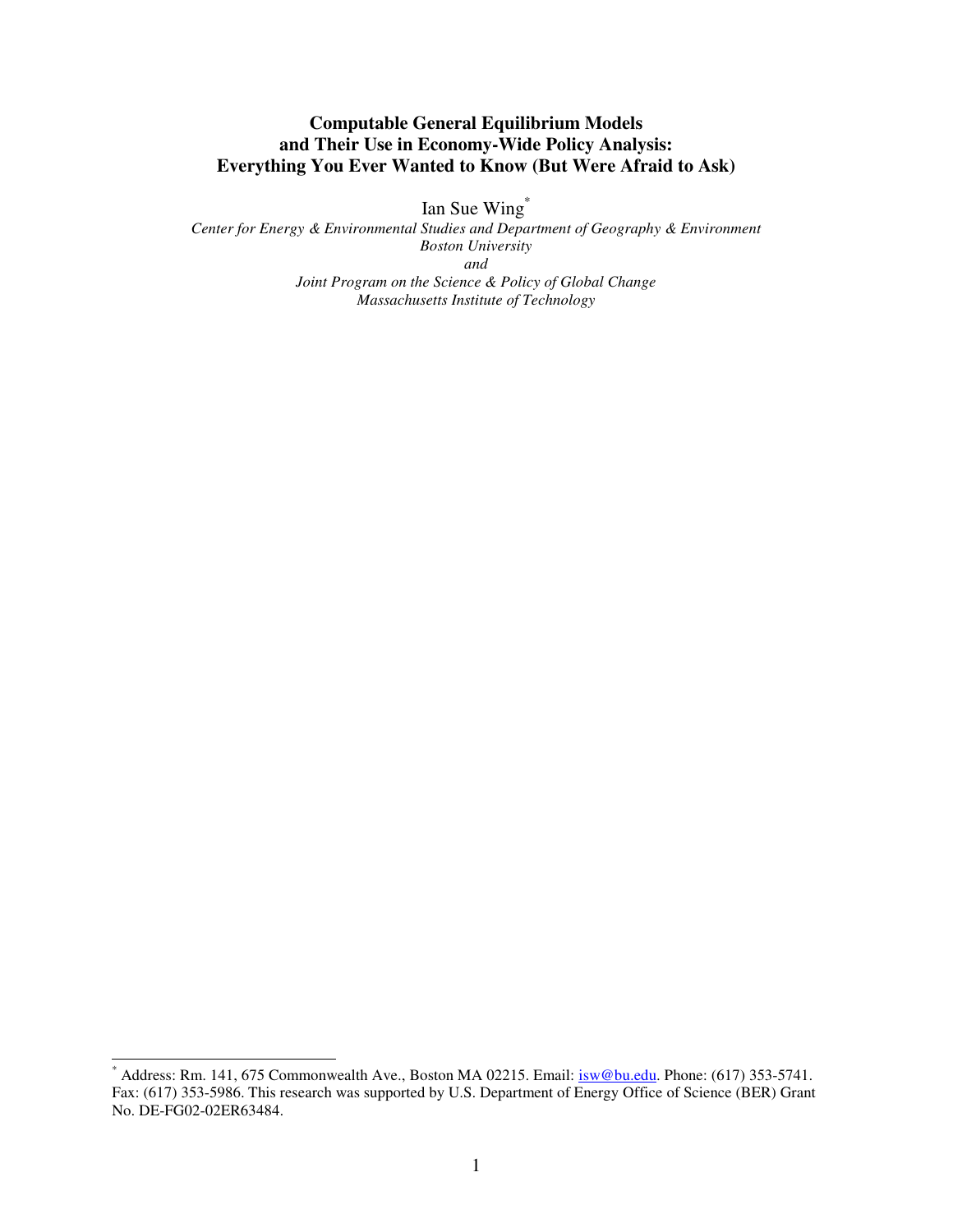### **Computable General Equilibrium Models and Their Use in Economy-Wide Policy Analysis: Everything You Ever Wanted to Know (But Were Afraid to Ask)**

### Abstract

*This paper is a simple, rigorous, practically-oriented exposition of computable general equilibrium (CGE) modeling. The general algebraic framework of a CGE model is developed from microeconomic fundamentals, and employed to illustrate (i) how a model may be calibrated using the economic data in a social accounting matrix, (ii) how the resulting system of numerical equations may be solved for the equilibrium values of economic variables, and (iii) how perturbing this equilibrium by introducing tax or subsidy distortions facilitates analysis of policies' economy-wide impacts.* 

### JEL Classification: C68, D58, H22, Q43

Keywords : general equilibrium, CGE models, policy analysis, taxation, climate change policy

### **1. Introduction**

Walrasian general equilibrium prevails when supply and demand are equalized across all of the interconnected markets in the economy. Computable general equilibrium (CGE) models are simulations that combine the abstract general equilibrium structure formalized by Arrow and Debreu with realistic economic data to solve numerically for the levels of supply, demand and price that support equilibrium across a specified set of markets. CGE models are a standard tool of empirical analysis, and are widely used to analyze the aggregate welfare and distributional impacts of policies whose effects may be transmitted through multiple markets, or contain menus of different tax, subsidy, quota or transfer instruments. Examples of their use may be found in areas as diverse as fiscal reform and development planning (e.g., Perry et al 2001; Gunning and Keyzer 1995), international trade (e.g., Shields and Francois 1994; Martin and Winters 1996; Harrison et al 1997), and increasingly, environmental regulation (e.g., Weyant 1999; Bovenberg and Goulder 1996; Goulder 2002).

CGE models' usefulness notwithstanding, they are nonetheless viewed with suspicion by some in the economics and policy analysis communities as a "black box", whose results cannot be meaningfully traced to any particular features of their data base or input parameters, algebraic structure, or method of solution. Such criticism typically rests on the presumptions that CGE models contain a large number of variables and parameters and are structurally complex, both of which allow questionable assumptions to be hidden within them that end up driving their results. A good example is Panagariya and Duttagupta (2001), who note in the context of trade liberalization that:

"Unearthing the features of CGE models that drive [their results] is often a timeconsuming exercise. This is because their sheer size, facilitated by recent advances in computer technology, makes it difficult to pinpoint the precise source of a particular result. They often remain a black box. Indeed, frequently, authors are themselves unable to explain their results intuitively and, when pressed, resort to uninformative answers..."

While this view contains a kernel of truth, it is also symptomatic of misunderstanding of the simplicity of the algebraic foundation at the core of all CGE models—regardless of their size or apparent complexity, the key features of the data that these models use, the numerical calibration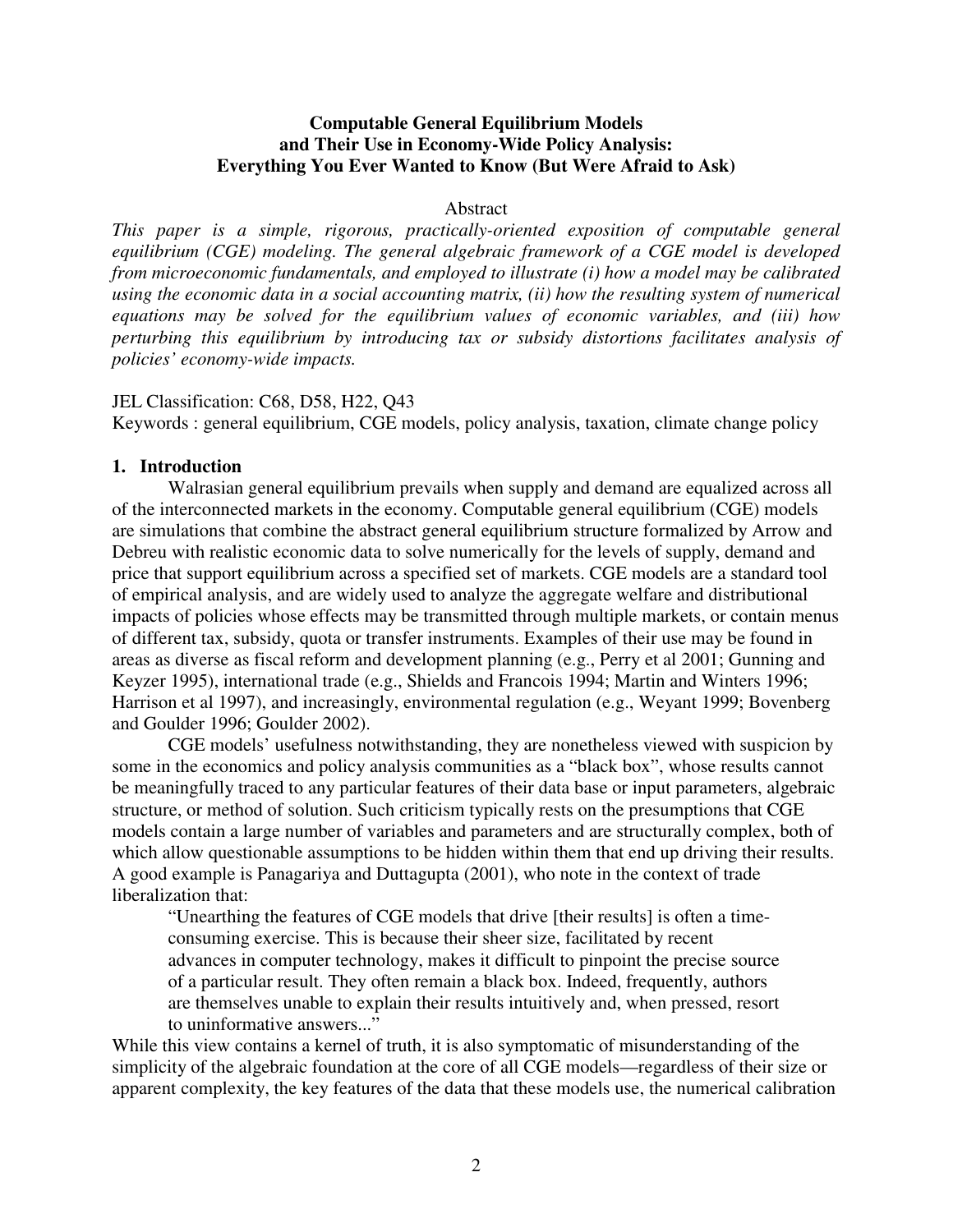methods by which models employ these data to imbue their algebraic framework with empirical substance, and the operations research techniques by which the resulting mathematical programming problem is solved to generate the results that are then quoted in the policy literature.

The problem is that much of this information is often not communicated in manner that is accessible to the broader economics or policy communities. Descriptions of models' underlying structure, calibration and solution methods abound, but tend to be spread across a broad crosssection of materials, each subset of which focuses on a different aspect of the subject. Of the numerous articles that use CGE simulations, the majority document only those attributes of their models that are relevant to the application at hand (e.g., Jacoby and Sue Wing 1998), or merely present the model's equations with little explanation to accompany them (e.g., Bovenberg and Goulder 1996). Expositions in books and manuals devoted to modeling techniques (e.g., Shoven and Whalley 1992; Ginsburgh and Keyzer 1997; Lofgren et al 2002) tend to be exhaustively detailed, and those in articles focused on applied numerical optimization (e.g., Rutherford 1995; Ferris and Pang 1997) often involve a high level of mathematical abstraction, neither of which make it easy for the uninitiated to quickly grasp the basics. Finally, although pedagogic articles (e.g., Devarajan et al 1997; Rutherford 1999; Rutherford and Paltsev 1999; Paltsev 2004) often provide a lucid introduction to the fundamentals, they tend to emphasize either models' structural descriptions or the details of the mathematical software packages used to build them, and have given short shrift to CGE models' theoretical basis or procedures for calibration.

It is therefore difficult to find an article-length introduction to the subject that integrates these disparate elements into a practical, intuitive explanation of the methods by which CGE models are constructed, calibrated, solved, and used to analyze the impacts of policies with economy-wide effects.<sup>1</sup> This gap in the literature motivates the present paper, whose aim is to de-mystify CGE models by opening up the black box to scrutiny, and to increase their accessibility to a wider group of economists and policy analysts—students, practitioners and academics alike—who would otherwise remain unfamiliar with, and suspicious of, them.

In line with its pedagogical objective, the paper is deliberately simple. In the spirit of Shoven and Whalley (1984), Kehoe and Kehoe (1995), and Kehoe (1998a), it employs the microeconomic foundations of consumer and producer maximization to develop a framework that is not just straightforward but is also sufficiently general to represent a CGE model of arbitrary size and dimension. This framework is then used to demonstrate in a practical fashion how a social accounting matrix may be used to calibrate the coefficients of the model equations, how the resulting system of numerical equations is solved, and how the equilibrium thus solved for may be perturbed and the results used to analyze the economic effects of policies.

To specialists who are already familiar with CGE models, there will be little in this paper that is new, as the aforementioned techniques of model formulation, specification, calibration and solution are all well established. The primary contribution of the paper is the framework that it develops to integrate these elements in a transparent and step-by-step manner, creating a pedagogic digest that can serve as an introduction to the subject of CGE modeling that is simple and practically oriented, yet also theoretically coherent and reasonably comprehensive. The hope is that this will not only alleviate some of the general suspicion about CGE models, but will also facilitate and promote their use as a tool for policy analysis by giving the reader an appreciation of their simplicity and power.

 $1$  But see recent exceptions by Kehoe (1998a) and Boehringer et al (2003).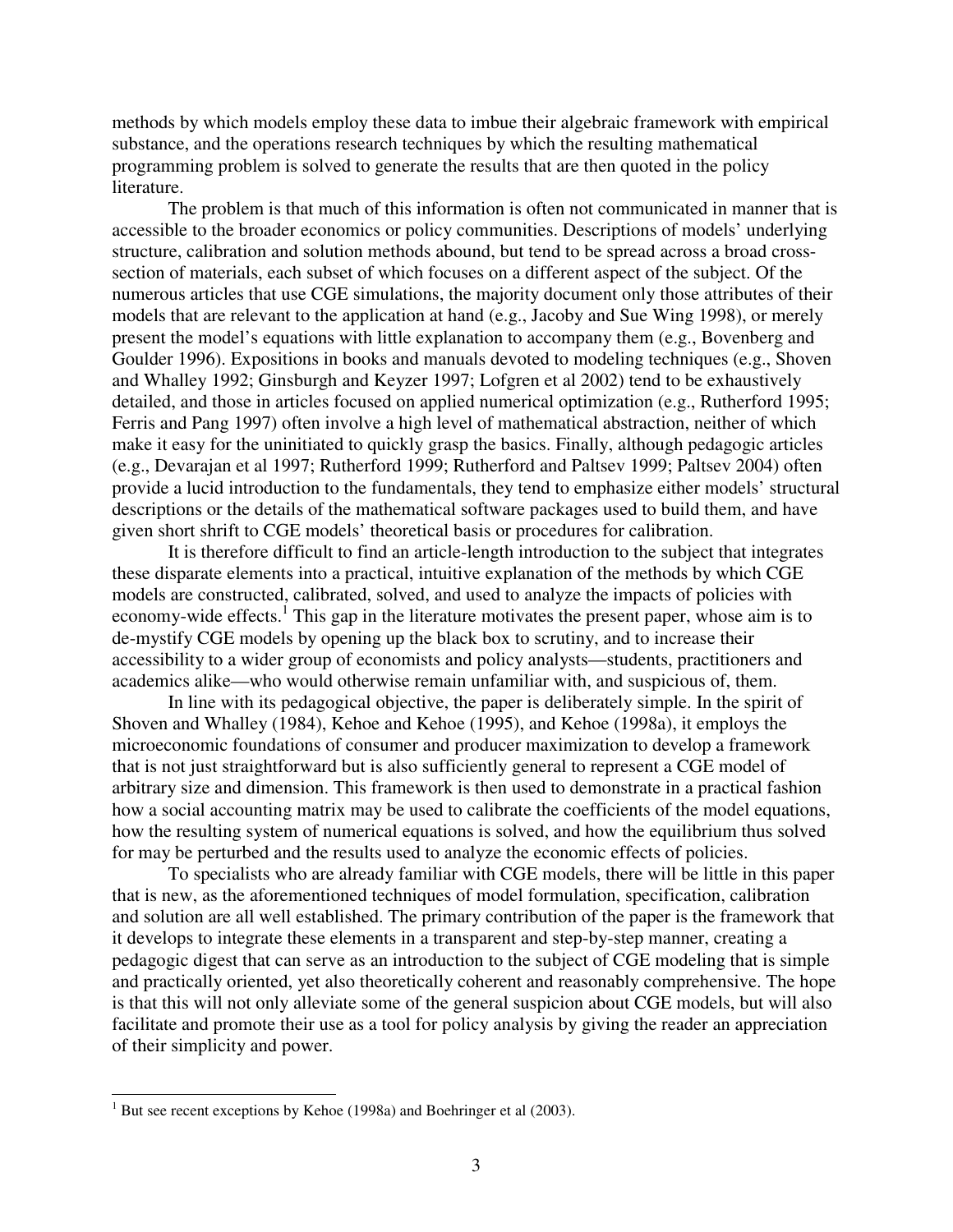The plan of the paper is as follows. Section 2 introduces the circular flow of the economy, and demonstrates how it serves as the fundamental conceptual starting point for Walrasian equilibrium theory that underlies a CGE model. Section 3 presents a social accounting matrix and shows how the algebra of its accounting rules reflects the conditions of general equilibrium. Section 4 develops these relationships into a CGE model using the device of the Cobb-Douglas (C-D) economy in which households have C-D preferences and firms have C-D production technology. Section 5 discusses techniques of model formulation, solution and numerical calibration. Section 6 explains the use of CGE models to analyze the incidence and welfare effects of taxes, and section 7 provides a practical demonstration using a stylized numerical example. A more realistic example is presented in section 8, which applies a CGE simulation of the C-D economy to U.S. data for the purpose of elucidating the general equilibrium effects of taxing carbon dioxide emissions to mitigate global warming. Section 9 provides a summary and conclusion.

### **2. Foundations: The Circular Flow and Walrasian Equilibrium**

The fundamental conceptual starting point for a CGE model is the circular flow of commodities in a closed economy, shown in Figure  $1<sup>2</sup>$ . The main actors in the diagram are households, who own the factors of production and are the final consumers of produced commodities, and firms, who rent the factors of production from the households for the purpose of producing goods and services that the households then consume. Many CGE models also explicitly represent the government, but its role in the circular flow is often passive: to collect taxes and disburse these revenues to firms and households as subsidies and lump-sum transfers, subject to rules of budgetary balance that are specified by the analyst. In tracing the circular flow one can start with the supply of factor inputs (e.g. labor and capital services) to the firms and continue to the supply of goods and services from the firms to the households, who in turn control the supply of factor services. One may also begin with payments, which households receive for the services of labor and capital provided to firms by their primary factor endowment, and which are then used as income to pay producing sectors for the goods and services that the households consume.

Equilibrium in the economic flows in Figure 1 results in the conservation of both product and value. Conservation of product, which holds even when the economy is not in equilibrium, reflects the physical principle of material balance that the quantity of a factor with which households are endowed, or of a commodity that is produced by firms, must be completely absorbed by the firms or households (respectively) in the rest of the economy. Conservation of value reflects the accounting principle of budgetary balance that for each activity in the economy the value of expenditures must be balanced by the value of incomes, and that each unit of expenditure has to purchase *some* amount of some type of commodity. The implication is that neither product nor value can appear out of nowhere: each activity's production or endowment must be matched by others' uses, and each activity's income must be balanced by others' expenditures. Nor can product or value disappear: a transfer of purchasing power can only be effected through an opposing transfer of some positive amount of some produced good or primary factor service, and vice versa.

These accounting rules are the cornerstones of Walrasian general equilibrium. Conservation of product, by ensuring that the flows of goods and factors must be absorbed by the production and consumption activities in the economy, is an expression of the principle of no

 $2$  This discussion is adapted from Babiker et al (2001).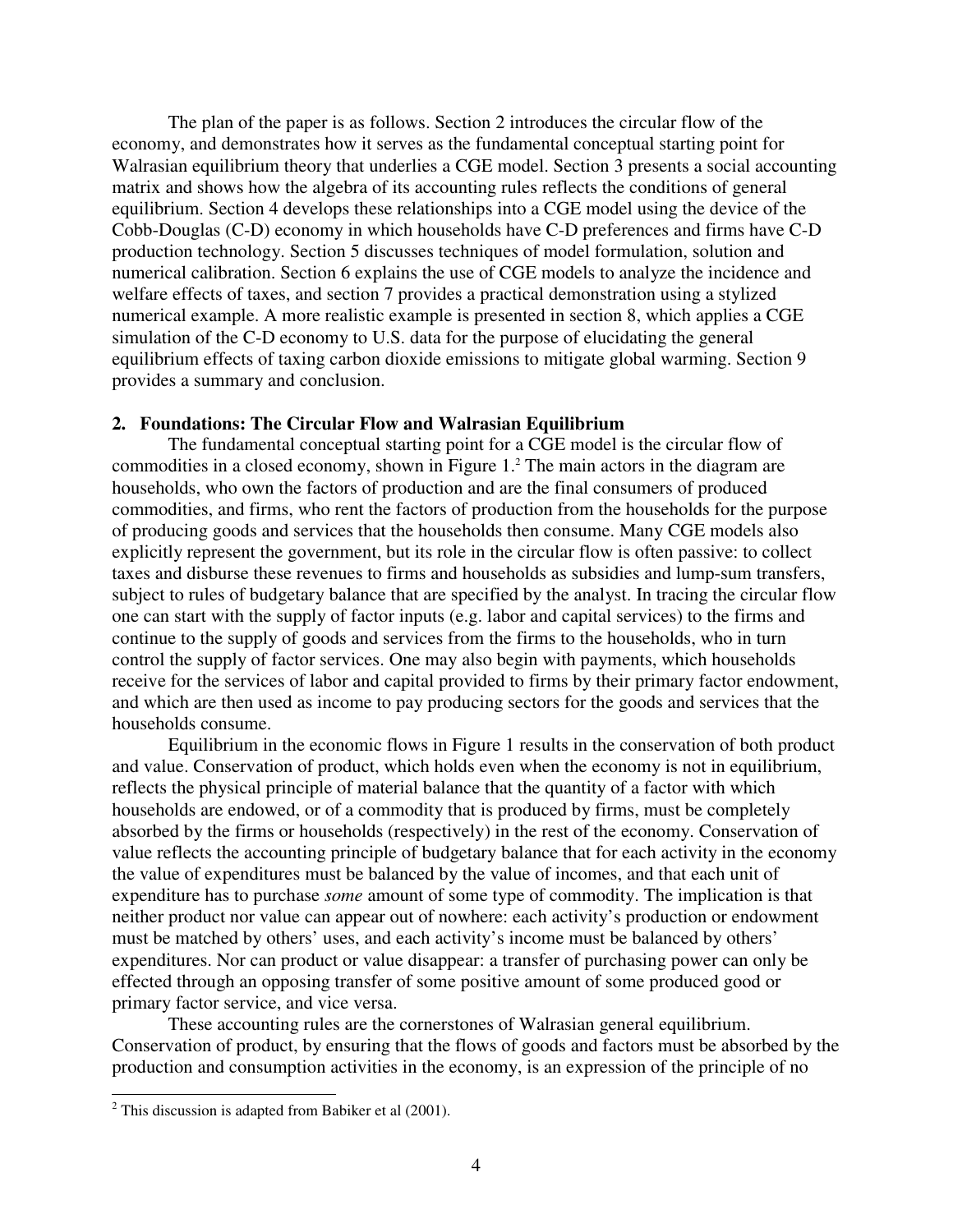free disposability. It implies that firms' outputs are fully consumed by households, and that households' endowment of primary factors is in turn fully employed by firms. Thus, for a given commodity the quantity produced must equal the sum of the quantities of that are demanded by the other firms and households in the economy. Analogously, for a given factor the quantities demanded by firms must completely exhaust the aggregate supply endowed to the households. This is the familiar condition of *market clearance*.

Conservation of value implies that the sum total of revenue from the production of goods must be allocated either to households as receipts for primary factors rentals, to other industries as payments for intermediate inputs, or to the government as taxes. The value of a unit of each commodity in the economy must then equal the sum of the values of all the inputs used to produce it: the cost of the inputs of intermediate materials as well as the payments to the primary factors employed in its production. The principle of conservation of value thus simultaneously reflects constancy of returns to scale in production and perfectly competitive markets for produced commodities. These conditions imply that in equilibrium producers make *zero profit*. 3

Lastly, the returns to households' endowments of primary factors, that are associated with the value of factor rentals to producers, accrue to households as income that the households exhaust on goods purchases. The fact that households' factor endowments are fully employed, so that no amount of any factor is left idle, and that households exhaust their income on commodity purchases (some amount of which are for the purpose of saving), reflects the principle of balanced-budget accounting known as *income balance*. One can also think of this principle as a zero profit condition on the production of a "utility good", whose value is the aggregate of the values of households' expenditures on commodities, and whose price is the marginal utility of income.

The three conditions of market clearance, zero profit and income balance are employed by CGE models to solve simultaneously for the set of prices and the allocation of goods and factors that support general equilibrium. The three conditions define Walrasian general equilibrium not by the *process* of exchange by which this allocation comes about, but in terms of the allocation itself, which is made up of the components of the circular flow shown by solid lines in Figure 1. General equilibrium can therefore be modeled in terms of barter trade in commodities and factors, without the need to explicitly keep track of—or even represent—the compensating financial transfers. Consequently, CGE models typically do not explicitly represent money as a commodity. However, in order to account for such trades the quantities of different commodities still need to be made comparable by denominating their values in some common unit of account. The flows are thus expressed in terms of the value of one commodity the so-called numeraire good—whose price is taken as fixed. For this reason, CGE models only solve for relative prices. This point is elaborated later on in Section 4.

### **3. The Algebra of Equilibrium and the Social Accounting Matrix**

The implications of the circular flow for both the structure of CGE models and the economic data on which they are calibrated are clearly illustrated in an algebraic framework. To this end, consider a hypothetical closed free-market economy that is composed of *N* industries, each of which produces its own type of commodity, and an unspecified number of households that jointly own an endowment of *F* different types of primary factors.

<sup>&</sup>lt;sup>3</sup> Together, these conditions imply that with unfettered competition firms will continue to enter the economy's markets for goods until profits are competed away to zero.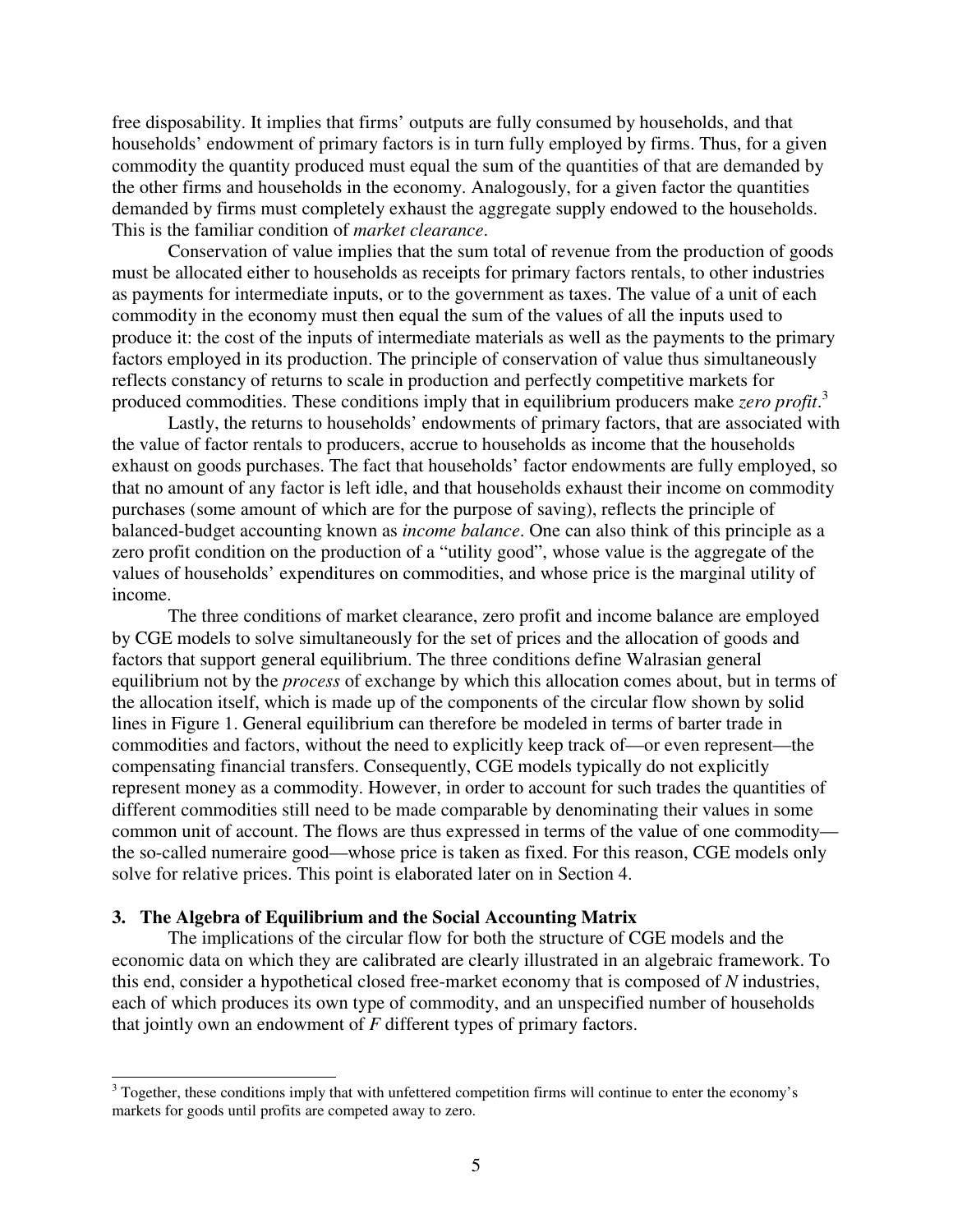To keep things simple we make three assumptions about this economy. First, there are no tax or subsidy distortions, or quantitative restrictions on trade. Second, the households act collectively as a single representative agent who rents out the factors to the industries in exchange for income. Households then spend the latter to purchase the *N* commodities for the purpose of satisfying *D* types of demands (e.g., demands for goods for the purposes of consumption and investment). Third, each industry behaves as a representative firm that hires inputs of the *F* primary factors and uses quantities of the *N* commodities as intermediate inputs to produce a quantity *y* of its own type of output.

Then, letting the indices  $i = \{1, ..., N\}$  denote the set of commodities,  $j = \{1, ..., N\}$  the set of industry sectors,  $f = \{1, ..., F\}$  the set of primary factors, and  $d = \{1, ..., D\}$  the set of final demands, the circular flow in this economy can be completely characterized by three data matrices: an  $N \times N$  input-output matrix of industries' uses of commodities as intermediate inputs, denoted by  $\overline{X}$ , an  $F \times N$  matrix of primary factor inputs to industries, denoted by  $\overline{V}$ , and an  $N \times$ *D* matrix of commodity uses by final demand activities, denoted by  $\overline{G}$ .

It is straightforward to establish how the elements of the three matrices may be arranged to reflect the logic of the circular flow. First, commodity market clearance implies that the value of gross output of industry *i*, which is the value of the aggregate supply of the *i*<sup>th</sup> commodity,  $\bar{y}_i$ , must equal the sum of the values of the *j* intermediate uses of that good,  $\bar{x}_i$ , and the *d* final demands  $\overline{g}_{id}$  that absorb that commodity:

$$
(1) \qquad \overline{y}_i = \sum_{j=1}^N \overline{x}_{ij} + \sum_{d=1}^D \overline{g}_{id} .
$$

Similarly, factor market clearance implies that the firms in the economy fully employ the representative agent's endowment of a particular factor,  $\overline{V}_f$ :

$$
(2) \qquad \overline{V}_f = \sum_{i=1}^N \overline{v}_{fj} \ .
$$

Second, the fact that industries make zero profit implies that the value of gross output of the  $j^{\text{th}}$  sector,  $\bar{y}_j$ , must equal the sum of the benchmark values of inputs of the *i* intermediate goods  $\bar{x}_i$  and *f* primary factors  $\bar{v}_i$  that the industry employs in its production:

(3) 
$$
\overline{y}_j = \sum_{i=1}^N \overline{x}_{ij} + \sum_{i=1}^F \overline{v}_j.
$$

Third, the representative agent's income,  $\overline{m}$ , is made up of the receipts from the rental of primary factors—none of which remain idle, and must balance the agent's gross expenditure on satisfaction of commodity demands. Together, these conditions imply that income must equal the sum of the elements of  $\overline{V}$ , which in turn must equal the sum of the elements of  $\overline{G}$ . Thus, by (2),

(4) 
$$
\overline{m} = \sum_{f=1}^{F} \overline{V}_f = \sum_{i=1}^{N} \sum_{d=1}^{D} \overline{g}_{id}.
$$

The accounting relationships in eqs. (1)-(4) jointly imply that, in order to reflect the logic of the circular flow, the matrices  $\overline{\mathbf{X}}$ ,  $\overline{\mathbf{V}}$  and  $\overline{\mathbf{G}}$  should be arranged according to Figure 2(a). This diagram is an accounting tableau known as a social accounting matrix (SAM), which is a snapshot of the inter-industry and inter-activity flows of value within an economy that is in equilibrium in a particular benchmark period. The SAM is an array of input-output accounts that are denominated in the units of value of the period for which the flows in the economy are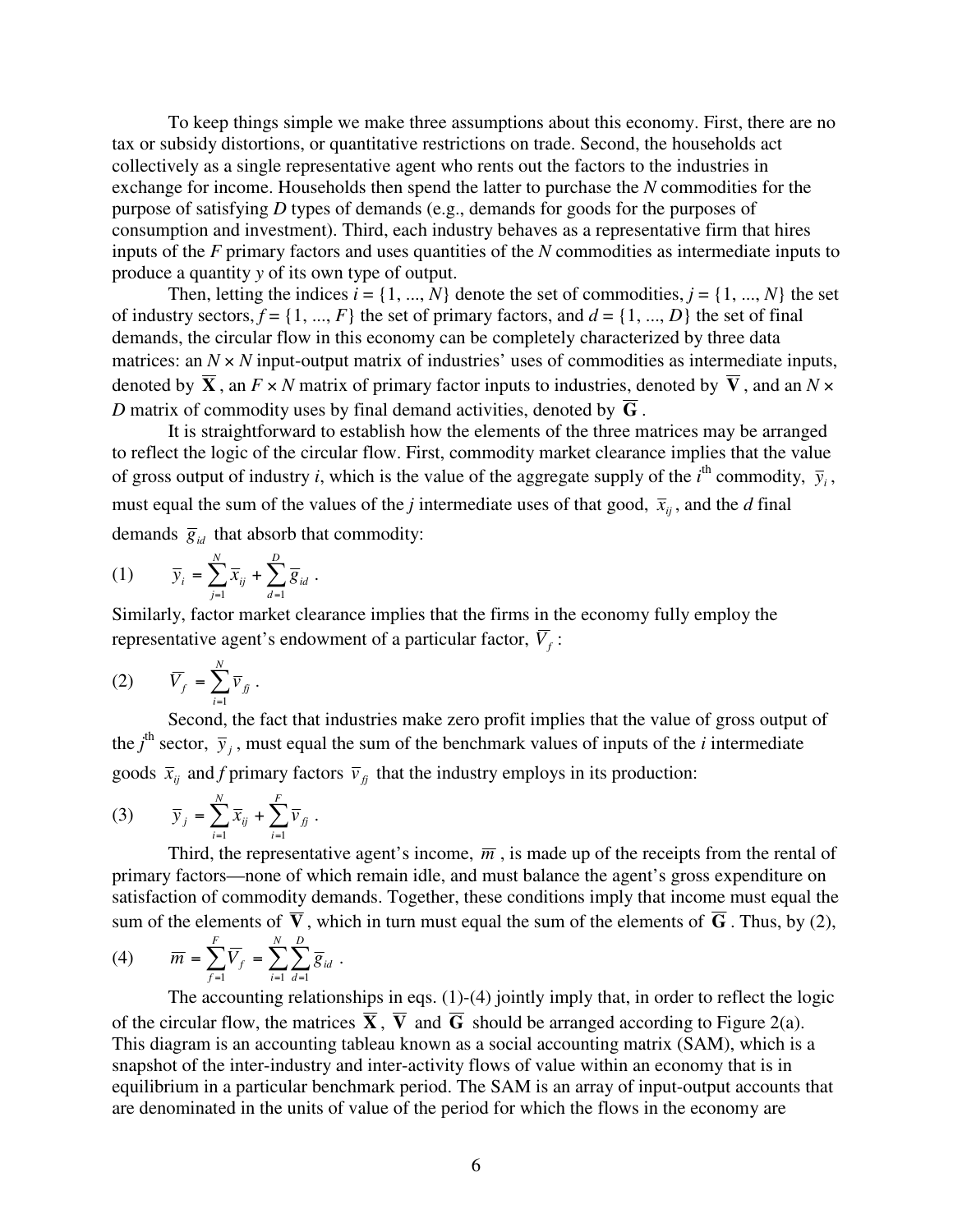recorded, typically the currency of the benchmark year. Each account is represented by a row and a column, and the cell elements record the payment from the account of a column to the account of a row. Thus, an account's components of income of (i.e., the value of receipts from the sale of a commodity) appear along its row, and the components of its expenditure (i.e., the values of the inputs to a demand activity or the production of a good) appear along its column (King 1985).

The structure the SAM reflects the principle of double-entry book-keeping, which requires that for each account, total revenue—the row total—must equal total expenditure—the column total. This is apparent from Figure 2(a), where the sum across any row in the upper quadrants  $\overline{X}$  and  $\overline{G}$  is equivalent to the expression for goods market clearance from eq. (1), and the sum across any row in the south-west quadrant  $\overline{V}$  is equivalent to the expressions for factor market clearance from eq. (2). Likewise, the sum down any column of the left-hand quadrants  $\overline{X}$ and  $\overline{V}$  is equivalent to the expression for zero-profit in industries from eq. (3). Furthermore, once these conditions hold, the sums of the elements of the northeast and southwest quadrants  $(\overline{G}$  and  $\overline{V}$ , respectively) should equal one another, which is equivalent to the income balance relationship from eq. (4) that reflects the intuition that GDP (the aggregate of the components of expenditure) is equal to value added (the aggregate of the components of income). The fact that these properties are the expression of Walrasian general equilibrium makes the SAM an ideal data base from which to construct a CGE model.

### **4. From a SAM to a CGE Model: The Cobb-Douglas Economy**

CGE models' algebraic framework results from the imposition of the axioms of producer and consumer maximization on the accounting framework of the SAM. To illustrate this point we use the pedagogic device of a "Cobb-Douglas economy" in which households are modeled as a representative agent that is assumed to have C-D preferences and industry sectors are modeled as representative producers that are assumed to have C-D production technologies. In the former case, household utility,  $U$ , is related to the consumption  $c$  of the  $N$  commodities by the C-D function:

(5) 
$$
U = A_C c_1^{\alpha_1} c_2^{\alpha_2} \dots c_N^{\alpha_N} = A_C \prod_{i=1}^N c_i^{\alpha_i},
$$

where the exponent parameters  $a_i$  are the shares of each good in expenditure on consumption (so that  $\alpha_1 + \ldots + \alpha_N = 1$ ), and  $A_c$  is a scaling parameter. In the latter case, the output of the *j*<sup>th</sup> industry, *yj*, is a recipe for combining inputs of the *N* types of intermediate goods, *x*, and the *F* varieties of primary factors *v* according to the C-D function:

(6) 
$$
y_j = A_j \left( x_1^{\beta_1} x_2^{\beta_2} \dots x_N^{\beta_N} \right) \left( v_1^{\gamma_1} v_2^{\gamma_2} \dots v_F^{\gamma_N} \right) = A_j \prod_{i=1}^N x_{ij}^{\beta_{ij}} \prod_{f=1}^F v_{jj}^{\gamma_{jj}},
$$

where the exponent parameters  $\beta_i$  and  $\gamma_i$  denote the shares of each input in the cost of production (so that  $\beta_{1j}$  + ... +  $\beta_{Nj}$  +  $\gamma_{1j}$  + ... +  $\gamma_{Nj}$  = 1), and  $A_j$  is a scaling parameter.<sup>4</sup>

### *4.1. Households*

The treatment of households mirrors that in the previous section. Assume a representative agent that maximizes utility by choosing the levels of consumption of the *N* commodities in the

<sup>&</sup>lt;sup>4</sup> The use of the C-D function is ubiquitous in economics. Its origins are described in Samuelson (1979) and Sandelin (1976). Humphrey (1997) provides a fascinating account of earlier algebraic representations of production.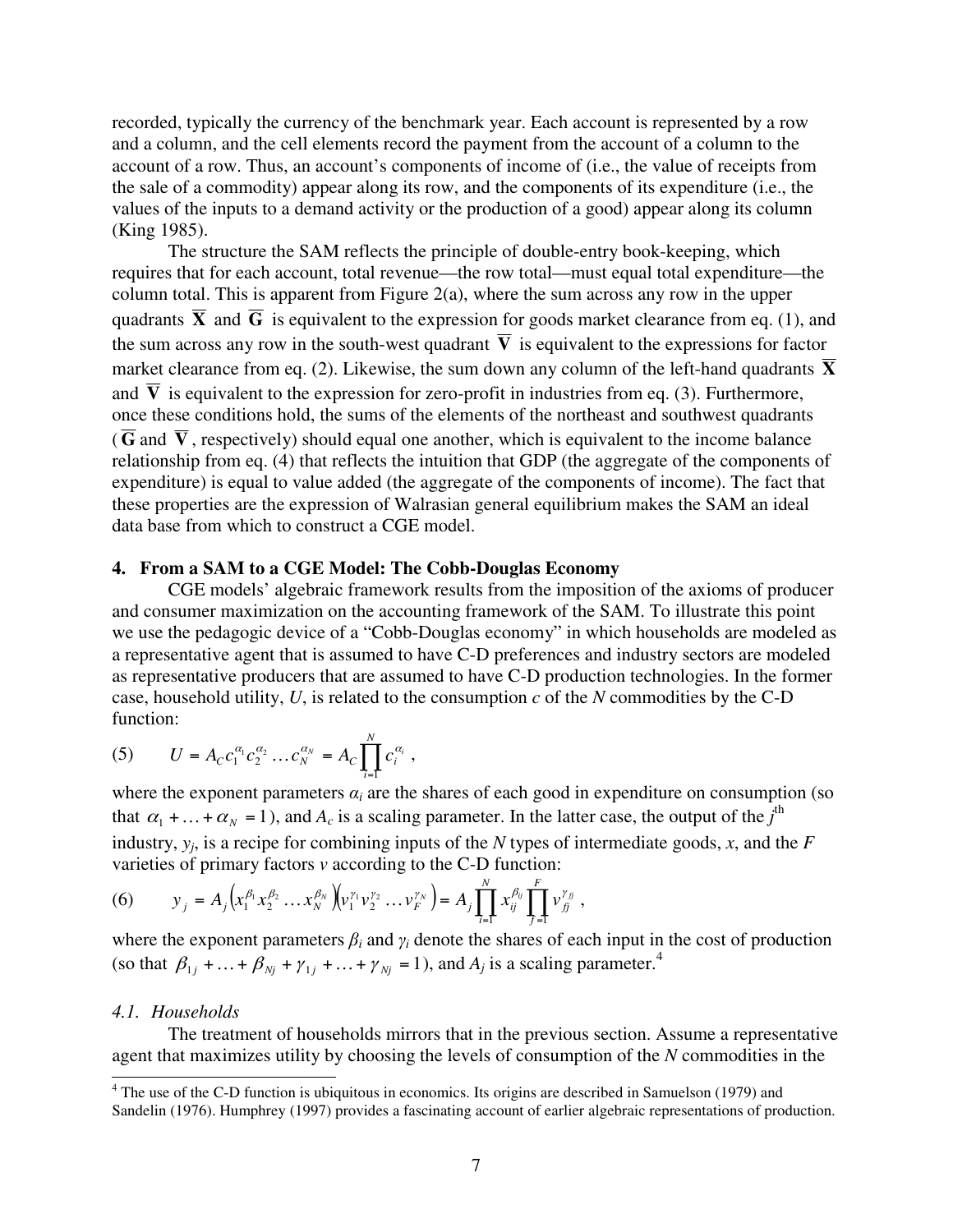economy, subject to the constraints of her income, *m*, ruling commodity prices, *p*. The agent may also demand goods and services for purposes other than consumption—in the present example saving *s*—which are assumed to be exogenous and constant. The agent's problem is thus:

(7) 
$$
\max_{c_i} U(c_1, \dots, c_N) \qquad \text{subject to}
$$

$$
m = \sum_{i=1}^N p_i(c_i + s_i).
$$

We assume that the representative agent has C-D preferences, so that  $U(\cdot)$  is specified according to eq. (5) above. It is equivalent but advantageous to re-formulate this problem as one of household production, in which the representative agent maximizes the "profit" from the production of a "utility good" *U* whose output is generated by consumption, and whose price  $p_U$ is the marginal utility of aggregate consumption, which can be treated as the numeraire price in the economy. Thus, eq. (7) is equivalent to the problem:

(8) 
$$
\max_{c_i} p_U U - \sum_{i=1}^N p_i c_i
$$

subject to the definition of utility above. Solving this problem yields the representative agent's demand function for the consumption of the  $i<sup>th</sup>$  commodity:<sup>5</sup>

$$
(9) \qquad c_i = \alpha_i \frac{\left(m - \sum_{i=1}^N p_i s_i\right)}{p_i}.
$$

Rearranging this expression yields  $\overline{\phantom{a}}$ J  $\left(m-\sum_{i=1}^{N} p_i s_i\right)$  $\setminus$  $\Big($ <sub>m</sub> – =  $\sum_{i=1}$ *N i i i*  $\frac{c_i P_i}{\sqrt{N}} = \frac{c_i P_i}{N}$  $m - \sum p_i s$  $c_i p$ 1  $\alpha_i = \frac{c_i p_i}{\sqrt{n_i}}$ , which indicates that the exponents

of the utility function may be interpreted as the shares of each commodity in the total value of consumption. Other components of final demand (e.g., saving or investment) may be easily handled as sinks for product that are directly specified as demand functions, or the agent's utility function may be extended to incorporate the representative agent's preferences for other categories of expenditure.

### *4.2. Producers*

Each producer maximizes profit  $\pi$  by choosing levels of intermediate inputs and primary factors to produce output, subject to the constraint of its production technology φ. The *j* th producer's problem is thus:

(10) 
$$
\max_{x_{ij}, v_{jj}} \pi_j = p_j y_j - \sum_{i=1}^N p_i x_{ij} - \sum_{f=1}^F w_f v_{jj} \text{ subject to}
$$

$$
y_j = \phi_j (x_{1j}, ..., x_{Nj}; v_{1j}, ..., v_{Fj}).
$$

Let each producer have C-D production technology, so that  $\phi(\cdot)$  is specified according to eq. (6) above. Solving the problem in (10) yields producer *j*'s demands for intermediate inputs of commodities:<sup>6</sup>

<sup>&</sup>lt;sup>5</sup> The details are given in Appendix A.

<sup>6</sup> The details are given in Appendix B.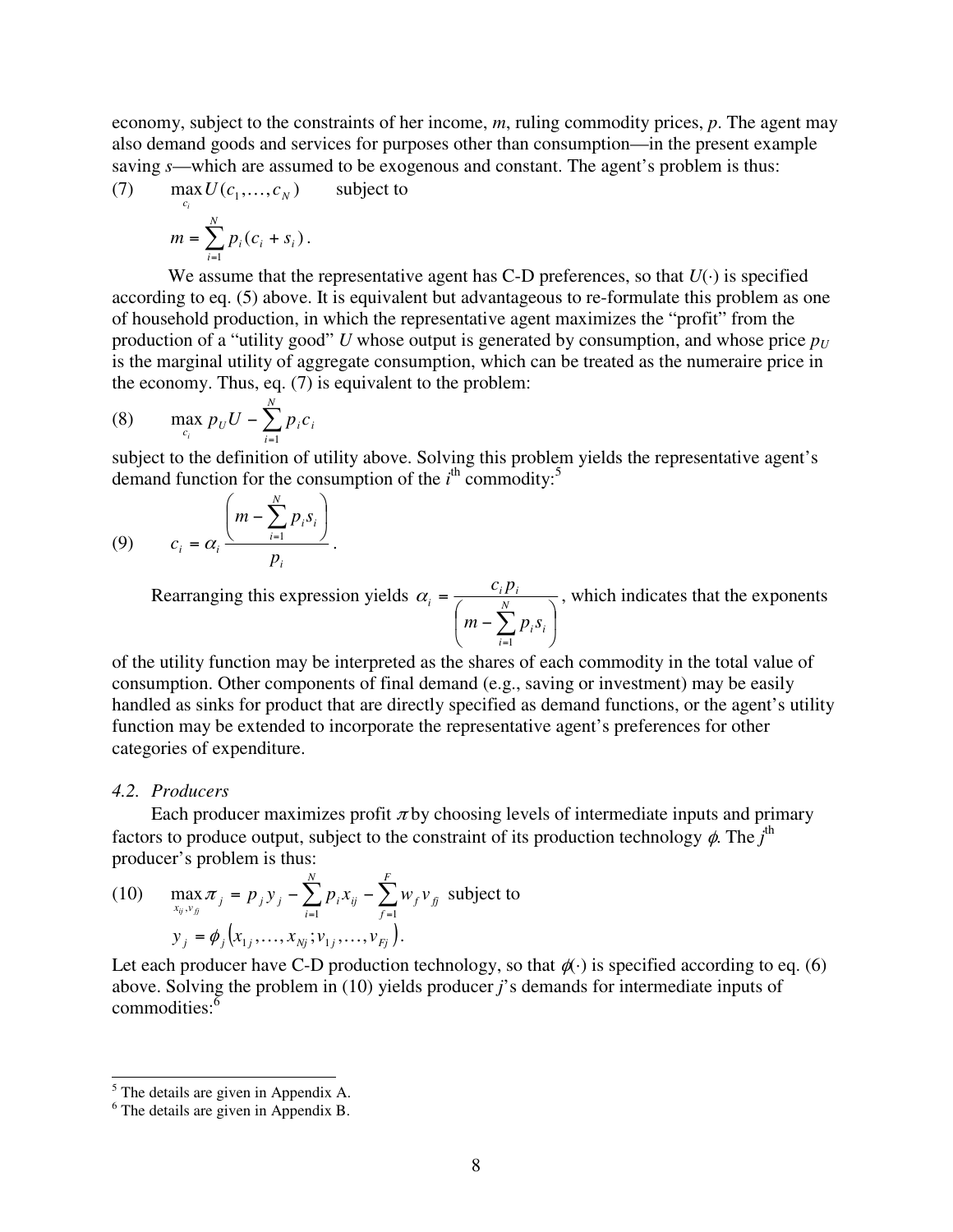$$
(11) \t x_{ij} = \beta_{ij} \frac{p_j y_j}{p_i},
$$

and its demands for primary factor inputs:

$$
(12) \qquad v_{fj} = \gamma_{fj} \frac{p_j y_j}{w_f} \, .
$$

Rearranging eqs. (11) and (12) yields *j j i ij*  $\binom{y}{y}$  *p y*  $p_i x$  $\beta_{ij} = \frac{F V_{ij}}{T}$  and *j j f fj*  $\int$ *fj*  $-p$ <sub>*i*</sub> $y$  $W_f V$  $\gamma_{fi} = \frac{\gamma_{f} + \gamma_{f}}{\gamma_{fi}}$ , respectively, which show

that, similar to the demand for consumption goods above, the exponents of the Cobb-Douglas production function represent the shares of their respective inputs to production in the value of output.

### *4.3. General Equilibrium*

Eqs. (9), (11) and (12) are the building blocks from which a CGE model is constructed. What bind these elements together are the general equilibrium conditions that are developed algebraically in section 3, which must be re-formulated for the Cobb-Douglas economy. Once these conditions are properly specified, (9), (11) and (12) may be substituted into them to yield the actual equations that a CGE model uses to solve for equilibrium.

In the C-D economy the conditions for general equilibrium are as follows. Market clearance implies that the quantity of each commodity produced must equal the sum of the quantities of that commodity demanded by the *j* producers in the economy as an intermediate input to production, and by the representative agent as an input to consumption and saving activities. Thus, eq. (1) becomes:

(13) 
$$
y_i = \sum_{j=1}^N x_{ij} + c_i + s_i.
$$

In addition, the quantities of primary factor *f* used by all producers must sum to the representative agent's endowment of that factor, *Vf*. From eq. (2) this condition implies:

$$
(14) \tV_f = \sum_{j=1}^N v_{jj} .
$$

Zero profit implies that the value of output generated by producer *j* must equal the sum of the values of the inputs of the *i* intermediate goods and *f* primary factors employed in production. This condition is easily deduced by setting the right-hand side of eq. (10) to zero and rearranging:

$$
(15) \t p_j y_j = \sum_{i=1}^N p_i x_{ij} - \sum_{f=1}^F w_f v_f,
$$

which is the analogue of is eq. (3). Income balance implies that the income of the representative agent must equal the value of producers' payments to her for the use of the primary factors that she owns and hires out. Thus, as in eq. (4):

(16) 
$$
m = \sum_{f=1}^{F} w_f V_f.
$$

With these four expressions in hand the equations that form the core of a CGE model may be easily specified. Assume for simplicity that the endowment of the representative agent is fixed at the instant in time in which general equilibrium prevails. Then, substituting (9) and (11)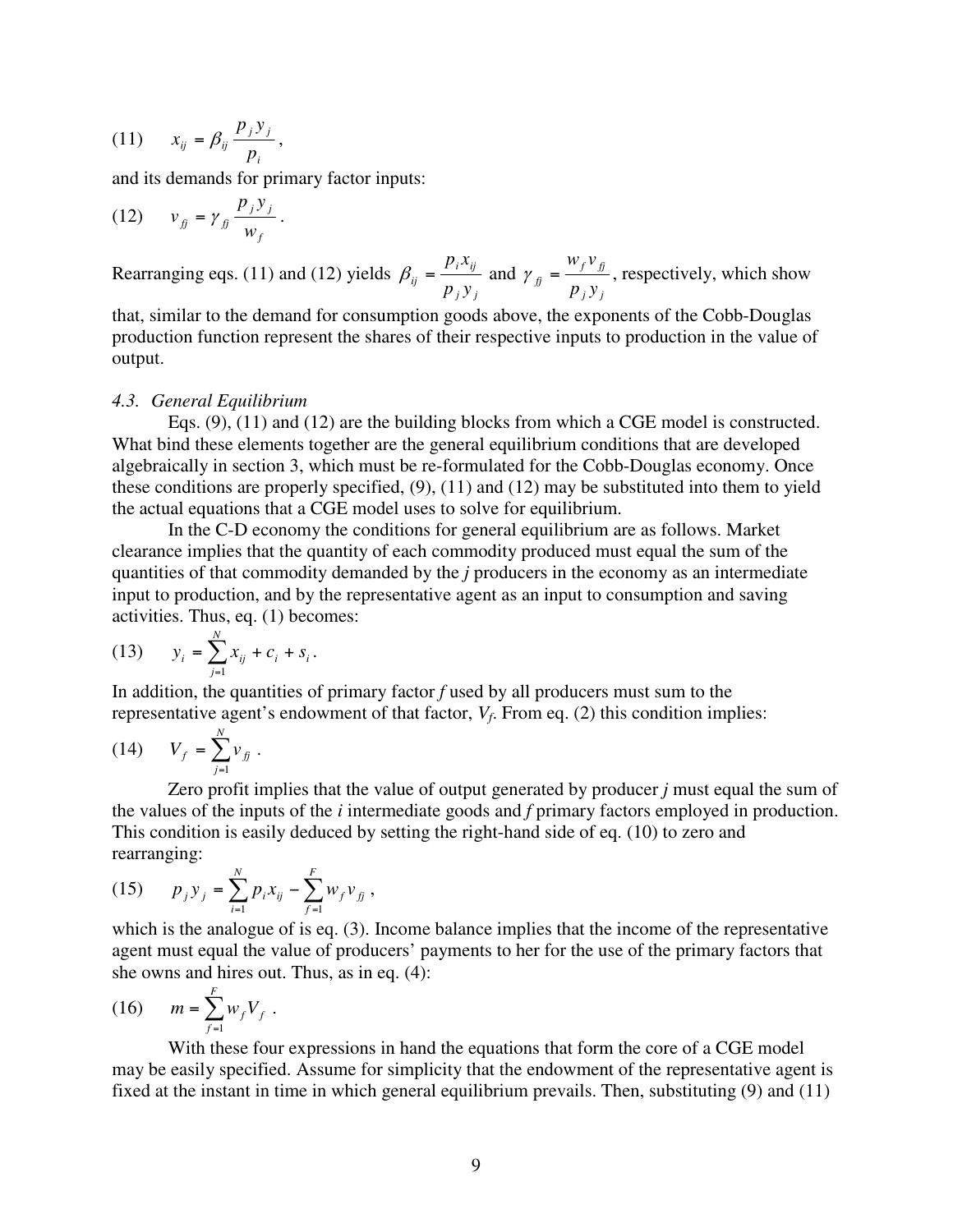into eq. (13), and (12) into eq.(14) yields two excess demand vectors that define the divergence ∆*C* between supply and demand in the market for each commodity and the divergence ∆*<sup>F</sup>* between supply and demand in the market for each primary factor. The absolute values of both of these sets of differences are minimized to zero in general equilibrium. There are *N* such excess demand equations for the commodity market:

(17) 
$$
\Delta_i^C = \sum_{j=1}^N \beta_{ij} p_j y_j + \alpha_i \left( \sum_{f=1}^F w_f V_f - \sum_{j=1}^N p_j s_j \right) + p_i s_i - p_i y_i
$$

and *F* equations for the factor market:

(18) 
$$
\Delta_f^F = \sum_{j=1}^N \gamma_{fj} \frac{p_j y_j}{w_f} - V_f.
$$

The zero profit condition implies that the absolute value of producers' profits is minimized to zero in general equilibrium. Thus, substituting eqs. (11) and (12) into the production function allows us to write *N* pseudo-excess demand functions that specify the perunit excess profit (i.e. excess of price over unit cost)  $\Delta^{\pi}$  in each industry sector:

(19) 
$$
\Delta_j^{\pi} = p_j - A_j \prod_{i=1}^N (p_i / \beta_{ij})^{\beta_{ij}} \prod_{f=1}^F (w_f / \gamma_{f\bar{j}})^{\gamma_{f\bar{j}}}.
$$

Finally, the income balance condition (16) can be re-written in terms of the excess of income over returns to the agent's endowment of primary factors, ∆*<sup>m</sup>*:

(20) 
$$
\Delta^m = \sum_{f=1}^F w_f V_f - m \, .
$$

General equilibrium is thus the joint minimization of  $\Delta^C$ ,  $\Delta^F$ ,  $\Delta^{\pi}$  and  $\Delta^m$ .

### **5. The Formulation, Calibration and Solution of a CGE Model**

### *5.1. Model Formulation*

The way in which a CGE model is solved for an equilibrium can now be readily understood. To obtain a solution, the model uses eqs. (17)-(20). These expressions are formulated a system of  $2N + F$  equations in  $2N + F$  unknowns: an *N*-vector of industry output- or "activity" levels  $\mathbf{y} = [y_1, \dots, y_N]$ , an *N*-vector of commodity prices  $\mathbf{p} = [p_1, \dots, p_N]$ , an *F*-vector of primary factor prices  $\mathbf{w} = [w_1, \dots, w_F]$  and a scalar income level *m*. The problem of finding the vector of activity levels and prices that supports general equilibrium therefore consists of choosing values for these variables to solve the problem (21)  $\xi(z) = 0$ ,

in which  $\mathbf{z} = [\mathbf{p}, \mathbf{w}, \mathbf{y}, m]'$  is the vector of stacked prices, activity levels and level of income, and  $\xi(\cdot) = [\Delta^C, \Delta^F, \Delta^T, \Delta^m]$  is the system of stacked pseudo-excess demand equations, which forms the production-inclusive pseudo-excess demand correspondence of the economy.

Eq. (21) is the expression of general equilibrium in a complementarity format, so named because of the important complementarity that exists between prices and excess demands, and between activity levels and profits, and that is a critical feature of general equilibrium. For the equilibrium above to be economically meaningful, prices, activity levels and income are all positive and finite ( $0 \le z < \infty$ ). In the limit, as **z** approaches zero, eqs. (17), (19) and (20) all approach zero, and eq. (18) tends to  $-V_f$ , implying that  $\xi(0) = [0, -V, 0, 0]' \le 0$ . If  $z^*$  is a vector of prices and activity and income levels that supports general equilibrium, it must be the case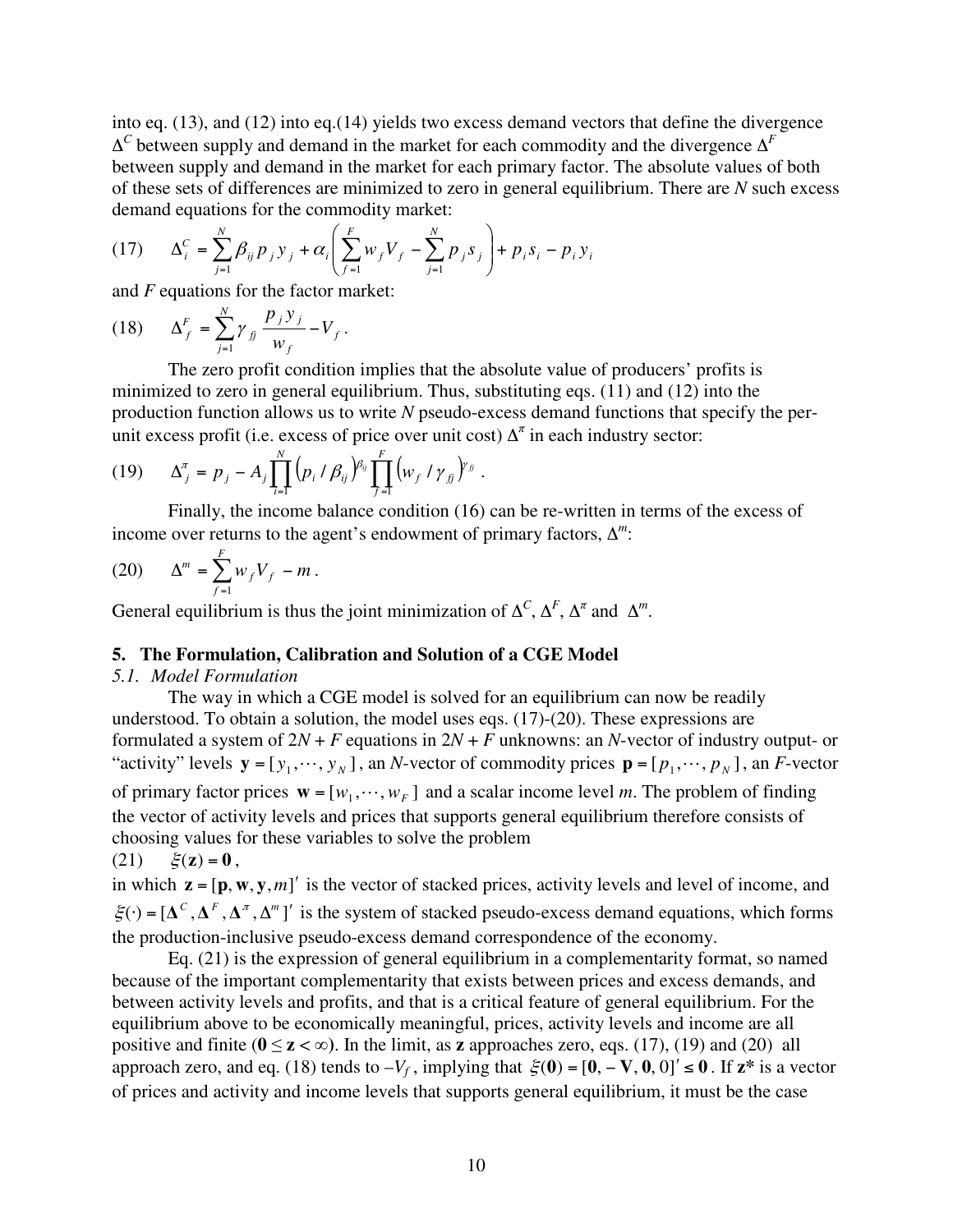that  $0 \le z^*$  and  $\zeta(z^*) = 0$ . Thus, the problem in eq. (21) may be compactly re-specified as one of finding

(22)  $z \ge 0$  subject to  $\xi(z) \ge 0$ ,  $z' \xi(z) = 0$ ,

which is a mathematical statement of Walras' Law that the sum of the values of market demands equal to the sum of the values of market supplies.<sup>7</sup>

### *5.2. Numerical Calibration Using the SAM*

Even with a specification of preferences and technology that is as simple as the C-D, the problem in eq. (22) is still highly non-linear, with the result that there is no closed-form analytical solution for **z**. This is the reason for the "C" in CGE models: general equilibrium systems with realistic utility and production functions must be calibrated on a SAM of the kind discussed in section 3, generating a numerical optimization problem that can be solved using optimization techniques.

Numerical calibration is easily accomplished in the C-D economy. The crucial step in this regard is to compare eqs.  $(1)-(4)$  with eqs.  $(13)-(16)$ . The pairs  $(1)$  and  $(13)$ ,  $(2)$  and  $(14)$ ,  $(3)$  and (15), and (4) and (16) exhibit a striking symmetry. In particular, the elements of each pair are equivalent if  $\pi_j = 0$  (zero profit, which we assume),  $p_i x_{ij} = \overline{x}_{ij}$  and  $w_f v_{fi} = \overline{v}_{fi}$ . Therefore, a fundamental equivalence may be drawn between the equations in a CGE model and the benchmark flows of value in a SAM by assuming that in the benchmark year all prices are equal to unity.

The foregoing observation is the essence of the simplest calibration procedure by which a CGE model is "fit" to the benchmark equilibrium recorded in a SAM. $^8$  All prices are treated as index numbers with a value of unity in the benchmark, and all value flows in the SAM are treated as benchmark quantities. These assumptions allow the technical coefficients and elasticity parameters of the utility and production functions to be solved for directly (Mansur and Whalley 1983):

(23) 
$$
\alpha_i = \overline{g}_{ic} / \overline{G}_c,
$$
  
(24) 
$$
A_c = \overline{G}_c / \left( \prod_{i=1}^N \overline{g}_{ic}^{\alpha_i} \right),
$$

$$
(25) \qquad \beta_{ij} = \overline{x}_{ij} / \overline{y}_{j},
$$

$$
(26) \qquad \gamma_{jj} = \overline{v}_{jj} / \overline{y}_{j},
$$

$$
(27) \qquad A_j = \overline{y}_j \Bigg/ \Bigg( \prod_{i=1}^N \overline{x}_{ij}^{\beta_{ij}} \prod_{j=1}^F \overline{v}_{j}^{\gamma_{jj}} \Bigg),
$$

)

$$
(28) \t s_i = \overline{g}_{is},
$$

$$
(29) \qquad V_f = \overline{V}_f
$$

<sup>&</sup>lt;sup>7</sup> See, e.g. Varian (1992: 343).

 $8$  For an alternative procedure, see Kehoe (1998a). In the general case a CGE model's production and consumption technologies are neither Leontief nor Cobb-Douglas. Then, in order to calibrate the model the value of the elasticities of substitution must be assumed by the modeler, as there are more estimated parameters than model equations, making the calibration problem under-determined. The econometric approach to calibration (e.g., Jorgenson 1984) circumvents much of the potential ad-hocracy in this process, but is data intensive, requiring timeseries of social accounting matrices which are often not available. See Dawkins et al (2001) for an excellent survey of these issues.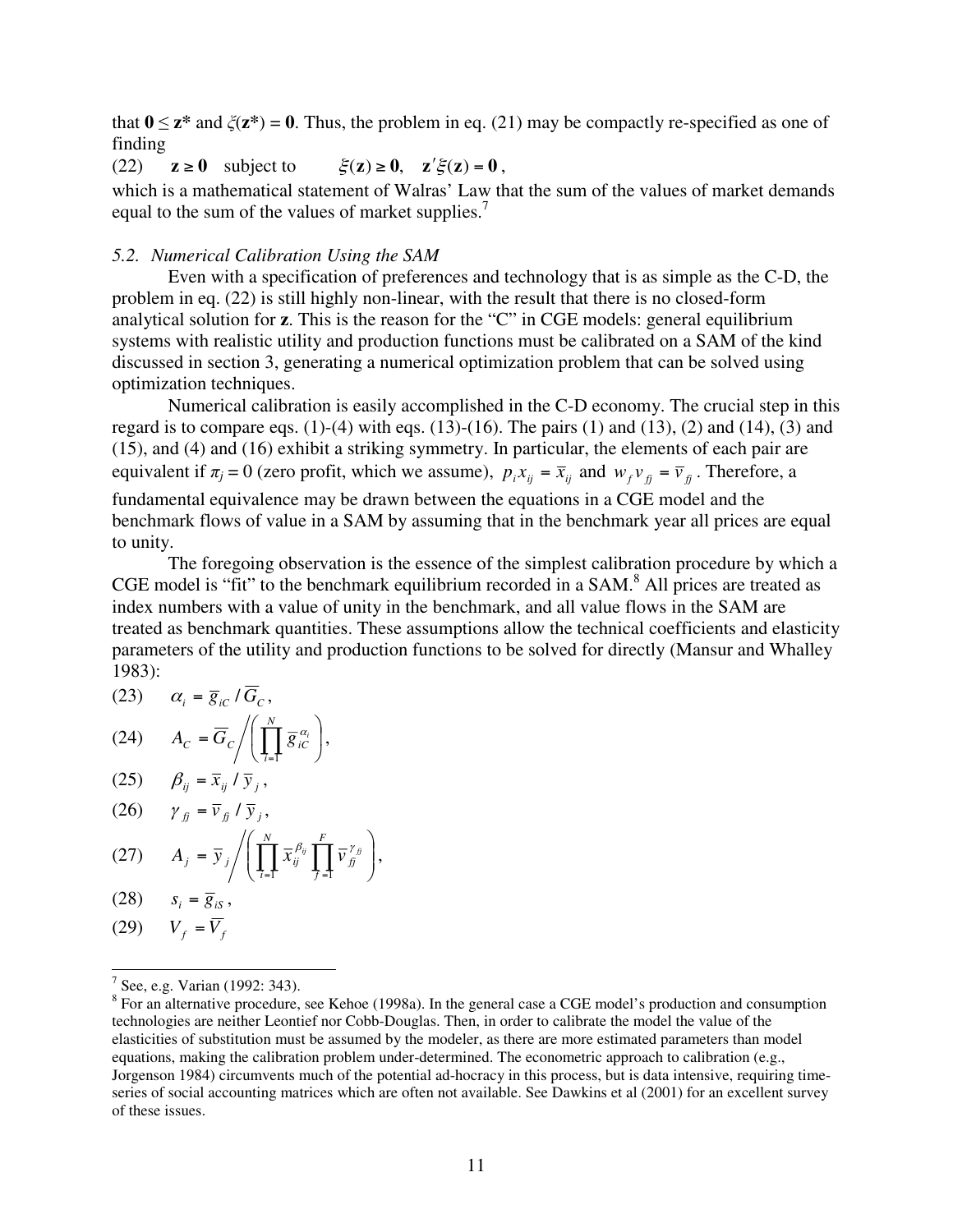and

$$
(30) \qquad \overline{m} = \sum_{f=1}^{F} \overline{V}_f \ .
$$

Having specified these values for the model's coefficients, solving the numerical problem in eq. (22) will then set the quantities of the variables in the C-D economy equal to the values of the corresponding flows in the SAM (i.e.,  $x_{ij} = \overline{x}_{ij}$ ,  $v_{fi} = \overline{v}_{fi}$  and  $c_i = \overline{g}_{ic}$ ), replicating the benchmark equilibrium.<sup>9</sup>

### *5.3. The Solution of a CGE Model in a Complementarity Format*

The calibration procedure transforms (22) into a square system of numerical equations known as a *nonlinear complementarity problem* or NCP (Ferris and Pang, 1997), which may be solved using algorithms that are now routinely embodied in modern, commercially-available software systems for optimization.<sup>10</sup> Mathiesen (1985a,b) and Rutherford (1987) describe the basic approach, which is similar to a Newton-type steepest-descent optimization algorithm (Kehoe 1991: 2068-2072). The algorithm iteratively solves a sequence of linear complementarity problems or LCPs (Cottle et al 1992), each of which is a first-order Taylor series expansion of the non-linear function *ξ*. The LCP solved at each iteration is thus one of finding (31)  $z \ge 0$  subject to  $q + Mz \ge 0$ ,  $z'(q + Mz) = 0$ ,

where, linearizing *ξ* around **z**(*<sup>k</sup>*), the state vector of prices activity levels and income at iteration *k*,  $\mathbf{q}(\mathbf{z}_{(k)}) = \nabla \xi(\mathbf{z}_{(k)}) \mathbf{z}_{(k)} - \xi(\mathbf{z}_{(k)})$  and  $\mathbf{M}(\mathbf{z}_{(k)}) = \nabla \xi(\mathbf{z}_{(k)})$ . Then, starting from an initial point

**z**<sub>(0)</sub>, the solution of the problem (23) at the  $k^{\text{th}}$  iteration  $\mathbf{z}_{(k)}^*$  updates the value of **z** according to:

(32) 
$$
\mathbf{z}_{(k+1)} = \boldsymbol{\mu}_{(k)} \mathbf{z}_{(k)}^* + (1 - \boldsymbol{\mu}_{(k)}) \mathbf{z}_{(k)},
$$

where the parameter  $\mu_{(k)}$  controls the length of the forward step in **z** that the model takes at each iteration. The convergence criterion for the algorithm consisting of eqs. (31) and (32) is just the numerical analogue of eq. (21):  $\|\xi(\mathbf{z}_{(k)})\| < \varpi$ , in which the scalar parameter  $\varpi$  is the maximum tolerance level of excess demands, profits, or income at which the algorithm is deemed by the analyst to have converged to an equilibrium. $^{11}$ 

### *5.4. Existence and Uniqueness of Equilibrium*

The foregoing exposition raises the question of how good are CGE models at finding an equilibrium. Experience with the routine use of CGE models calibrated on real-world economic data to solve for equilibria with a variety of price and quantity distortions would seem to indicate that the procedures outlined above are robust. However, an answer to this question is both involved and elusive, as it hinges on three important underlying issues which span the theoretical

<sup>9</sup> This calibration technique is equivalent to expressing the utility and production functions in *calibrated share form*  (see Boehringer et al 2003: Tables 1 and 2).

<sup>&</sup>lt;sup>10</sup> Foremost among these is the PATH solver (Dirkse and Ferris 1995). It is especially powerful when used in combination with other software tools such as the Generalized Algebraic Modeling System (GAMS) numerical language (Brooke et al. 1999) and the MPSGE pre-processing subsystem (Rutherford, 1995, 1999), which automatically calibrates the technical coefficients in equations (9), (11) and (12) based on a SAM provided by the user, and formulates the general equilibrium problem as square system of nonlinear equations which is solved as an NCP.

 $11$  In the operations research literature there are by now numerous refinements to this approach, generally based on the path-following methods described in Kehoe (1991: 2061-2065). See Dirkse and Ferris (1995), Ferris et al (2002) and Ferris and Kanzow (2002: §4) for details of the algorithms and discussions of their convergence properties.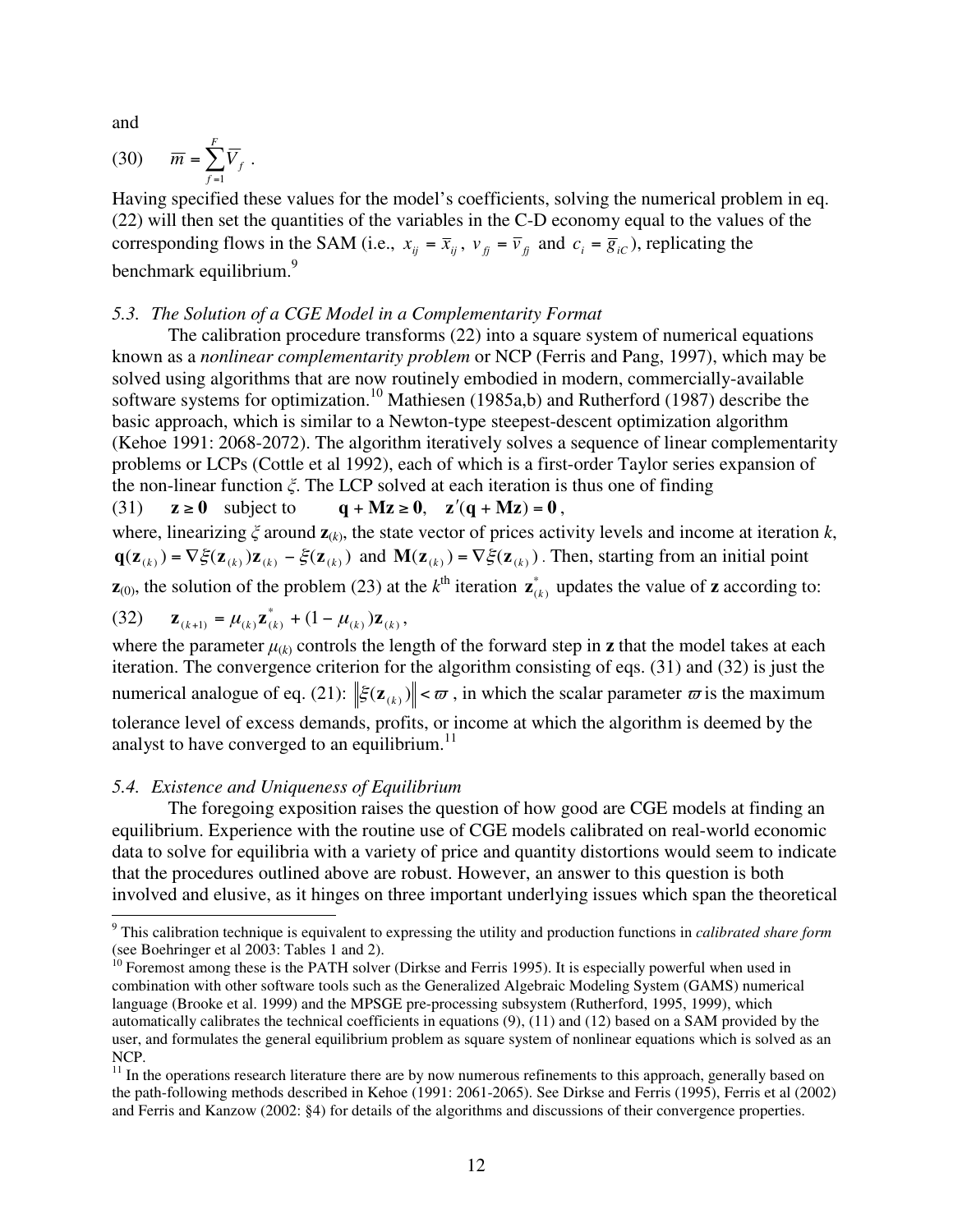and empirical literatures on general equilibrium: the existence, uniqueness, and stability of equilibrium. Clearly, these are desirable attributes of a CGE model, as they imply that its solutions are predictable, replicable and robust to perturbations along the path to convergence (e.g., through changes in  $\mu_{(k)}$ ).

Textbook treatments of the theory of general equilibrium emphasize two properties that *ξ* should satisfy. The first is the weak axiom of revealed preference (WARP), whereby an economy with multiple households exhibits a stable preference ordering over consumption bundles in the space of all possible prices and income levels, ruling out the potential for non-homothetic shifts in households' consumption vectors if incomes change but prices stay the same. A sufficient condition for this property to hold is that households' preferences admit aggregation up to wellbehaved community utility function, which is the representative agent assumption. The second property is gross substitutability (GS), where the aggregate demand for any commodity or factor is non-decreasing in the prices of all other goods and factors. Where this holds, a vector of equilibrium prices exists and is unique up to scalar multiple (Varian 1992).

One can think of the foregoing conditions as economic interpretations of the sufficient conditions for a unique solution to (21). From a mathematical standpoint, a (locally) unique solution for **z** can be recovered from the inverse of the pseudo-excess demand correspondence. The inverse function theorem implies that a sufficient condition for *ξ* to be invertible is that its jacobian is non-singular, which require  $-\nabla \xi$  to be positive semi-definite. Loosely speaking, GS and WARP both imply that the determinant of  $-\nabla \xi$  is non-negative—generally that it is positive (Kehoe 1985).<sup>12</sup> But in real-world applied policy models there are often many sectors and agents that are each specified using algebraically complex nested utility or production functions, making *ξ* and its jacobian sufficiently large and non-linear to render closed-form analytical proofs of this condition impossible. An emerging area of computational economic research is the development of algorithms to test the positive determinant property at each iteration step of the numerical sub-problem.

Theoretical studies of general equilibrium have focused on finding the least restrictive conditions on *ξ* that enable WARP and/or GS to ensure uniqueness, and have largely circumvented the details of algebraic functional forms employed in applied models. The signal exception is Mas-Colell (1991), who proves that so-called "super Cobb-Douglas economies" i.e., those with constant elasticity of substitution (CES) utility and production functions whose elasticities of substitution are greater than or equal to one—are guaranteed to have a unique equilibrium in the absence of taxes and other distortions.<sup>13</sup> In the context of the present analysis, this result is both directly relevant and encouraging. However, it is tempered by evidence that distortions can have the effect of inducing multiple equilibria, even in models with a representative consumer and convex production technologies (Foster and Sonnenschein 1970; Hatta 1977). Although this finding seems to turn on the fact that at least one commodity is an inferior good (Kehoe 1985)—a rarity in applied work—the potential for distortions to introduce instability is worrying because, as the next section will elaborate, CGE models are the workhorse of the empirical analysis of the incidence and distortionary effects of policies.

Tests of the theory have focused on the construction, diagnosis and analysis of multiple equilibria in simple, highly stylized CGE models. Kehoe (1998b) analyzes a model that has two

 $12$  This condition is satisfied when the diagonal elements of this matrix are non-negative and the off-diagonal elements are non-positive. That this is implied by WARP and GS is strictly only correct for an excess demand correspondence defined solely on prices. The addition of activity and income levels in **z** introduces complications. 13 See pp. 291-294, especially Theorem 3.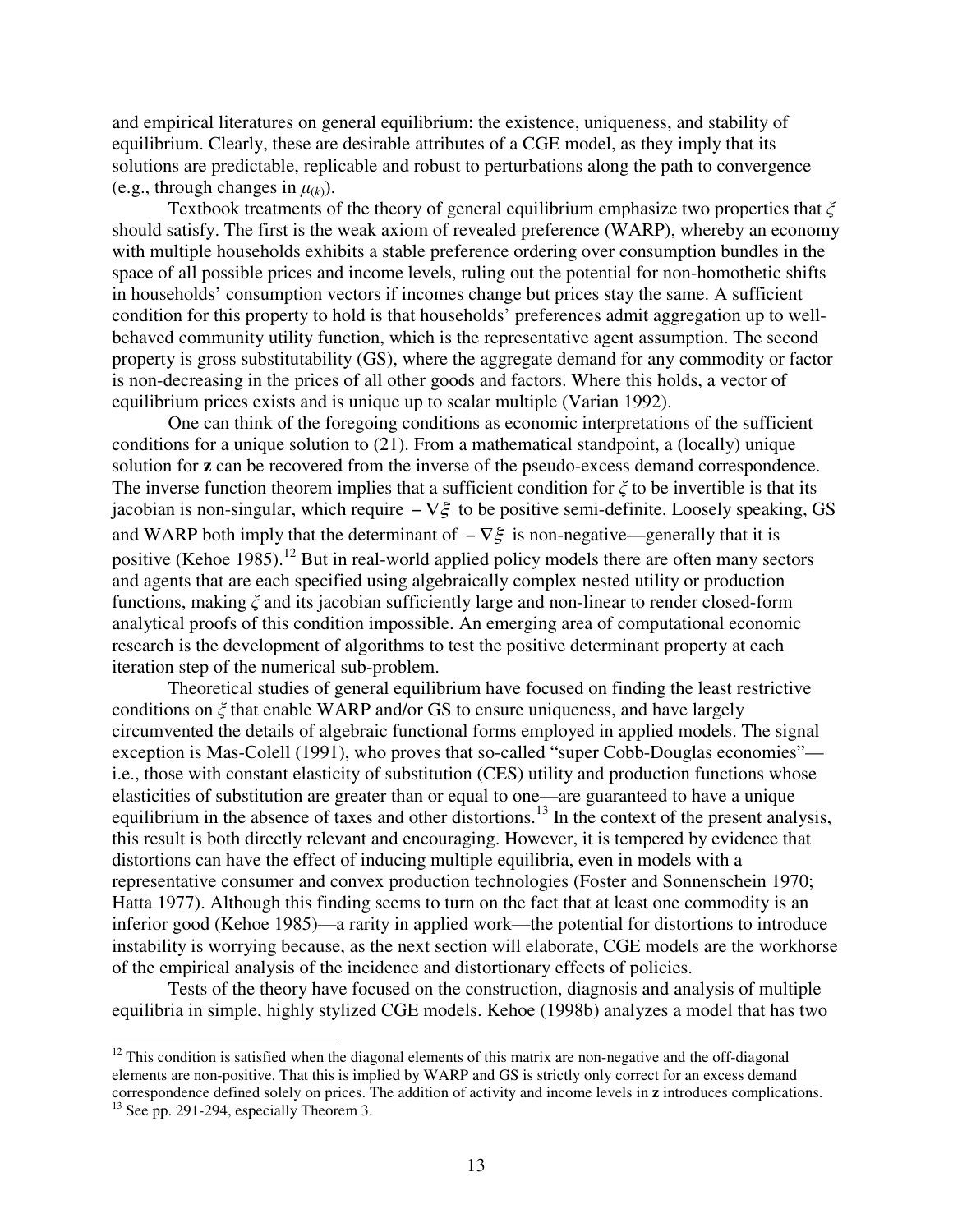consumers, each with Cobb-Douglas preferences, and four commodities produced with an activity analysis technology. The model's excess demand correspondence satisfies the GS property, yet it exhibits three equilibria, indicating the minor role played by the GS condition in determining the equilibrium of economies with production. However, changing the model's production functions to Cobb-Douglas technologies collapses the number of equilibria to one, confirming Mas-Colell's (1991) result. Kehoe (1998b) concludes that the only guarantees of uniqueness are the very restrictive conditions of a representative consumer and complete reversibility of production. The latter condition implies that the supply side of the economy is an input-output system in which there is no joint production, and where consumers possess no initial holdings of produced goods but do hold initial endowments of at least one nonreproducible commodity or factor.

However, it is still questionable whether these conditions still ensure uniqueness in the presence of tax distortions, because of the complex influence of the flows of revenue that taxes generate on the representative agent's income and its feedback on the vector of commodity demands and producers' activity levels. Whalley and Zhang (2002) present examples of pure exchange economies that have either a unique equilibrium without taxes and multiple equilibria with taxes, or multiple equilibria without taxes and a unique equilibrium with the introduction of a small tax. Kehoe (1998b) shows that sufficient condition for uniqueness in the presence of a tax distortion is that the weighted sum of the income effects, in which the weights are given by the "efficiency" (i.e., net-of-tax producer) prices, must be positive. In the presence of preexisting distortions in the benchmark SAM, the fact that calibration of the model will set all prices to unity makes this condition easy to verify. However, if taxes are specified as algebraic functions of variables within the model, this condition may be virtually impossible to check prior to actually running the model and inspecting the equilibrium to which it converges. The intuition is that, with a specified revenue requirement and endogenous taxes, even models that satisfy all of the other prerequisites for uniqueness will have a Laffer curve that yields two equilibria, one in which the tax rate is high and the other in which it is low.<sup>14</sup> All this suggests the lurking possibility that multiplicity may be induced by changes in tax parameters, and may be difficult to predict ex ante, or even detect.

It is therefore unsurprising that tests of multiplicity of equilibria in real-world CGE models are few and far between. Kehoe and Whalley (1985) find no evidence of multiplicity in the Fullerton et al (1981) and Kehoe-Serra-Puche (1983) tax models, while reports of multiple equilibria are restricted to models with increasing returns (Mercenier 1995; Denny et al 1997). Research in this area is ongoing, focusing on translating theoretical results into numerical diagnostic tools (e.g., Dakhlia 1999). But without the ability to test for—or remedy—the problem of multiple equilibria, most applied modelers proceed on the assumption that the solutions generated by their simulations are unique and stable. As Dakhlia (1999) points out, whether this is in fact the case, or whether multiplicity usually just goes undetected, is still open. Thus, to return to the question with which this section began, the C-D economy model has nice properties that guarantee a unique equilibrium once there are no taxes or subsidies (Mas-Colell 1991). Furthermore, if there are exogenous distortions the equilibrium will still be unique (Kehoe 1985), but this result is not assured in the presence of distortions that are endogenous. The remainder of the paper deals with the effects of exogenous distortions in more detail.

 $14$  I thank Tim Kehoe for providing me with this insight.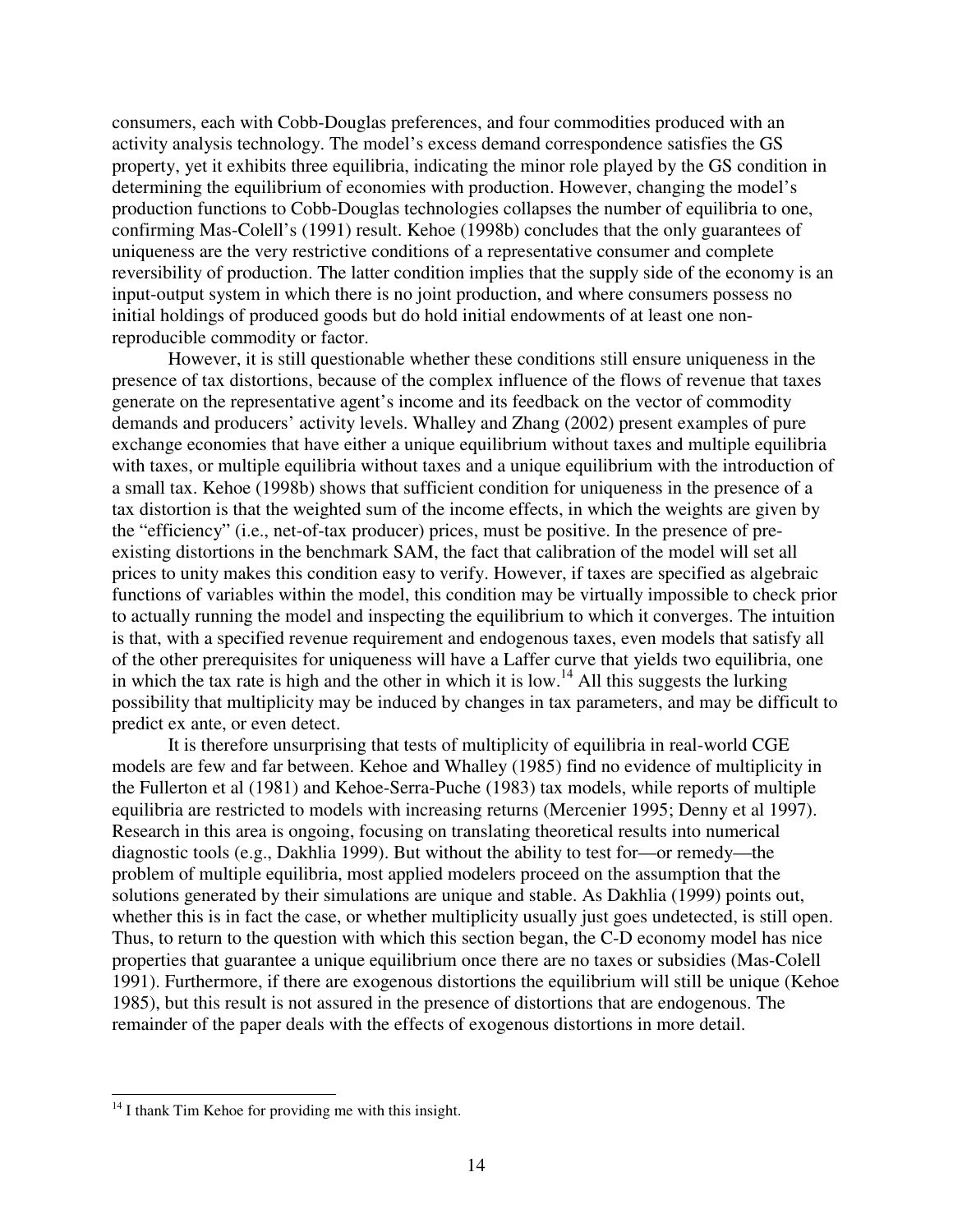### **6. Policy Analysis: The General Equilibrium Effects of Tax Distortions**

CGE models are the primary tool for analyzing the impacts across multiple markets of changes in one or more policy variables. These are model parameters that are either price-based (e.g., taxes and subsidies) or quantity-based (e.g., constraints on demand and/or supply), and whose values are often exogenously specified by the analyst. When the economy is initially at its unfettered equilibrium, the perturbation in prices, activity levels and demands caused by a change in the values of these parameters induces convergence to a new, distorted equilibrium. By comparing the pre- and post-change equilibrium vectors of prices, activity levels, demands and income levels, the policy may be evaluated, subject to the caveats of the accuracy and realism of the model's assumptions.

The advantage of this approach is its ability to measure policies' ultimate impact on aggregate welfare in a theoretically consistent way, by quantifying the change in the income and consumption of the representative agent that result from the interactions and feedbacks among all of the markets in the economy. Yet this very facility is at the root of the "black box" criticism raised in the introduction, as it creates the temptation for some policymakers and analysts to treat CGE models as a sort of economic crystal ball. Yet CGE models' usefulness in policy analysis owes less to their predictive accuracy, and more to their ability to shed light on the economic mechanisms through which price and quantity adjustments are transmitted among markets. Therefore, while on a superficial level CGE models can be thought of as a pseudo-empirical tool to quantify the impacts of imposing or removing policy distortions in a "what-if" manner, they should properly be regarded as computational laboratories within which to analyze the dynamics of the economic interactions from which these impacts arise (Francois 2001). The black box critique is therefore concerned with the fact that the analysis does not account for the linkages between simulation results and the characteristics and assumptions of the models that generate them, and less with the models themselves.

We illustrate these issues by applying the C-D economy of the preceding section to the analysis of the incidence and distortionary effects of taxation. Within CGE models, taxes are typically specified in an ad-valorem fashion, whereby a tax at a given rate determines the fractional increase in the price level of the taxed commodity. For example, an ad-valorem tax at rate  $\tau$  on the output of industry *j* drives a wedge between the producer price of output  $p_i$  and the consumer price  $(1 + \tau) p_i$ , in the process generating revenue from  $y_i$  units of output in the amount of  $\tau p_j y_j$ . A subsidy that lowers the price may be also incorporated in this way, by specifying  $\tau$  <  $\Omega$ .

Conceptually, there are four types of markets in the economy in which ad-valorem taxes or subsidies can be levied: the market for the output of each industry sector, the market for consumption goods, and the markets for inputs to production of intermediate goods and primary factors in each industry. Let the tax or subsidy rates that correspond to each of these markets be denoted by  $\tau_j^Y$ ,  $\tau_i^C$ ,  $\tau_{ij}^X$  and  $\tau_j^V$ , respectively.<sup>15</sup> Then, in light of these distortions the representative agent's problem becomes

(8') 
$$
\max_{c_i} p_U U - \sum_{i=1}^N (1 + \tau_i^C) (1 + \tau_i^Y) p_i c_i
$$

<sup>&</sup>lt;sup>15</sup> The superscripts on the tax rates are meant to reflect the nomenclature used thus far to identify different economic quantities: output *Y*, consumption *C*, intermediate inputs *X*, and factor inputs *V*. Note that the tax on consumption can be generalized to a matrix of taxes on several different final demand activities, principally investment and, in open-economy models, imports and exports. Since the setup of the C-D economy model in section 4 treats saving and investment as exogenously fixed, these additional distortions will not be discussed further.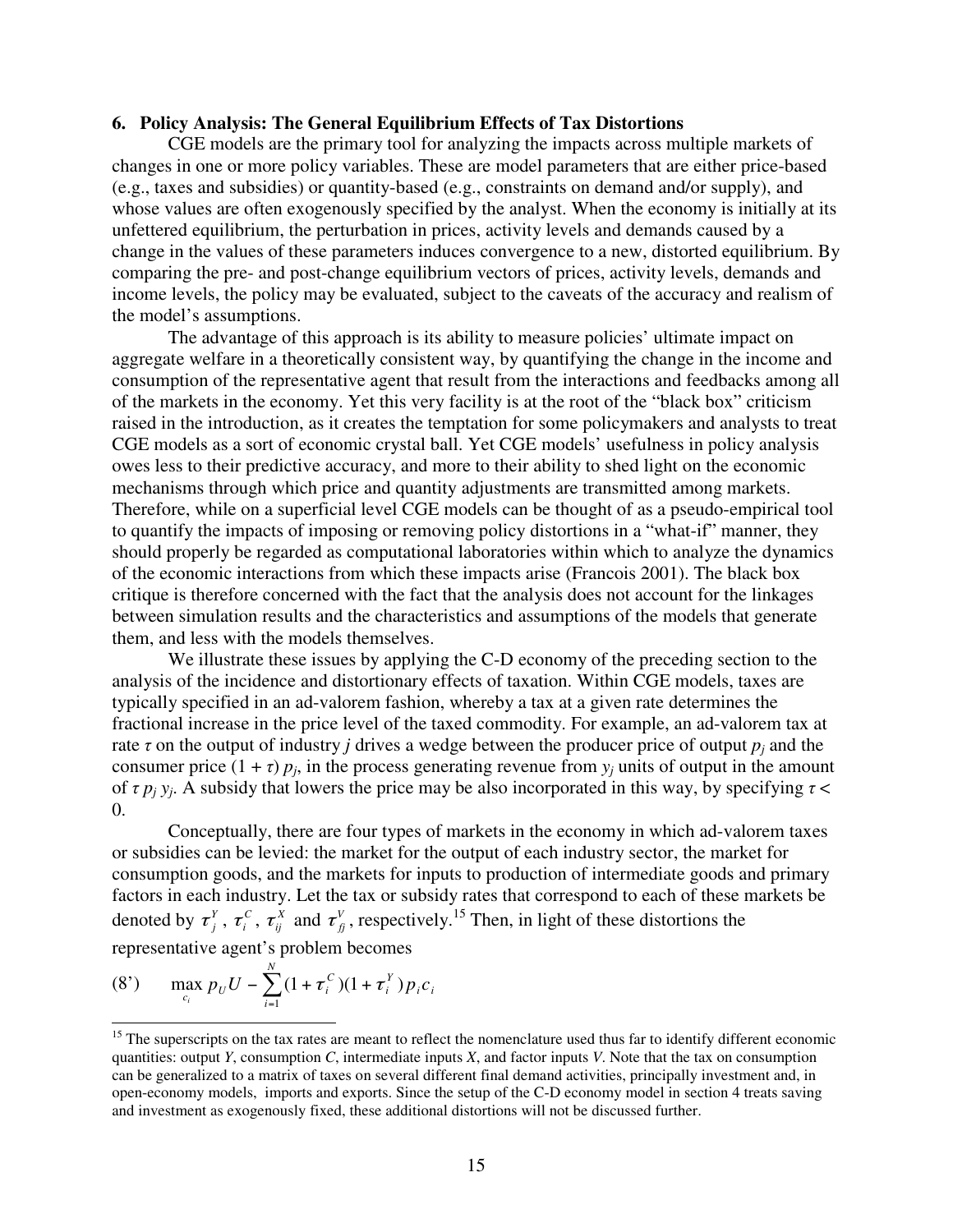subject to the constraint of the C-D utility function, and each producer's problem is

(10') 
$$
\max_{x_{ij}, v_{jj}} \pi_j = p_j y_j - \sum_{i=1}^N (1 + \tau_{ij}^X)(1 + \tau_i^Y) p_i x_{ij} - \sum_{f=1}^F (1 + \tau_{jj}^V) w_f v_{jj}
$$

subject to the constraint of the C-D production function, which modify the commodity and factor demand functions in eqs.  $(9)$ ,  $(11)$  and  $(12)$  as follows:

(9') 
$$
c_i = \alpha_i \frac{\left(m - \sum_{i=1}^{N} (1 + \tau_i^Y) p_i s_i\right)}{(1 + \tau_i^C)(1 + \tau_i^Y) p_i},
$$

(11') 
$$
x_{ij} = \beta_{ij} \frac{P_j y_j}{(1 + \tau_{ij}^X)(1 + \tau_i^Y) p_i},
$$

and

$$
(12') \quad v_{fj} = \gamma_{fj} \frac{p_j y_j}{(1 + \tau_{fj}^v) w_f}.
$$

Each of the taxes (subsidies) outlined above generates a positive (negative) revenue stream that from an accounting perspective must both increment (decrement) the income of some agent and negatively (positively) affect the absorption and generation of a commodity or factor. Representative-agent models often simulate this phenomenon by treating the government as a passive entity that collects tax revenue and immediately recycles it to the single household as a lump-sum supplement to the income from factor returns. The model may therefore omit government as an explicit sector altogether, simply specifying taxes as transfers of purchasing power from producers to the representative agent. The latter's income then becomes:

(16') 
$$
m = \sum_{f=1}^{F} w_f V_f + \underbrace{\sum_{j=1}^{N} \tau_j^Y p_j y_j}_{\text{Output}} + \underbrace{\sum_{i=1}^{N} \tau_i^C p_i c_i}_{\text{Consumption}} + \underbrace{\sum_{i=1}^{N} \sum_{j=1}^{N} \tau_{ij}^X p_i x_{ij}}_{\text{Intermediate input}} + \underbrace{\sum_{f=1}^{F} \sum_{j=1}^{N} \tau_{jj}^V w_f v_{fi}}_{\text{Factor}}.
$$

This expression, along with eqs.  $(9')$  and  $(11')$ , when substituted into  $(13)$ , eq.  $(12')$ , when substituted into  $(14)$ , and eqs.  $(11')$  and  $(12')$ , when substituted into the production function, form the basis for a new excess demand correspondence that, when cast in the format of eq. (22) may be solved to yield a new, tariff-ridden equilibrium. The vector of prices and the allocation of commodity purchases and factor inputs thus solved for may then be compared with those of the original, benchmark equilibrium. Note that, for positive tax rates the tax revenue terms in (16') will be all positive, satisfying the condition for uniqueness discussed in section 5.4.

Consumption and income are the most useful variables in ascertaining the welfare effects of distortions. In particular, the change in the value of the aggregate consumption of the representative agent as a result of the tax or subsidy is nothing more than equivalent variation: the loss of value of consumption occasioned by the effects of the distortion on relative prices. The welfare effect of a single tax or subsidy thus depends on the interaction of a number of factors: the level of the tax and the distribution of other taxes and subsidies across all markets in the economy, the characteristics of the particular market in which the tax is levied, the linkages between this market and the others in the economy, and the values of the vectors of calibrated parameters **A**, **α**, **β** and **γ**.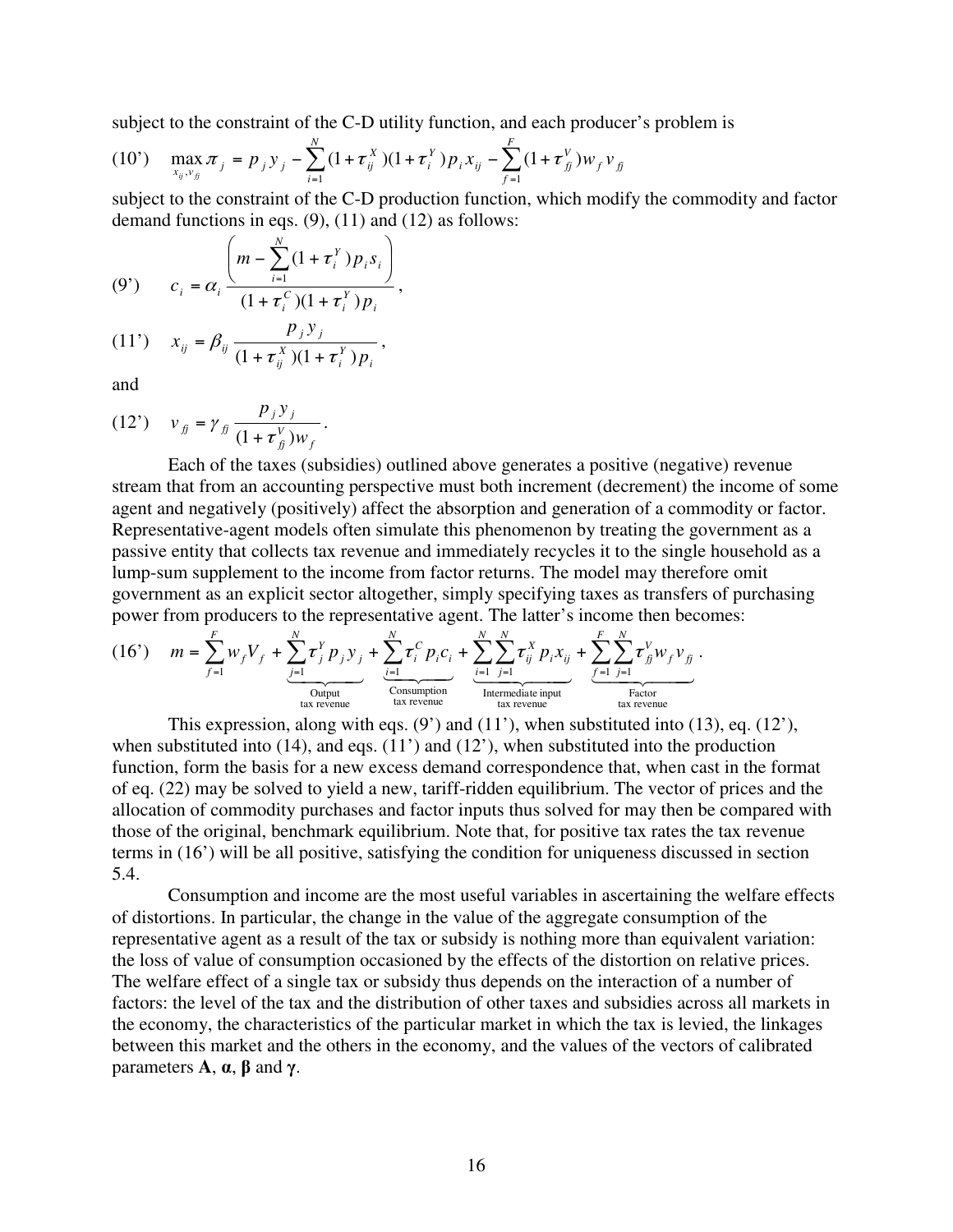Herein lies the kernel of truth to the black box criticism discussed earlier. Because of the non-linearity of the general equilibrium problem in eq. (22), it is often difficult to intuit what all the impacts of a single distortion will be, even in models with only a modest number of sectors and/or households. Further, to sort through and understand the web of interactions that give rise to the post-tax equilibrium may require the analyst to undertake a significant amount ex post analysis and testing. This point is illustrated in the following section.

### **7. Taxes in a 2 × 2 × 1 Cobb-Douglas Economy**

The methods by which a CGE model is formulated, solved, and then used to analyze the effects of taxes, are best conveyed by means of a simple, practical example. This section explores the impacts of distortions in a C-D economy of the kind dealt with thus far, for the purpose of elucidating the propagation among markets of taxes' general equilibrium effects on prices and quantities.

The model is a C-D economy in which there is a single representative agent, two industries  $(j = \{1, 2\})$ , each of which produces a single output good  $(i = \{1, 2\})$ , and two primary factors of production, labor *L* and capital  $K(f = \{L, K\})$ . A SAM for this economy is shown in Figure 3. These data represent the benchmark equilibrium for a CGE model whose excess demand correspondence is eqs. (17)-(20), the parameters of which are calibrated according to eqs.  $(23)-(29)$ .<sup>16</sup> There are no taxes in the benchmark equilibrium recorded in Figure 3, so that the values of  $\tau_j^Y$ ,  $\tau_i^C$ ,  $\tau_{ij}^X$  and  $\tau_j^Y$  are initially zero.

This economy is sufficiently simple that specifying positive values any of the distortion parameters  $\tau$  will generate general equilibrium effects across all markets that can be both fully characterized and intuitively explained. This is illustrated by imposing a 50 percent tax in each of the different markets in the economy, resulting in a series of distorted equilibria that differ with respect to the economy's benchmark state in terms of commodity and factor prices, quantities of commodity demand and output, the inter-industry distribution of primary factor uses, and the value of consumption by the representative agent. The results are shown in Table 1. Throughout, the measure of welfare is the aggregate expenditure of the representative agent on consumption, or income net of saving  $(m - s)$ . Equivalent variation (EV) is measured as the percentage change in this quantity from its benchmark level. $^{17}$ 

### *7.1. Aggregate Commodity Taxes*

 $\overline{a}$ 

Taxes on the output of either industry create the largest market distortions and have the largest negative effect on welfare, for the simple reason that the resulting price effects ripple throughout the entire economy. The tax increases the relative price of the commodity on which it is levied, which results in a reduction in the demand for its use by the representative agent for consumption and by the non-taxed industry for intermediate input. For the commodity market to clear, the activity of the taxed sector must decline relative to its benchmark output level, which in turn reduces the taxed industry's demand for intermediate inputs (both own-supplied and produced by the non-taxed sector), and primary factors. For the representative agent's factor endowment to be exhausted, absorption of labor and capital inputs by the non-taxed industry must increase to the point where it just picks up the slack between factor demand and supply. This in turn causes an increase in this sector's activity relative to its benchmark output level, and

 $16$  Appendix C gives the computer code for the model written in GAMS/MPSGE syntax.

<sup>&</sup>lt;sup>17</sup> Recall that the value of  $p_U$  is fixed at unity as the numeraire price. This calculation therefore measures the effect of the tax in terms of the change in the quantity of aggregate consumption, measured at pre-tax prices.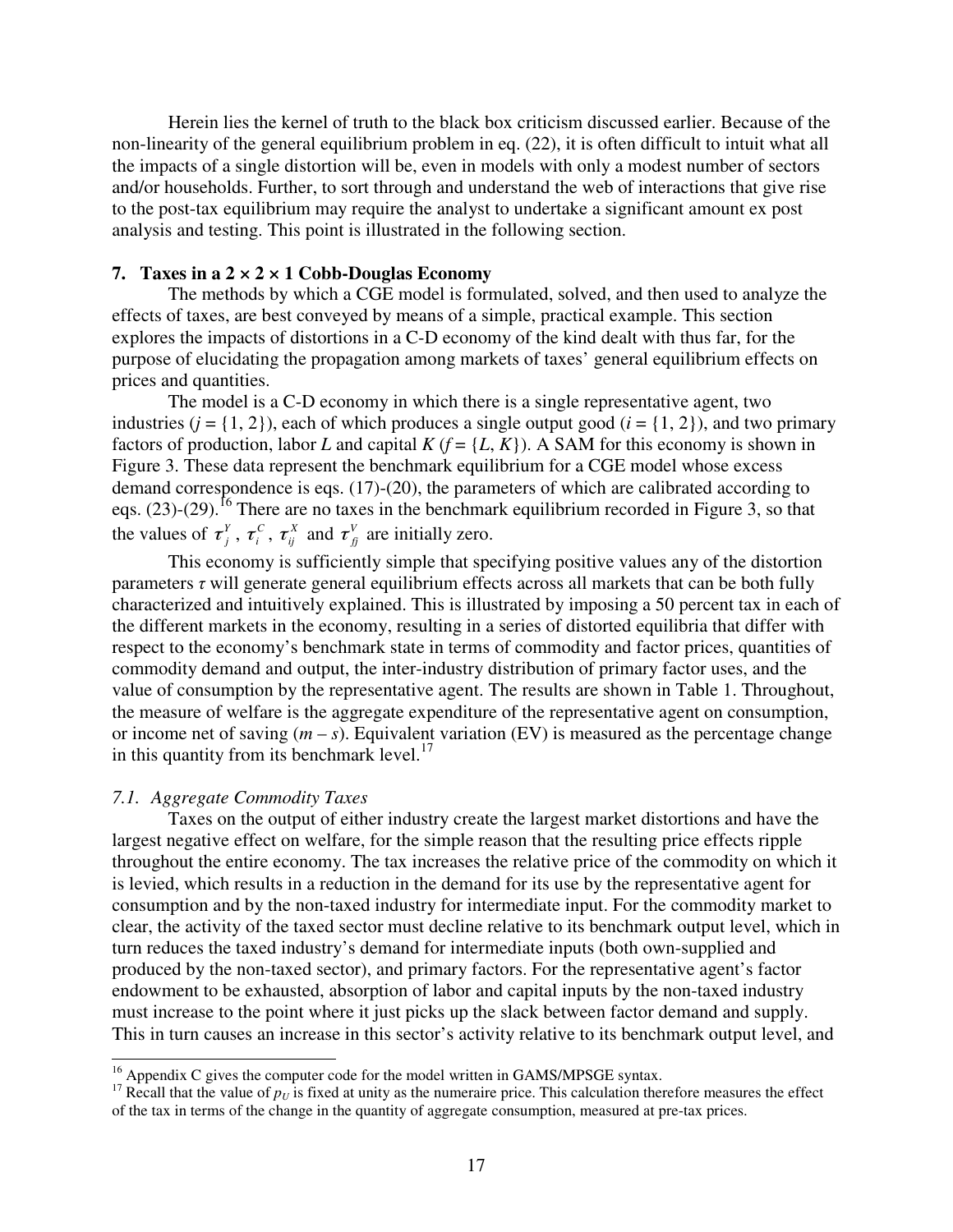a concomitant rise in the consumption (and fall in the price) of the non-taxed good to clear the goods market. Additionally, the reduction in the wage and the capital rental rate necessary for factor market clearance (a consequence of their inelastic supply) precipitates a decline in the income of the representative agent that is only partially offset by the revenue from the tax. The result is a decline in the aggregate consumption expenditure of the representative agent, and a decrease in welfare.

A few further points deserve mention. The relative intensities with which activities use different inputs are crucial determinants of the pattern of general equilibrium effects. If the production of a good is relatively intensive in the use of a particular input (e.g., sector 1's use of labor or sector 2's use of capital), then a tax on the output of that good will require a relatively larger reduction in price of that input to clear the market. It is also interesting to note that once these general equilibrium interactions are fully accounted for, the price of the taxed commodity increases relative to its benchmark level, but not by the full amount of the tax. This highlights the importance of general equilibrium interactions, particularly the compensating income effects of recycling tax revenue to the representative agent. Also, the welfare loss precipitated by a tax on commodity 2 is larger, despite the fact that it is the smaller of the two industries, because its share of consumption is larger.<sup>18</sup>

### *7.2. Taxes on Consumption*

A consumption tax increases the relative price of the taxed good to the representative agent, causing her consumption of that good to decrease. The price and output levels of the taxed good must then fall for the market to clear, leading to a reduction in the demand for intermediate goods and primary factors in that industry, and, by the mechanisms described above, an expansion in the output of the non-taxed industry, a reduction in primary factor prices, and a decline in the income of the representative agent. Compared to a tax on the output of a good, taxing only the portion of output that is consumed causes a much smaller reduction in both the level of production activity and the less severe knock-on general equilibrium effects, thus precipitating a much smaller welfare loss.

### *7.3. Aggregate Factor Taxes*

 $\overline{a}$ 

Taxes on the simultaneous use of primary factors in both industries have the smallest distortionary impacts. The reason is that in the simulated economy labor and capital are both inelastically supplied by the representative agent. Thus, instead of precipitating changes in industries' aggregate demands for these inputs, the tax must be accommodated by a downward adjustment in the net-of-tax price of the taxed factor that enables the market to clear. Further, because the revenue from factor taxes is recycled to the representative agent in a lump-sum fashion, this additional income exactly balances the loss of income from the reduction in the netof-tax factor price. Industries see the same prices, the representative agent sees the same level of income, and the resulting equilibrium is indistinguishable from the business-as-usual baseline.<sup>19</sup>

### *7.4. Sector-Specific Taxes on Intermediate Inputs*

Taxes on intermediate inputs tend to have effects that are localized within the producing sector in which the tax is levied, and therefore exert only small impacts on aggregate output,

 $18$  All of these statements can be easily verified by altering the pattern of flows in the SAM to simulate different input intensities, and re-running the model.

 $19$  Note that these results would differ markedly if labor and capital were in elastic supply.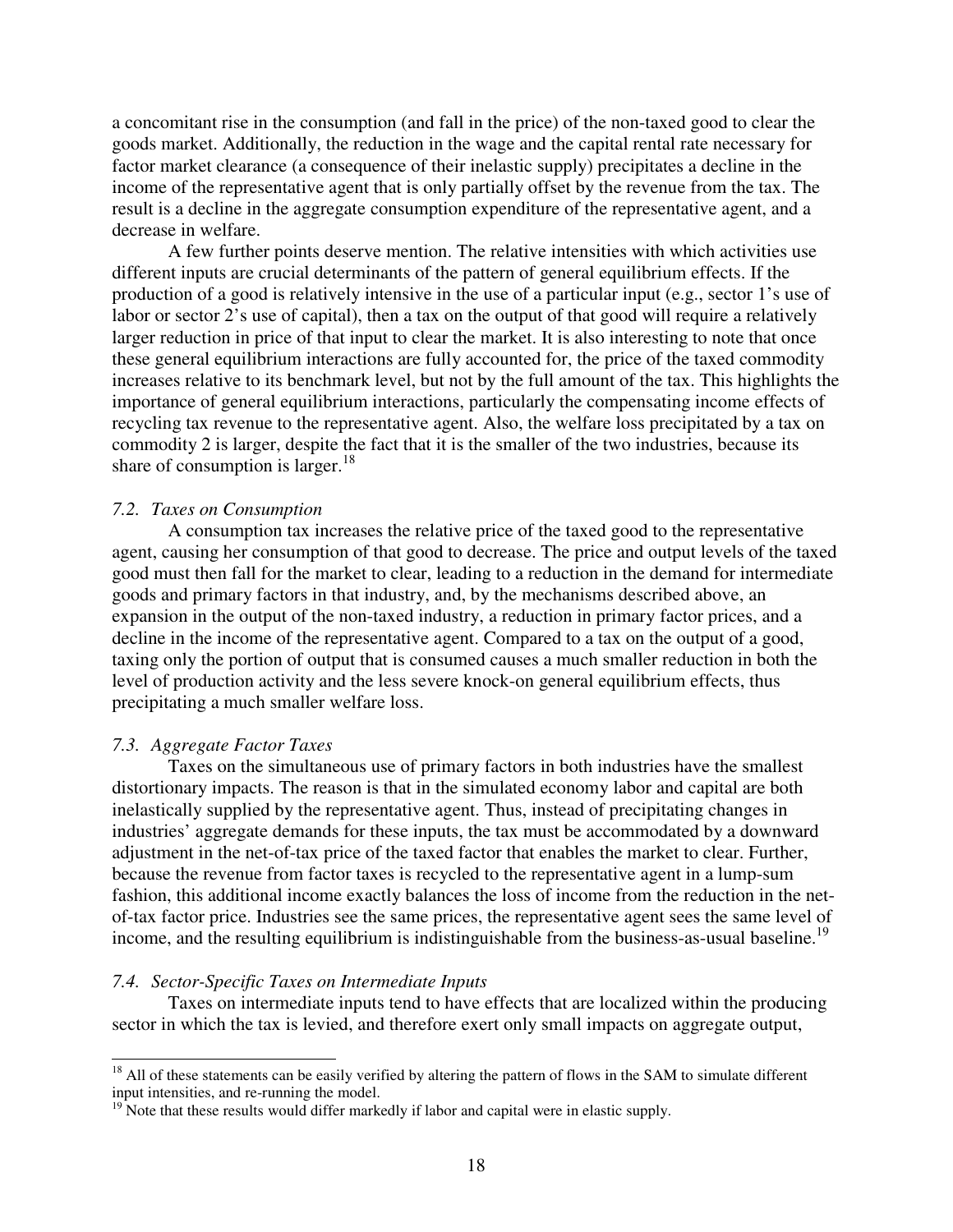income, and welfare. The effects on the prices of primary factor inputs and output are negligible in both sectors. In each industry, the tax precipitates a decline in significant output only if it is levied on that industry's own use of its output as an intermediate input, on the use of that industry's output as an intermediate input to another sector, or on the industry's use of another sector's output. Imposing a tax on an industry's use of its own output has negligible spillover effects on the output of the non-taxed sector. But in the industry where the tax is levied, output falls, driving down its demand for factor inputs, whose prices must decline to clear the market, and whose excess supply is absorbed by the non-taxed sector. And although consumption of the output of the non-taxed industry rises—as a result of consumer substitution in response to the fall in its price relative to the unit cost of production in the taxed sector, the income effects of revenue recycling are insufficient to restore overall demand for the output of the non-taxed industry to its benchmark level.

### *7.5. Sector-Specific Factor Taxes*

The distortionary effects of taxes on the factors employed by each sector are similarly localized. The gross-of-tax price factor increase as a result of the tax reduces the demand for that factor in the industry where the tax is levied, precipitating a decline in the factor's the net-of-tax price. As a result of the substitution effect, that industry's use of the non-taxed factor increases. Unit costs in the taxed sector also increase, causing the price of that sector's output to rise and the quantity of its output to fall. Substitution at the level of the consumer causes a reduction in demand for the output of the industry in which the tax is levied, and a concomitant increase in demand for the output of the non-taxed sector. Overall, taxing labor gives rise to larger welfare losses, as it is a larger overall share of value added.

### **8. A More Realistic Application: The Impacts of Carbon Taxes on the U.S. Economy**

This final section presents a more realistic application of methods for formulating, calibrating and solving a CGE model, this time using actual economic data to analyze a realworld policy problem. Its focus is the economic impacts of policy to mitigate the emission of heat-trapping greenhouse gases (GHGs) that contribute to global warming, an issue that is both one of the foremost policy problems of our time and fertile ground for the application of CGE modeling techniques. The most important GHG is carbon dioxide  $(CO<sub>2</sub>)$ , whose anthropogenic emission is largely due to the combustion of carbon-rich fossil fuels. On the supply side of the economy, fossil fuels are the sole large-scale source of energy, while on the demand side, energy is employed as an input to virtually every activity, raising concerns that even modest taxes or quantitative limits on  $CO<sub>2</sub>$  emissions will precipitate large increases in energy prices, reductions in energy use, and declines in economic output and welfare. The economy-wide character of the issue implies that elucidating the impacts of carbon taxes requires the kind of analysis for which CGE models are particularly well suited.<sup>20</sup> This section therefore adapts the model of the C-D economy to this task.

### *8.1. Model Setup and Calibration*

 $\overline{a}$ 

Structurally, the model to be employed is identical to that in the previous section; here, however, its dimensions are larger. The demand side of the economy is modeled as a representative agent that demands commodities to satisfy three categories of final uses: consumption, investment, and net exports, the latter two of which are held fixed for ease of

<sup>&</sup>lt;sup>20</sup> See e.g., the analyses that employ CGE models in Weyant (1999).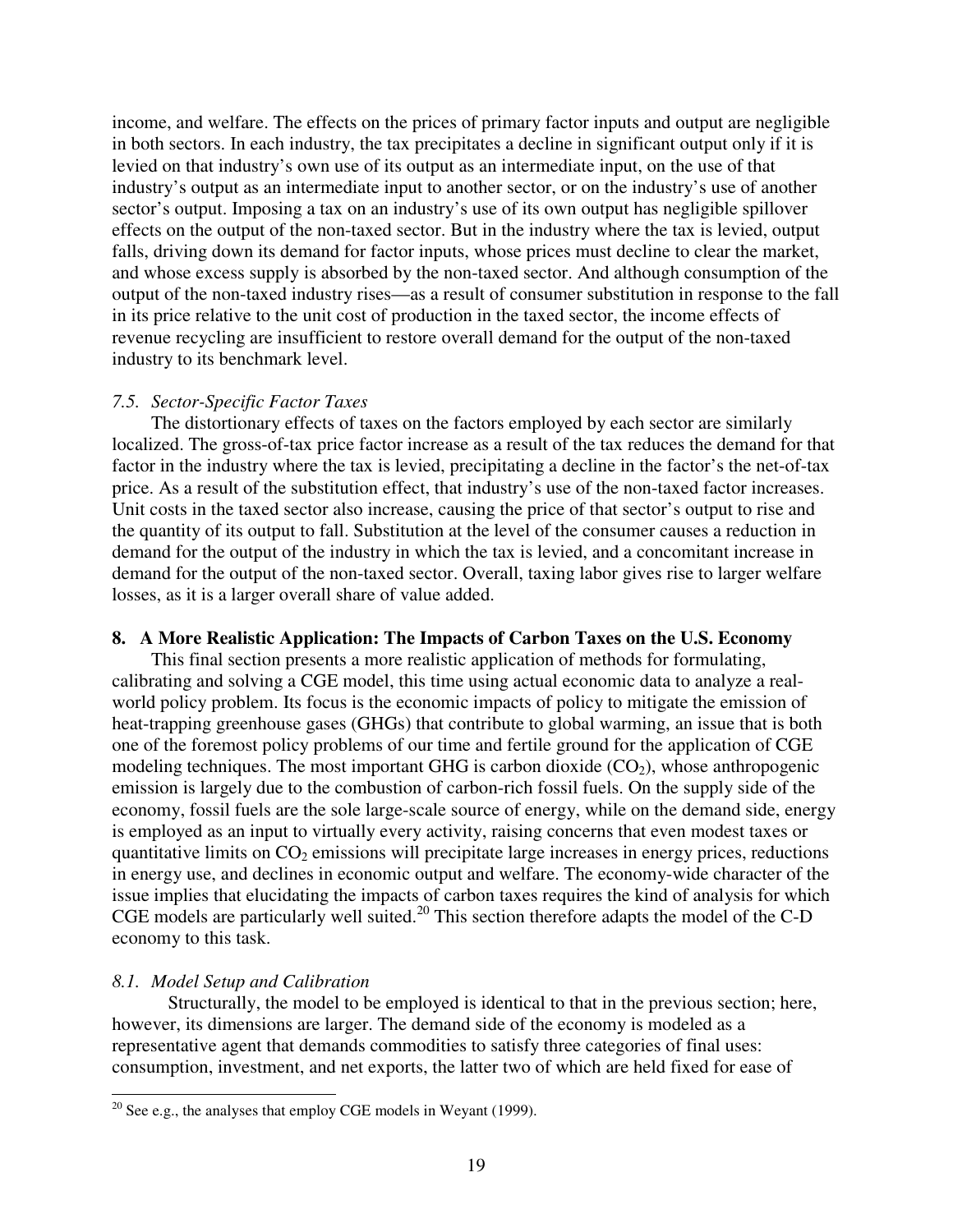exposition and analysis. The supply side of the economy is modeled as seven aggregate sectors: coal mining, crude oil and gas, natural gas distribution, refined petroleum, electric power, energy-intensive manufacturing (an amalgam of the chemical, ferrous and non-ferrous metal, pulp and paper, and stone, clay and glass industries), transportation, and a composite of the remaining manufacturing, service, and primary extractive industries in the economy. Labor and capital are the primary factors, as before. In line with the present application, this disaggregation scheme models the energy sectors of the economy in detail, while aggregating a large number of other activities that, although being far more important contributors to gross output, are not germane to the climate problem.

The SAM used to calibrate this model is constructed from the BEA's 94-sector Make of Commodities by Industries and Use of Commodities by Industries tables for the year 1999, using the industry technology assumption (for details see, e.g., Reinert and Roland-Holst 1992), and its components of value added are disaggregated using data on industries' shares of labor, capital, taxes and subsidies in GDP from the BEA's GDP by Industry accounts. The resulting benchmark flow table is aggregated up to seven sectoral groupings outlined above, scaled to approximate the U.S. economy in the year 2000 using the growth rate of real GDP from 1999-2000, and deflated to year 2000 using the GDP deflator from the NIPAs.

Figure 4 shows the final SAM, whose structure is similar to Figure 2(b) in terms of the presence of an additional *N*-vector  $\overline{T}^Y$  of benchmark payments of net taxes on industry outputs. These distortions affect the benchmark equilibrium, and therefore need to be taken into account in the calibrating the model. To do so, the first step is to work out the tax and subsidy rates that are implied by the benchmark flows of tax payments in the SAM. The payments for taxes on the outputs of industry sectors  $\bar{t}^Y_j$  denotes the component of the value of the output of each industry  $\bar{y}_i$  paid to the government as tax revenue. Specifying these distortions in ad-valorem terms, the average benchmark tax rate in sector *j* is  $\bar{\tau}_j^Y = \bar{t}_j^Y / \bar{y}_j$  $\overline{\tau}_j^Y = \overline{t}_j^Y / \overline{y}_j$ , and the fact that the SAM only contains

*j* benchmark taxes on output implies that  $\overline{\tau}_i^c = \overline{\tau}_{ij}^x = \overline{\tau}_{jj}^v = 0$ *X ij*  $\overline{\tau}_{i}^{C} = \overline{\tau}_{ij}^{X} = \overline{\tau}_{jj}^{V} = 0.$ 

The second step is to utilize the distortion-inclusive commodity and factor demand equations developed in section 6 to compute the technical coefficients and elasticity parameters of the utility and production functions. Then, setting all prices to unity and using the flows in the SAM as benchmark quantities in eqs. (9'), (11'), (12') and (16') yields eqs. (23)-(24), (26)-(29) and the modified calibration equations:

$$
(25') \quad \beta_{ij} = (1 + \overline{\tau}_i^Y) \overline{x}_{ij} / \overline{y}_j,
$$

and

(30') 
$$
\overline{m} = \sum_{f=1}^{F} \overline{V}_f + \sum_{j=1}^{N} \overline{t}_j^Y
$$
.

Solving eq. (22) with these parameter values replicates the distorted equilibrium in Figure 4.

For simplicity, taxes are modeled as lump-sum transfers per the discussion in section 6. The model simulates the effect of imposing a range of additional taxes on emissions of  $CO<sub>2</sub>$ , which is a by-product of production and consumption activities. To calculate the burden of these new taxes on industries and the representative agent, it is necessary to establish the relationship between the levels of production and demand activities and the quantity of emissions. The simplest way of doing this is to assume a fixed stoichiometric relationship between the aggregate demand for fossil fuel commodities  $e(e \subseteq i)$  in which carbon is embodied (i.e., coal, refined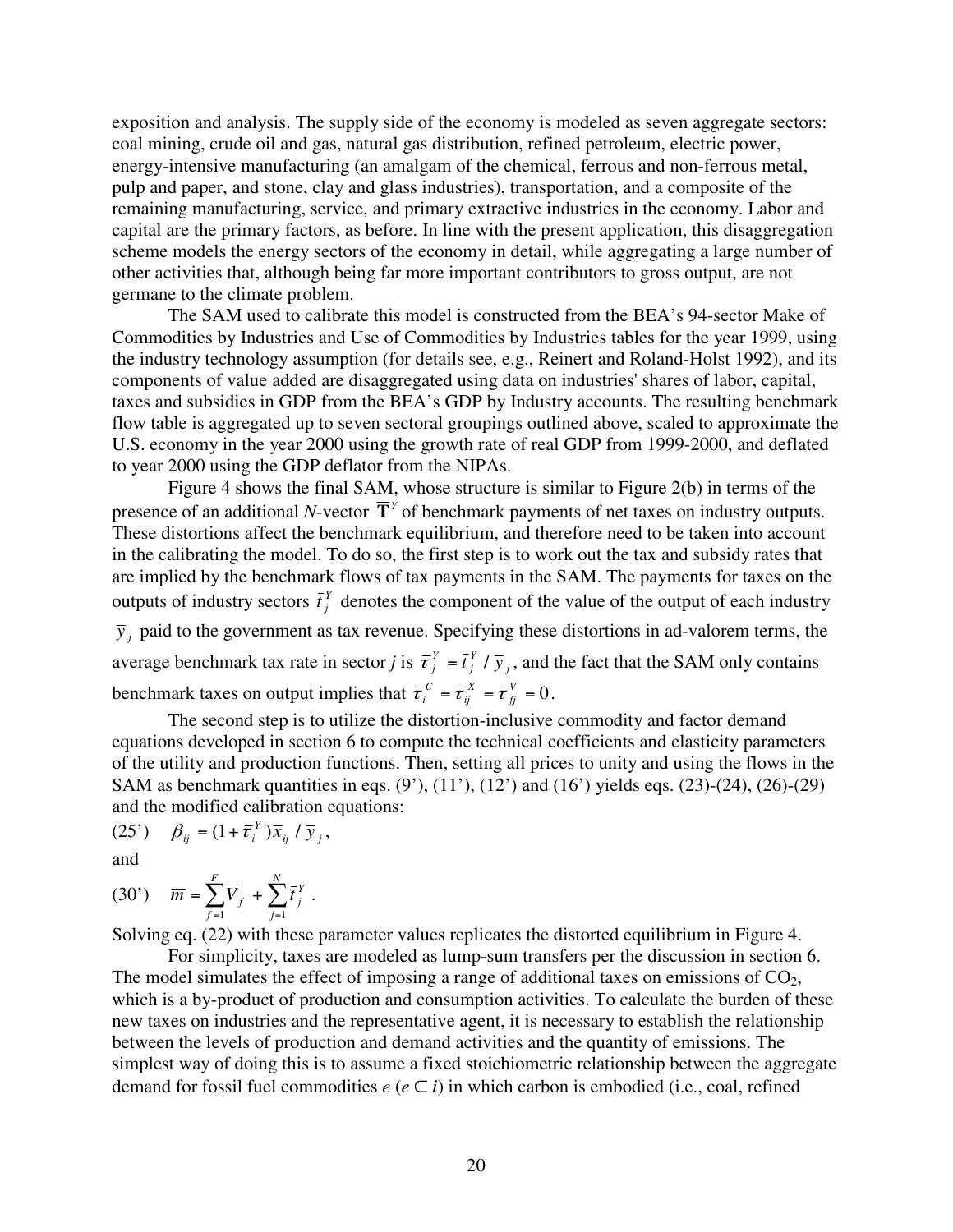petroleum and natural gas) and the quantity of atmospheric  $CO_2$  emissions that result from their use.

The result is a set of commodity-specific emission coefficients *εe*, which when multiplied by each fossil fuel's aggregate demand in the SAM, reproduces the economy's emissions of  $CO<sub>2</sub>$ in the benchmark year.<sup>21</sup> A tax on carbon  $\tau^{Carb}$  therefore results in a set of commodity taxes that are differentiated by energy goods' carbon contents, and acts to increase the gross-of-advalorem-tax price of each fossil fuel  $(1 + \tau_e^Y) p_e$  by a further margin  $\tau_{\text{carb}} \varepsilon_e$ . The model is simulated to reproduce the benchmark as a baseline no-policy case, with the imposition of carbon taxes at levels of \$50, \$100, \$150 and \$200 per ton of carbon.<sup>22,23</sup>

### *8.2. Results and Discussion*

 $\overline{a}$ 

The previous section illustrated CGE models' utility in elucidating the impacts of distortions on prices and quantities across all of the markets in the economy. This is also true of the present example, for which the price and quantity impacts of carbon taxes are detailed in Table 2. The top panel shows that a \$50/ton carbon tax raises the consumer prices of petroleum and natural gas by 20 percent and makes coal almost one and a half times more expensive, while a \$200/ton increases the prices of coal and oil by three-quarters and the price of coal by a factor of more than five and a half.

These prices changes induce large adjustments in the quantities of fossil fuels used as inputs by producers and households, where inter-fuel substitution enables reductions in demand to be concentrated in the most carbon-intensive energy source, coal. Thus, in the second to the fifth panels of Table 2, all sectors see declines in coal use by 60-97 percent, while in the nonfossil-fuel sectors, demands for both petroleum and natural gas decline by 17-46 percent, and electricity demand shrinks by only 6-15 percent. In these latter sectors of the economy, substitution of non-energy inputs for fossil fuels mitigates the transmission of the reductions in output of primary energy sectors. The sixth panel in the table shows that these are on the order of 22-52 percent for petroleum and natural gas, and 59-83 percent for coal, and 19-50 percent for crude petroleum mining. As a result, the level of output falls by 7-14 percent in electric power, 1- 4 percent in energy-intensive industries and transportation, and only 0.1-0.4 percent in the rest of the economy. The final panel shows that these changes in activity levels are correspond closely to changes in the consumption of the corresponding commodities by the representative agent.

CGE analyses also facilitate insights into the impacts of environmental policy interventions on pollution. In this example,  $CO<sub>2</sub>$  emissions and their abatement may be computed by applying the benchmark emission coefficients  $\varepsilon_e$  to the new levels of aggregate demand for fossil fuels in the distorted equilibria. The emissions from each sector are shown in Figure 5,

 $21$  For coal, petroleum and natural gas, emissions of carbon in the base year were divided by commodity use in the SAM (calculated as gross output – net exports).  $CO<sub>2</sub>$  emissions in the year 2000 from coal, petroleum and natural gas are 2,112, 2,439 and 1,244 MT, respectively (DOE 2003), while the aggregate use of these commodities in the SAM is 21.8, 186.5 and 107.1 billion dollars, respectively. The emission coefficients for coal, petroleum and natural gas are thus 0.097, 0.012 and 0.013 tons of  $CO<sub>2</sub>$  per dollar, respectively.<br><sup>22</sup> A potential source of confusion in that GHG taxes are usually specified in units of carbon while environmental

statistics usually account for GHG emissions in units of  $CO<sub>2</sub>$ . The ratio of these substances' molecular weights  $(0.273$  tons of carbon per ton of CO<sub>2</sub>) establishes an equivalency between the two measures. Thus, the values of  $\tau^{Carb}$ above are equivalent to taxes on  $CO<sub>2</sub>$  that are less than one-third as large: \$13.6, \$27.3, \$40.9 and \$54.5 per ton of

 $CO<sub>2</sub>$ .<br><sup>23</sup> The model code in GAMS/MPSGE syntax is shown in Appendix D. The results that it generates differ slightly from those in the paper as the latter employ a SAM with higher numerical precision (six significant digits).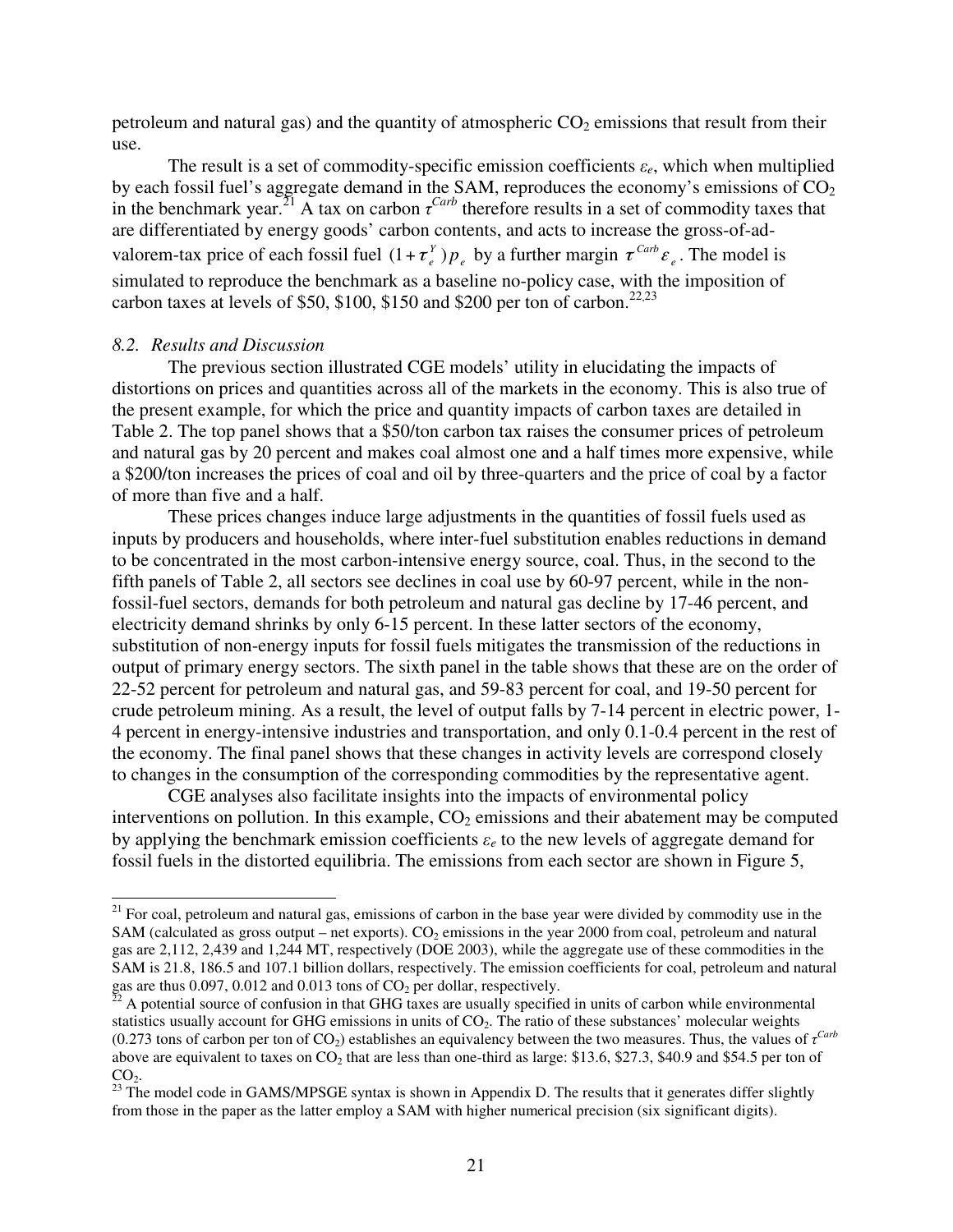which shows that  $CO<sub>2</sub>$  emissions could be halved from the BaU level of 5796 MT by a carbon tax of \$100/ton, and that a \$200/ton tax could cut emissions by almost two-thirds. Figure 6 plots the sectoral marginal abatement cost (MAC) curves derived from the model's solution. The MAC curves are well-behaved (i.e., continuous, smooth, and convex to the business-as-usual origin), which is a reflection of the homotheticity of the model's utility and production.

Figure 6 shows that the bulk of abatement occurs in the rest-of-economy, household and electric power sectors, with the first two sectors together being responsible for as large a reduction of emissions as the latter (approximately 800-1300 MT). Less than half as much abatement (350-500 MT) takes place in the coal mining and energy intensive industries, with a further 66-106 percent of that (235-530 MT) being generated by the natural gas, refining and transportation sectors, and only a small quantity of emission reductions (25-53 MT) coming directly from the mining of fossil fuels. These results indicate that while there may be substantial low-cost abatement opportunities (less than \$50/ton) in many industries, incremental emission reductions are likely to be exhausted at tax levels of greater than \$100/ton in all but the final consumption, rest-of-economy and electric power sectors.

The utility of CGE analyses in analyzing incidence of taxes is illustrated in Table 3. For each sector, the direct cost of abatement is approximated by the area under the MAC curve in Figure 6 that corresponds to the level of the tax. These costs are on the order of 6-10 percent of the value of benchmark output in the coal industry, 2-7 percent in electric power, 0.5-3.5 percent in petroleum and natural gas, and less than one percent in other sectors. The second panel shows the flows of carbon tax payments on residual emissions that are made by sectors to the government cum representative agent. In all sectors the financial costs of the policy exceed the direct costs of abatement, in some cases substantially. However, whereas the latter increase monotonically with the level of the tax on emissions in all sectors, in many industries the former exhibits the expected inverted "U" shape of the Laffer curve, increasing at first but then tapering off as abatement increases and residual emissions decline. The final panel illustrates the interaction between carbon taxes and pre-existing taxes on the outputs of industry sectors. In particular, taxing carbon emissions results in significant tax shifting, inducing substantial reductions in revenues from pre-existing taxes on the output of fossil fuel sectors. Relative to the no-policy baseline, a \$200/ton carbon tax displaces three-quarters of the revenue from both coal and crude petroleum, and 45 percent of that from petroleum and natural gas. However, the adverse impacts on the flows of tax revenues from much larger non-energy sectors is less severe, with payments declining by less than three percent.

Finally, CGE models' strong suit is their ability to quantify policies' economy-wide costs and macroeconomic effects in a manner that has a solid theoretical basis. On this score, the environmental and welfare consequences of carbon taxes are shown in Table 4. The model indicates that a tax of \$200/ton could reduce emissions by almost two-thirds from the BaU level, which would incur a welfare cost of almost one percent of consumption. An interesting feature of the results is that the equivalent variation measure of welfare loss uniformly exceeds the reduction in GDP caused by the tax.

There are two reasons for this. The first is that the quantities of investment and net exports are held fixed, so that the influence of these components of GDP enters only through the changes in the price of commodities. Because energy commodities are a small share of GDP, the large increases in the prices of coal, petroleum and natural gas therefore have little effect. The second is the substantial revenue generated by carbon taxes—at low levels of the tax as much as four times the aggregate direct costs of abatement—which when recycled to the representative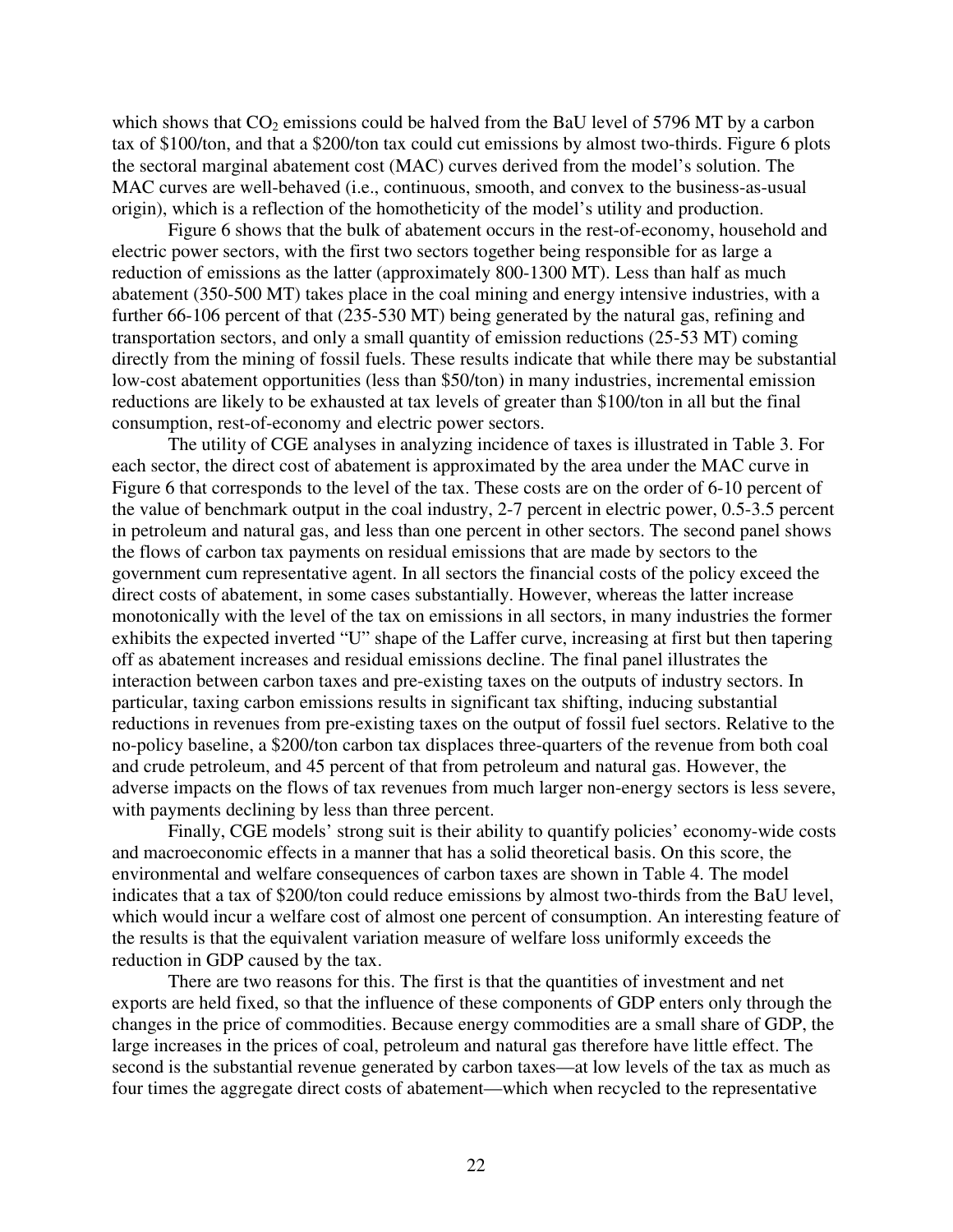agent as lump-sum income, buoys the component of GDP corresponding to government activity. This result highlights the inaccuracy of GDP as an indicator of policies' welfare effects, as aggregate consumer surplus losses can be masked by offsetting changes in other components of national income.

### *8.3. Caveats to the Analysis, and Possible Remedies*

 $\overline{a}$ 

It is appropriate once again to acknowledge the truth in the black-box critique. Models such as this one often have lurking within them several key driving forces that originate in their SAM data base, algebraic structure and parameter assumptions, but whose influence on the model's results remain hidden and open to misattribution. Therefore, the results generated by a highly stylized maquette such as the C-D economy should be taken with a grain of salt, as they are subject to a number of limitations that stem from the design and implementation of both the model and the experimental conditions under which it is simulated.

The first limitation is the constancy of the economy's net export position of the economy and its level of investment, discussed above. A more realistic model would permit both of these variables to adjust, the former in response to the joint effects of changes in aggregate income and the gross-of-carbon-tax domestic prices relative to world prices, and the latter due to the forward-looking behavior of households and the adjustment of saving and investment behavior to a tax shock.<sup>24</sup> However, since the SAM only records net exports, which are only 3 percent of GDP, the impact of terms-of-trade effects is unlikely to by significant unless exports and imports can be disaggregated into separate, price-responsive components of final demand. The model can then be re-cast in the small open economy format (e.g., Harrison et al 1997), with imports and exports linked by a balance-of-payments constraint, and commodity inputs to production or final use as an Armington (1969) composites of imported and domestically-produced varieties.

A second important shortcoming is the model's neglect of the "putty-clay" nature of capital. Jacoby and Sue Wing (1998) demonstrate the importance of capital rigidity in determining the short-run costs of the U.S. economy's adjustment to GHG emission constraints. Yet in the present analysis production is modeled as being completely reversible, and capital is modeled as a homogeneous, mobile factor whose input may be frictionlessly reallocated among producers as relative prices change. In reality, reductions in activity of the kind in Table 2 would likely entail substantial capital scrappage and associated short-run costs. The analysis can

constraint into the general equilibrium problem in (21):  $\sum (1 + \tau_i^Y) p_i s_i = (\omega + r) / (r + \delta) (1 + \tau_K^F) w_K \overline{V}_K$ *N*  $\sum_{i=1}^{n} (1 + \tau_i^Y) p_i s_i = (\omega + r) / (r + \delta) (1 + \tau_K^F) w_K \overline{V}$ .

<sup>&</sup>lt;sup>24</sup> In static models, the assumption of a steady-state capital stock is a common device for specifying the demand for commodities as an input to investment as a final demand activity (e.g., Rutherford and Paltsev 1999). The evolution of the capital stock is governed by the standard perpetual inventory equation  $KS' = \overline{G}_1 + (1 - \delta)KS$ , where *KS* and *KS'* are the magnitudes of the economy's aggregate capital stock in the current and succeeding time-periods,  $\overline{G}_i$  is the current quantity of aggregate investment, and  $\delta$  is the rate of depreciation. If the economy is in the steady state, with capital growing at the rate  $\omega$ , then  $\overline{G}_I = (\omega + \delta)KS$ . Additionally, the current-period aggregate return to capital is  $\overline{V}_K = (r + \delta)KS$ , where *r* is the current rate of interest. Eliminating *KS* by combining the preceding expressions yields the steady-state condition  $\overline{G}_I = (\omega + \delta)/(r + \delta)\overline{V}_K$ . Given plausible values of the parameters  $\delta$ , *r* and  $\omega$  that satisfy this relation in the SAM (e.g., assuming  $\delta = 5\%$  and  $\omega = 3.5\%$ , the values of  $\overline{V}_K$  and  $\overline{G}_I$  in Figure 4 imply that  $r = 9.25\%$ , a good approximation of the average interest rate in 2000), the economy may be constrained to remain on the steady-state path in the presence of a shock by constraining the value of investment and capital at nonbenchmark prices to maintain the steady-state relationship. This is achieved by incorporating the following side-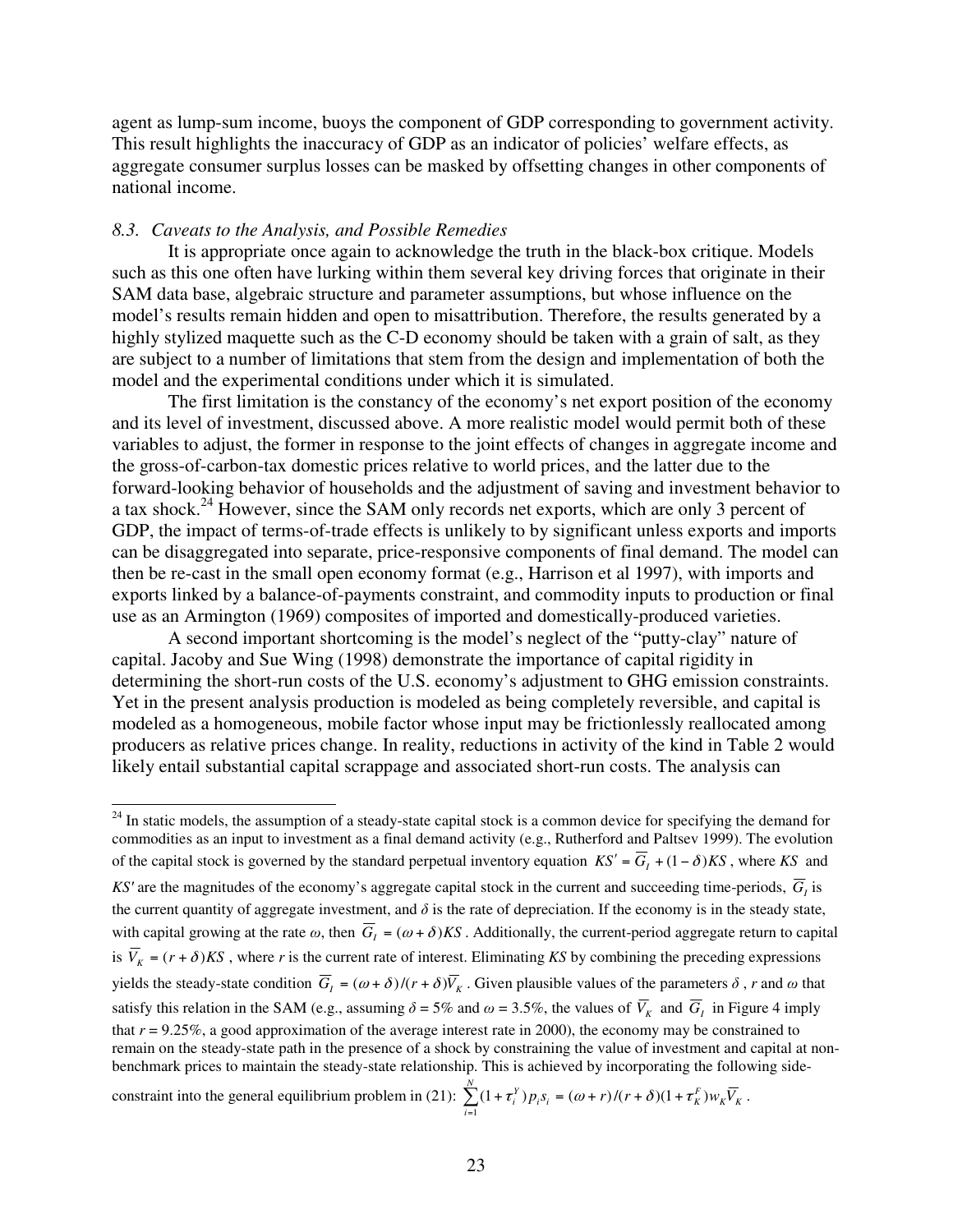therefore be significantly improved by specifying all or some of the capital input to each individual sector as a separate factor that is inelastically supplied and has its own sector-specific price. The likely consequence will be a substantial reduction in the mobility of and returns to capital—especially in declining sectors, with concomitant additional reductions in the representative agent's income and increases in the welfare costs of abatement.

A third limitation is that, like capital, labor is treated as being in inelastic supply. This, combined with the full employment assumption that is standard in many CGE models, implies that the reduction in labor demand associated with the decline in fossil fuel and energy-using sectors cannot generate unemployment. Instead, the wage falls, allowing the labor market to clear and surplus labor to move to the rest of the economy, where it is re-absorbed. But in reality labor will be far less mobile, implying that these types of price and quantity adjustments will occur more slowly, inducing frictional unemployment in the interim. This phenomenon is easily simulated by introducing a labor supply curve into the model, through which the fall in the wage attenuates the supply of labor. Depending on the relevant elasticity the distorted equilibrium may exhibit significant unemployment, but the general equilibrium interactions make it difficult to predict whether welfare will increase or decrease relative to the inelastic labor supply case.

Lastly, the model's biggest potential deficiency is the C-D assumption itself. The technologies of production and preferences in CGE models for real-world policy analysis (e.g., Bovenberg and Goulder 1996; Babiker et al 2001) are specified using nested CES production and utility functions whose substitution elasticities vary not only among levels of the nesting structure but also across sectors. To the extent that industries' production structure and input substitutability do vary in reality, the model underestimates the degree of inter-sectoral heterogeneity, implying that the results in Tables 2 and 3 and Figures 5 and 6 may suffer from a range of biases, in different directions.

Moreover, the central concern among policy makers is that mitigating  $CO<sub>2</sub>$  emissions will be costly because of the lack of large-scale substitutes for fossil fuels on the supply side of the economy, and the inability of producers and households to substitute non-energy inputs for fossil fuels on the demand side. In this situation the elasticities of substitution among both different fossil fuels and energy and non-energy inputs take on values that are much less than unity, with upshot that the results in Table 4 significantly underestimate carbon taxes' macroeconomic costs. The simplest way to account for this possibility is to re-cast the model as a CES economy in which the representative agent's preferences and producers' technology are CES functions, and to undertake a sensitivity analysis that compares the results of simulations with alternative combinations of values for the different elasticities. This kind of stress-testing is vital to elucidate the scope and consequences of uncertainties in CGE models' structure and assumptions.

### **9. Summary**

This paper has sought to provide an introduction to the fundamentals of CGE modeling in a manner that is at once lucid, rigorous and practically oriented. The objective has been to demystify CGE models by developing a transparent, comprehensive framework within which to conceptualize their structural underpinnings, solution mechanisms and techniques of application. Beginning with the circular flow of the economy, the logic and rules of social accounting matrices were developed, and it was demonstrated how imposing the axioms of producer and consumer maximization on this framework created an algebraic model of the economy that could then be calibrated on these data. There followed a description of the techniques of model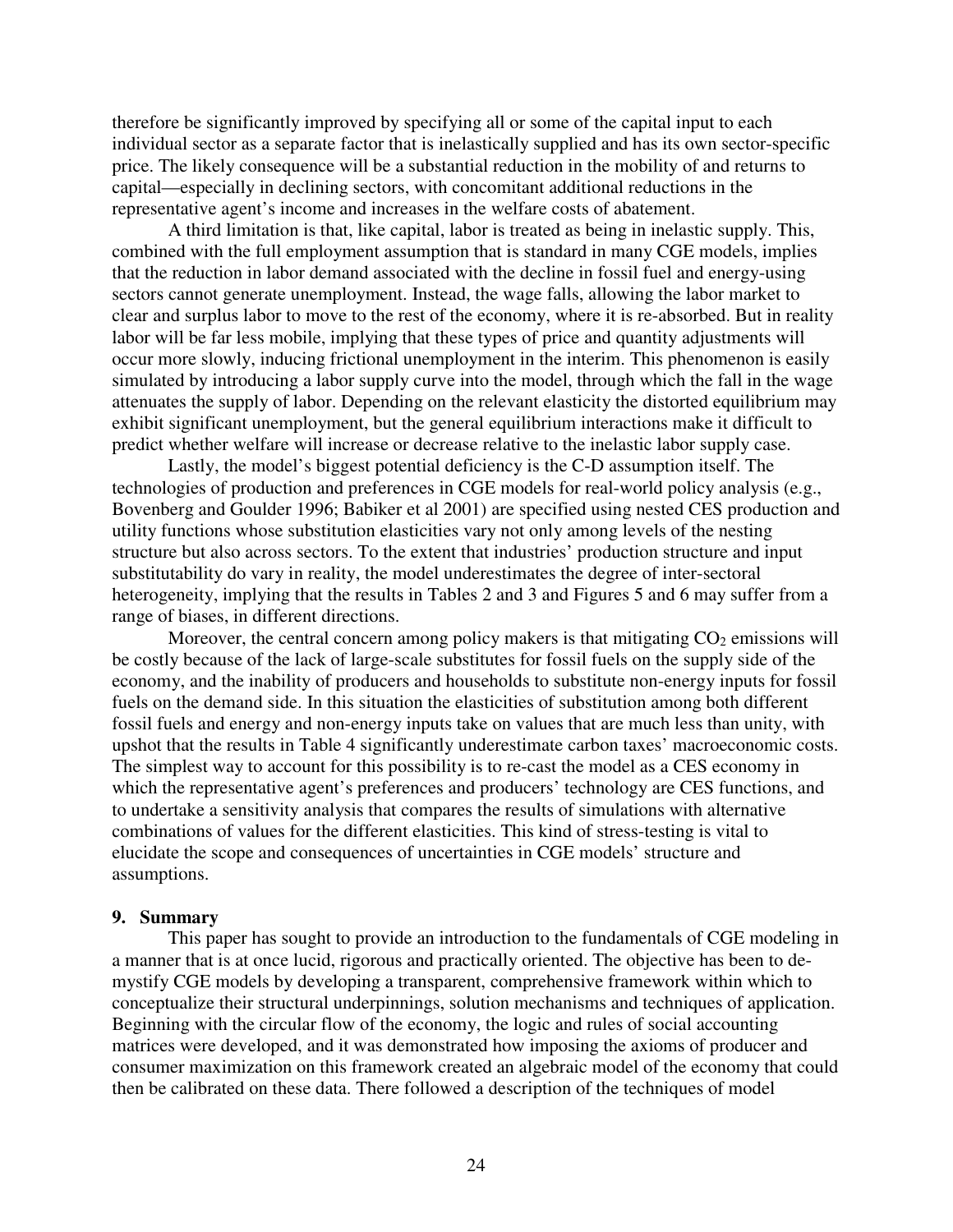formulation, numerical calibration and solution, and a discussion of their implications for the uniqueness and stability of the simulated equilibria. In the final part of the paper the focus shifted to techniques of application, with an exposition of the use of CGE models to analyze the incidence and welfare effects of taxes, and practical demonstrations using a stylized and then a more realistic numerical example.

Despite the breadth of this survey's scope, it still does not cover many of the methodological tricks of the trade that are standard in other of areas of application of CGE models. In particular, the focus on closed economies has resulted in scant attention being paid to the important open-economy issues of macro closure rules, calibration in the presence of preexisting tariffs, or the specification and calibration of multi-region models by combining SAMs with data on trade flows. The hope is that the framework of applied general equilibrium analysis developed in the paper provides a solid base of practical and theoretical knowledge on which the reader can build, and can thus serve as a platform for the apprehension of more advanced material on the subject across a range of different sources.

### **References**

- 1. Armington, P.S. (1969). A Theory of Demand for Products Distinguished by Place of Production, IMF Staff Papers 16(1): 170-201.
- 2. Babiker M.H., J.M. Reilly, R.S. Eckaus, I. Sue Wing and R.C. Hyman (2001). The MIT Emissions Prediction and Policy Analysis (EPPA) Model, MIT Joint Program on the Science and Policy of Global Change Report No. 71, Cambridge MA.
- 3. Boehringer, C., T.F. Rutherford and W. Wiegard (2003). Computable General Equilibrium Analysis: Opening a Black Box, ZEW Discussion Paper No. 03-56, Mannheim, Germany.
- 4. Bovenberg, A.L. and L.H. Goulder (1996). Optimal Environmental Taxation in the Presence of Other Taxes: General- Equilibrium Analysess, American Economic Review 86(4): 985- 1000.
- 5. Brooke, A., D. Kendrick, A. Meeraus, and R. Raman (1998). GAMS: A User's Guide, Washington DC: GAMS Development Corp.
- 6. Cottle, R.W., J.-S. Pang and R.E. Stone (1992). The Linear Complementarity Problem, Boston: Academic Press.
- 7. Dakhlia, S. (1999). Testing for a unique equilibrium in applied general equilibrium models, Journal of Economic Dynamics and Control 23: 1281-1297.
- 8. Dawkins, C., T.N. Srinivasan and J. Whalley (2001). Calibration, in J.J. Heckman and E. Leamer (eds.), Handbook of Econometrics Vol. 5, Amsterdam: Elsevier Science, 3653-3703.
- 9. Denny, K., A. Hannan and K. O'Rourke (1997). Fiscal increasing returns, unemployment and multiple equilibria: evidence from a computable general equilibrium model, mimeo, University College Dublin, Ireland.
- 10. Devarajan, S., D.S. Go, J.D. Lewis, S. Robinson, and P. Sinko (1997). Simple General Equilibrium Modeling, in J.F. François and K. Reinert (eds.), Applied Methods for Trade Policy Modeling, Cambridge: Cambridge University Press, 156-158.
- 11. Dirkse, S.P. and M.C. Ferris (1995). The PATH Solver: A Non-Monotone Stabilization Scheme for Mixed Complementarity Problems, Optimization Methods and Software 5: 123- 156.
- 12. Ferris, M.C. and C. Kanzow (2002). Complementarity and Related Problems, in P.M. Pardalos and M.G.C. Resende (eds.), Handbook of Applied Optimization, New York: Oxford University Press, 514-530.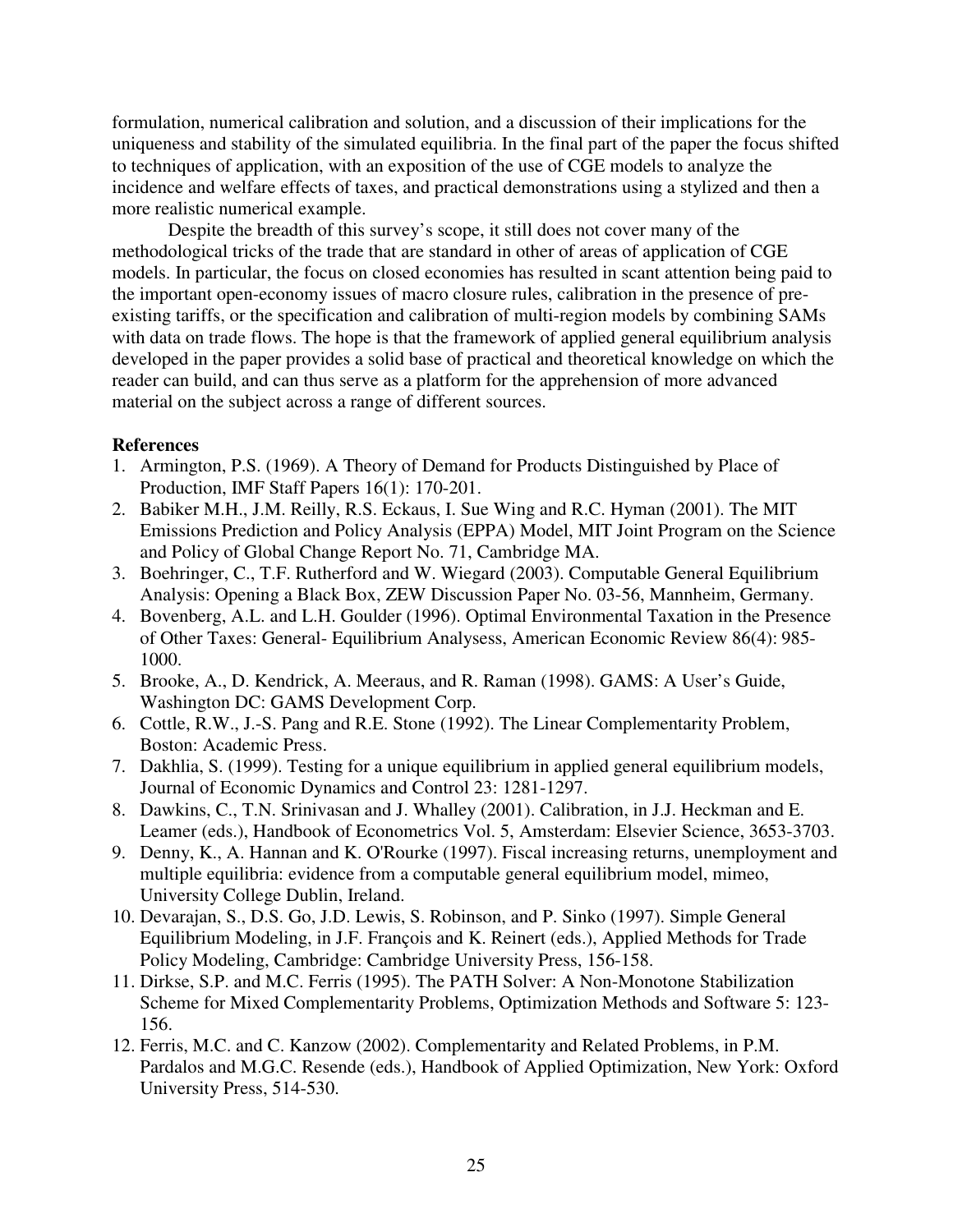- 13. Ferris, M.C., T.S. Munson, and D. Ralph. (2000). A homotopy method for mixed complementarity problems based on the PATH solver, in D.F. Griffiths and G.A. Watson (eds.), Numerical Analysis 1999, London: Chapman and Hall: 143-167.
- 14. Ferris, M.C. and J.S. Pang (1997). Engineering and Economic Applications of Complementarity Problems, SIAM Review 39(4): 669-713.
- 15. François, J.F. (2001). General Equilibrium Studies of Multilateral Trade Negotiations: Do They Really Help?, paper presented at the Murphy Institute Conference on the Political Economy of Policy Reform, Tulane University, 9-10 November.
- 16. Fullerton, D., A.T. King, J.B. Shoven and J. Whalley (1981). Corporate tax integration in the United States: a general equilibrium approach, American Economic Review 71: 677-691.
- 17. Ginsburgh, V. and M. Keyzer (1997). The Structure of Applied General Equilibrium Models, Cambridge MA: MIT Press.
- 18. Goulder, L., ed. (2002). Environmental Policy Making in Economies With Prior Tax Distortions, Northampton MA: Edward Elgar.
- 19. Gunning, J.W. and M. Keyzer (1995). Applied General Equilibrium Models for Policy Analysis, in J. Behrman and T.N. Srinivasan (eds.) Handbook of Development Economics Vol. III-A, Amsterdam: Elsevier, 2025-2107.
- 20. Harrison, G.W., T.F. Rutherford and D.G. Tarr (1997). Quantifying the Uruguay Round, Economic Journal 107: 1405-1430.
- 21. Humphrey, T.M. (1997). Algebraic Production Functions and Their Uses Before Cobb-Douglas, Federal Reserve Bank of Richmond Economic Quarterly 83(1): 51-83.
- 22. Jorgenson, D.W. (1984). Econometric Methods for Applied General Equilibrium Analysis, in H. Scarf and J. Shoven (eds.), Applied General Equilibrium Analysis, Cambridge: Cambridge University Press, 139-207.
- 23. Kehoe, T.J. (1985). The Comparative Statics Properties of Tax Models, Canadian Journal of Economics 18: 314-34.
- 24. Kehoe, T.J. (1991). Computation and Multiplicity of Equilibria, in W. Hildenbrand and H. Sonnenschein (eds.), Handbook of Mathematical Economics Vol. IV, Amsterdam: North-Holland, 2049-2143.
- 25. Kehoe, T.J. (1998a). Social Accounting Matrices and Applied General Equilibrium Models, in I. Begg and S.G.B. Henry (eds.), Applied Economics and Public Policy, Cambridge: Cambridge University Press, 59-87.
- 26. Kehoe, T.J. (1998b). Uniqueness and Stability, in A.P. Kirman (ed.), Elements of General Equilibrium Analysis, Basil Blackwell, 38-87
- 27. Kehoe, P.J. and T.J. Kehoe (1995). A Primer on Static Applied General Equilibrium Models, in P.J. Kehoe and T.J. Kehoe (eds.), Modeling North American Economic Integration, Boston: Kluwer Academic Publishers, 1-31.
- 28. Kehoe, T.J. and J. Serra-Puche (1983). A Computational General Equilibrium Model with Endogenous Unemployment: An Analysis of the 1980 Fiscal Reform in Mexico, Journal of Public Economics 22: 1-26.
- 29. Kehoe, T.J. and J. Whalley (1985). Uniqueness of Equilibrium in Large-Scale Numerical General Equilibrium Models, Journal of Public Economics 28: 247-254.
- 30. King, B. (1985). What is a SAM? in J.G. Pyatt and J.I. Round (eds.), Social Accounting Matrices: A Basis for Planning, Washington D.C.: World Bank, 1-15.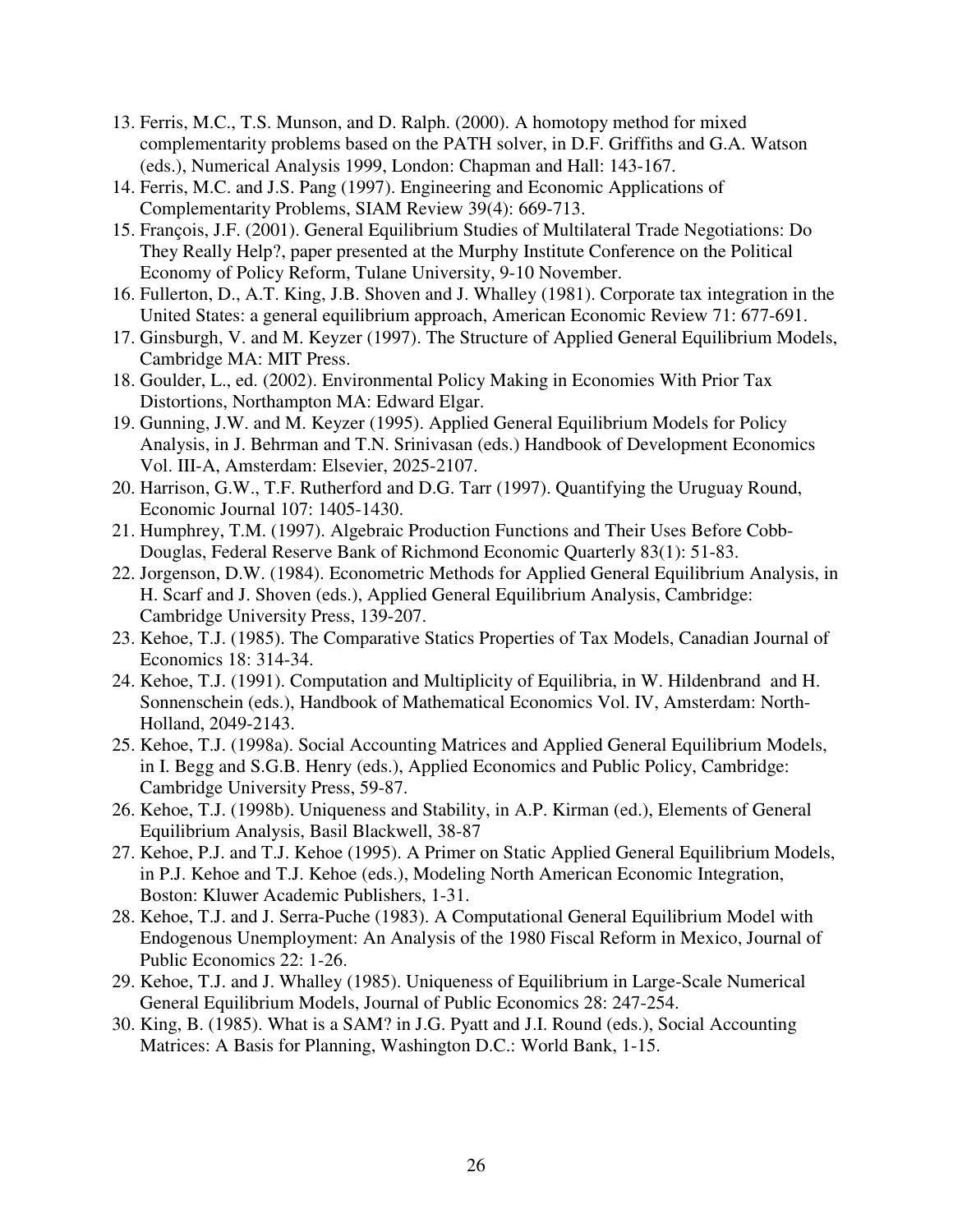- 31. Lofgren, H., R.L. Harris and S. Robinson (2002). A Standard Computable General Equilibrium (CGE) Model in GAMS, Microcomputers in Policy Research Working Paper No. 5, International Food Policy Research Institute, Washington DC.
- 32. Mas-Colell, A. (1991). On the uniqueness of equilibrium once again, in W.A. Barnett et al (eds.), Equilibrium Theory and Applications: Proceedings of the Sixth International Symposium in Economic Theory and Econometrics, New York: Cambridge University Press, 275-296.
- 33. Mercenier, J. (1995). Nonuniqueness of Solutions in Applied General Equilibrium Models with Scale Economies and Imperfect Competition, Economic Theory 6: 161-177.
- 34. Mansur, A. and J. Whalley (1983). Numerical Specification of Applied General Equilibrium Models: Estimation, Calibration and Data, in H. Scarf and J. Shoven (eds.), Applied General Equilibrium Analysis, Cambridge: Cambridge University Press, 69-127.
- 35. Martin, W. and L.A. Winters, eds. (1996). The Uruguay Round and the Developing Economies, New York: Cambridge University Press.
- 36. Shields, C.R. and J.F. François, eds. (1994). Modeling Trade Policy: Applied General Equilibrium Assessments of North American Free Trade, New York: Cambridge University Press.
- 37. Paltsev, S. (2004). Moving from Static to Dynamic General Equilibrium Economic Models: Notes for a beginner in MPSGE, mimeo, Massachusetts Institute of Technology, Cambridge MA.
- 38. Panagariya, A. and R. Duttagupta (2001). The "Gains" from Preferential Trade Liberalization in the CGE Models: Where do they Come From? in S. Lahiri (ed.), Regionalism and Globalization: Theory and Practice, London and New York: Routledge: 39-60.
- 39. Perry, G., J. Whalley and G. McMahon, eds. (2001). Fiscal Reform and Structural Change in Developing Countries, New-York: Palgrave-Macmillan.
- 40. Reinert, K.A. and D.W. Roland-Holst (1992). A Detailed Social Accounting Matrix for the USA, 1988, Economic Systems Research 4(2): 173-187.
- 41. Rutherford, T.F. (1995). Extensions of GAMS for Complementarity Problems Arising in Applied Economic Analysis, Journal of Economic Dynamics and Control 19(8): 1299-1324.
- 42. Rutherford, T.F. (1999). Applied General Equilibrium Modeling with MPSGE as a GAMS Subsystem: An Overview of the Modeling Framework and Syntax, Computational Economics, 14: 1-46.
- 43. Rutherford, T.F. and S. Paltsev (1999). From an Input-Output Table to a General Equilibrium Model: Assessing the Excess Burden of Indirect Taxes in Russia, mimeo, University of Colorado, Boulder CO.
- 44. Samuelson, P.A. (1979). Paul Douglas's Measurement of Production Functions and Marginal Productivities, Journal of Political Economy 87: 923-39.
- 45. Sandelin, B. (1976). On the Origin of the Cobb-Douglas Production Function, Economy and History 19 (2): 117-23.
- 46. Shoven, J.B. and J.L. Whalley (1984). Applied General Equilibrium Models of Taxation and International Trade: An Introduction and Survey, Journal of Economic Literature 22: 1007- 1051.
- 47. Shoven, J.B. and J.L. Whalley (1992). Applying General Equilibrium, Cambridge: Cambridge University Press.
- 48. U.S. Dept. of Energy/Energy Information Administration (2003). Emissions of Greenhouse Gases in the United States 2002, Report No. DOE/EIA-0573(2002), Washington D.C.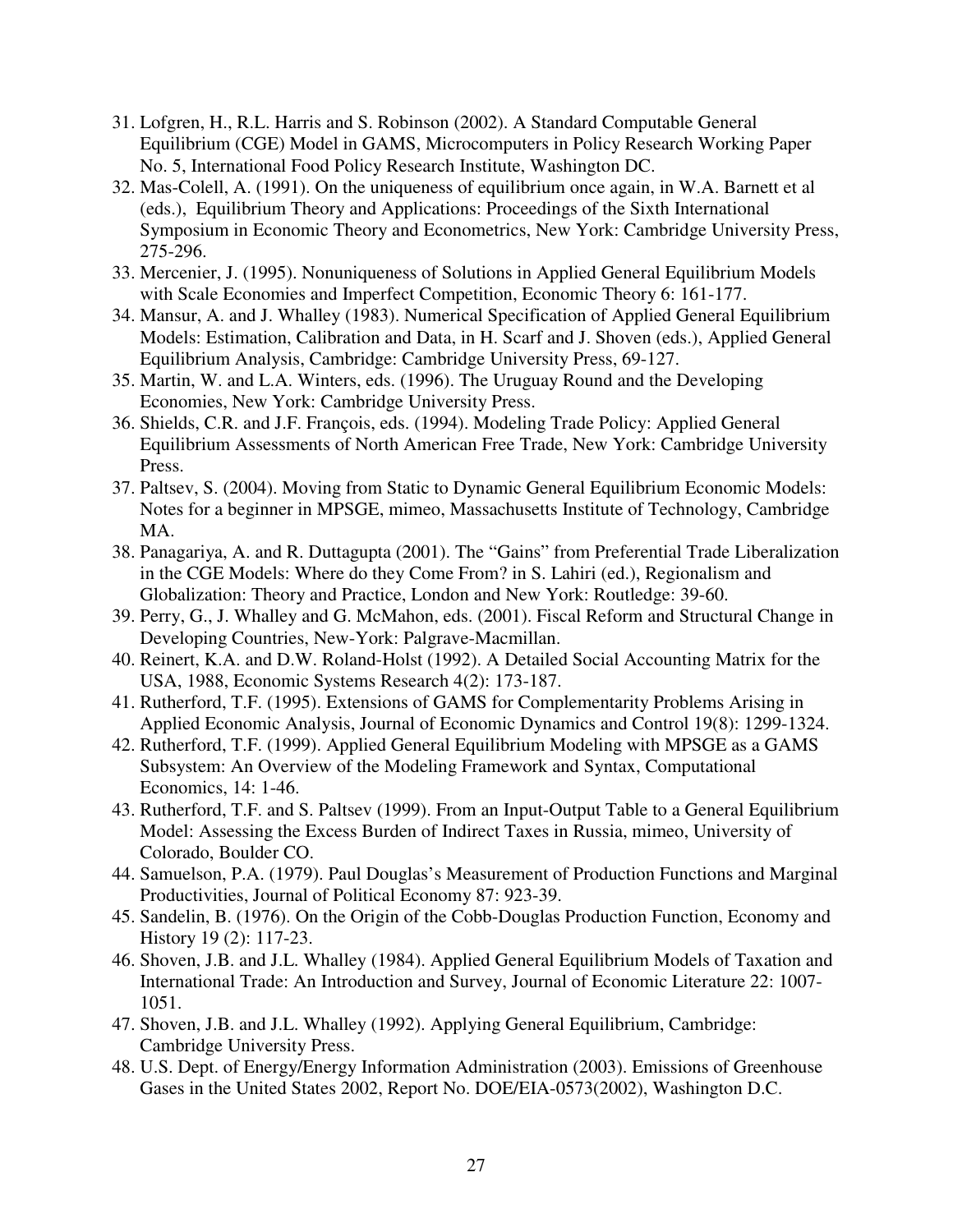- 49. Varian, H.R. (1992). Microeconomic Analysis, New York: Norton.
- 50. Weyant, J., ed. (1999). The Costs of the Kyoto Protocol: a Multi-Model Evaluation, Energy Journal special issue.
- 51. Whalley, J. and S. Zhang (2002). Tax Induced Multiple Equilibria, mimeo, University of Western Ontario, Ontario, Canada.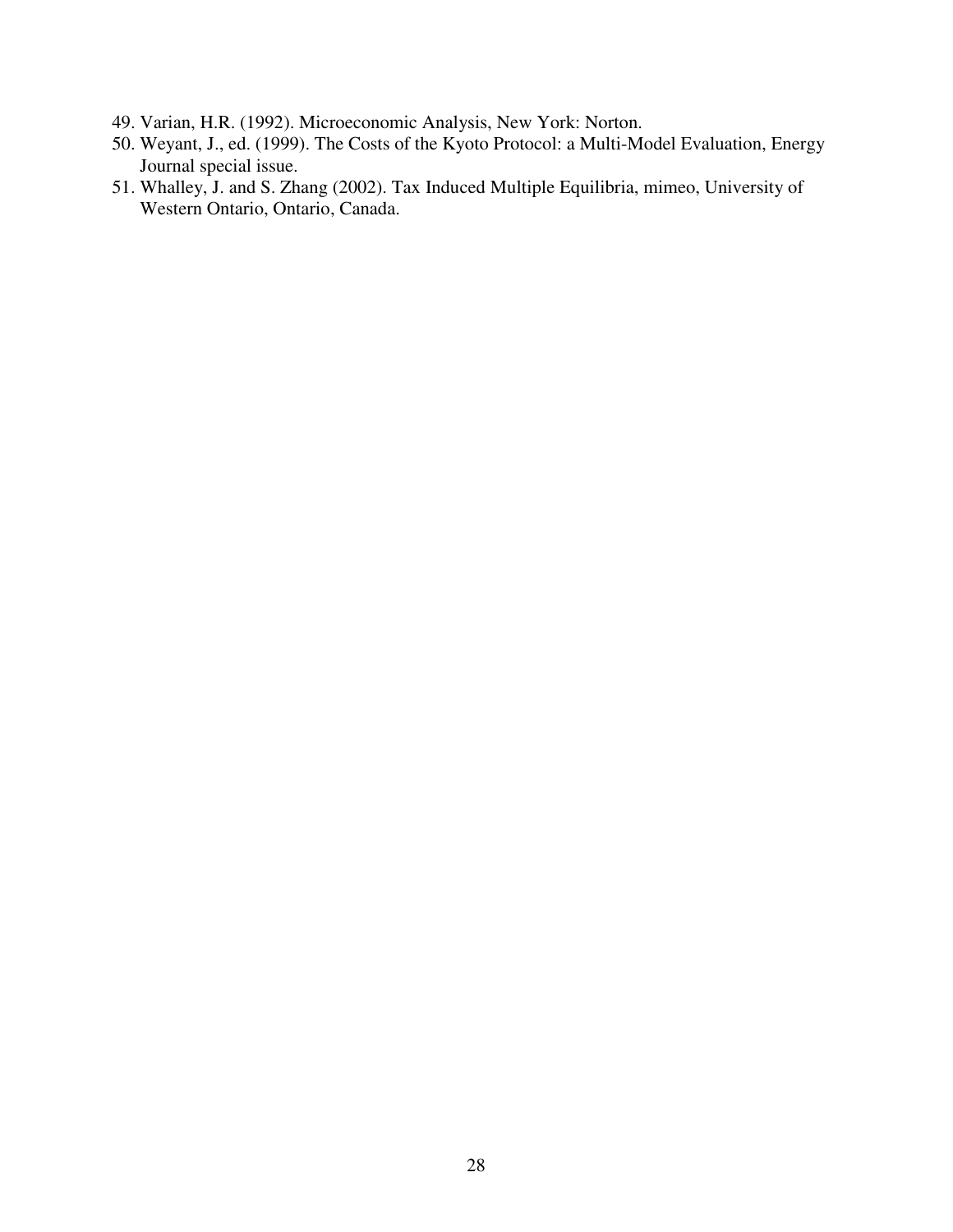

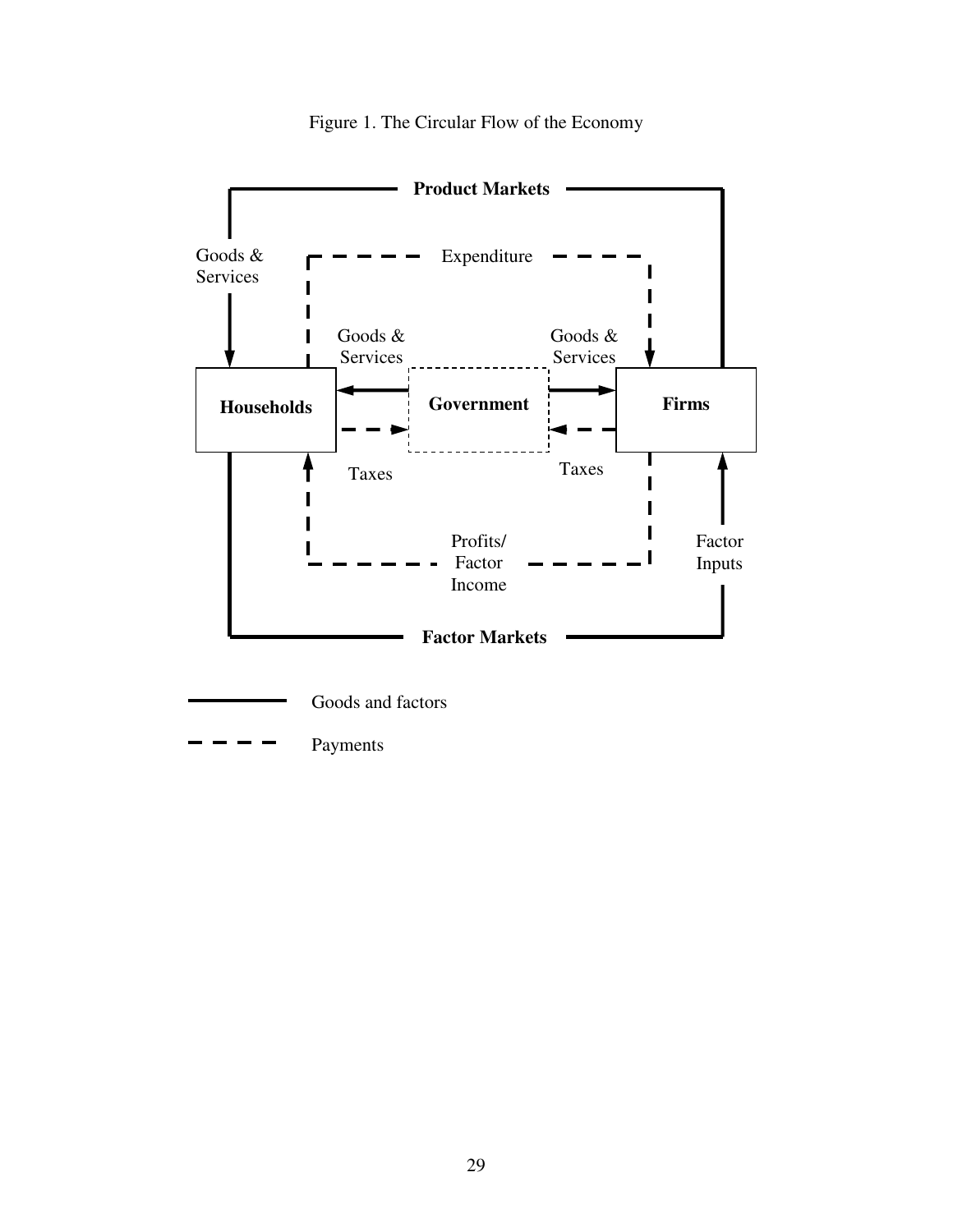

Figure 2. A Stylized Social Accounting Matrix

### (a) No distortions



(b) Taxes on industry outputs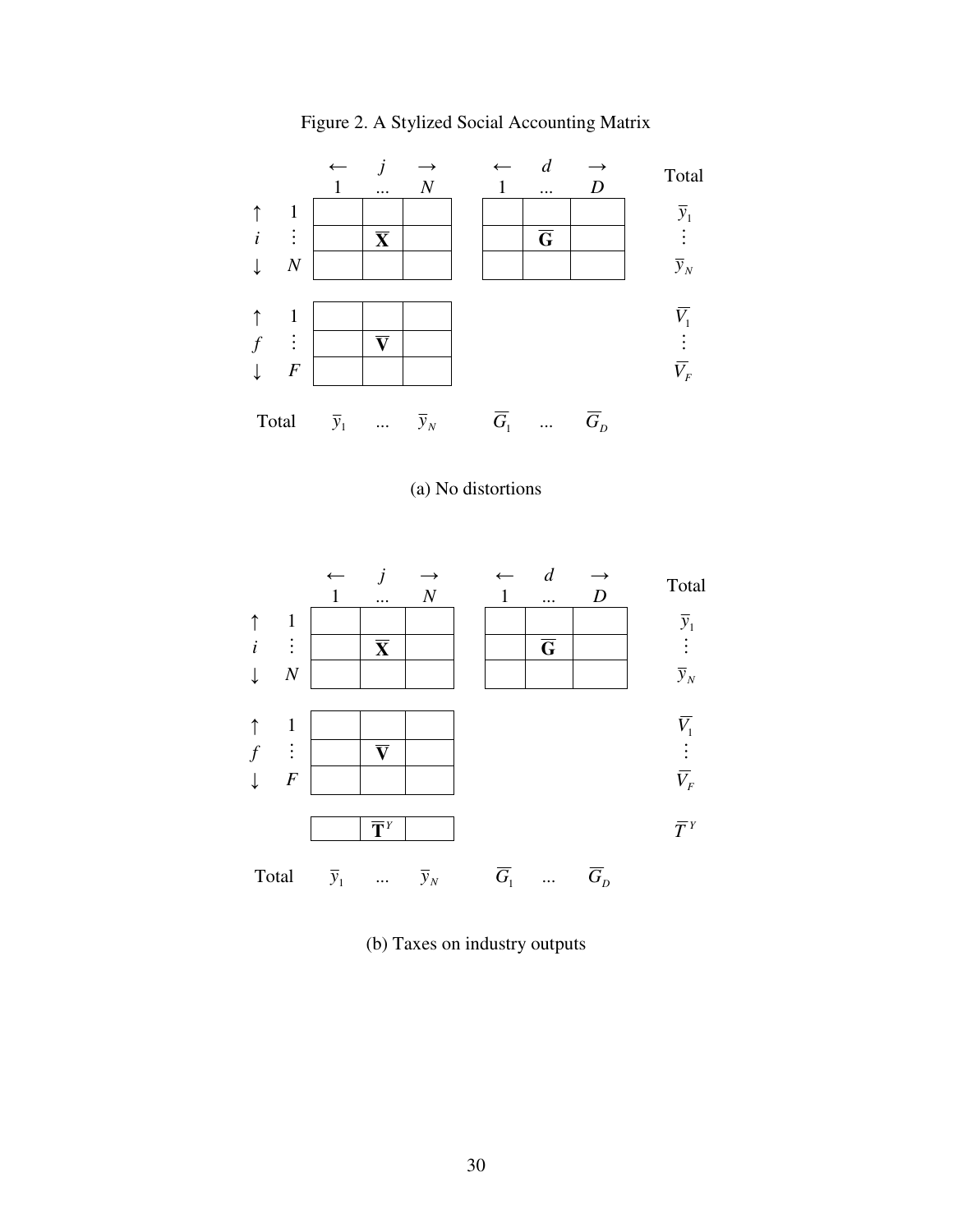| Figure 3. A SAM for the $2 \times 2 \times 1$ Economy |
|-------------------------------------------------------|
|-------------------------------------------------------|

|                         |    |    | $\mathcal{C}$ | S  | Total    |
|-------------------------|----|----|---------------|----|----------|
|                         | 10 | 30 | 50            | 30 | 120      |
| $\overline{2}$          | 20 | 10 | 60            | 10 | 100      |
|                         |    |    |               |    |          |
| L                       | 30 | 50 |               |    |          |
| $\overline{\mathbf{K}}$ | 60 | 10 |               |    | 80<br>70 |
|                         |    |    |               |    |          |

| Total<br>120<br>110<br><b>100</b> | 40 |
|-----------------------------------|----|
|-----------------------------------|----|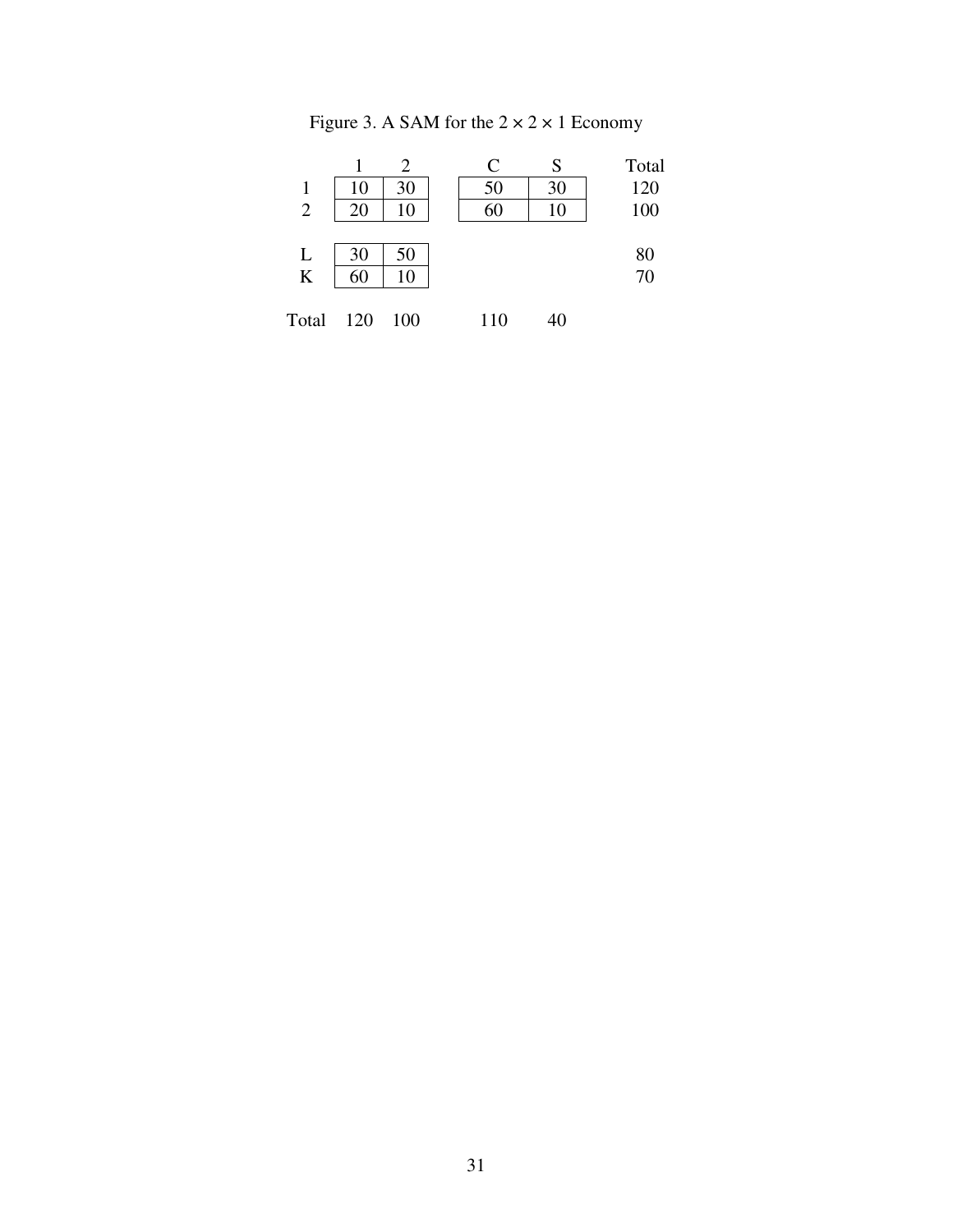| Coal | Mining<br>Coal | Electric<br>Power                                                                   | Natural<br>Gas | Crude<br>Oil $\&$<br>Gas | Petroleum<br>Refined | Intensive<br>Energy<br>Mfg. | Transport-<br>ation | Economy<br>Rest of<br>the | umption<br>Cons- | Invest-<br>ment | Exports<br>Net | Total    |
|------|----------------|-------------------------------------------------------------------------------------|----------------|--------------------------|----------------------|-----------------------------|---------------------|---------------------------|------------------|-----------------|----------------|----------|
|      | 0.243          | 1.448                                                                               | 0.004          | 0.000                    | 0.001                | 0.219                       | 0.013               | 0.238                     | 0.014            | 0.000           | 0.108          | 2.288    |
|      | 0.052          | 0.084                                                                               | 0.027          | 0.118                    | 0.168                | 1.384                       | 0.283               | 9.530                     | 12.915           | 0.000           | $-0.093$       | 24.467   |
|      | 0.003          | 0.526                                                                               | 2.283          | 0.446                    | 0.246                | 0.817                       | 0.056               | 2.199                     | 4.136            | 0.000           | 0.045          | 10.757   |
|      | 0.000          | 0.024                                                                               | 4.795          | 2.675                    | 8.381                | 0.939                       | 0.030               | 0.120                     | 0.013            | 0.072           | $-6.189$       | 10.861   |
|      | 0.066          | 0.238                                                                               | 0.038          | 0.072                    | 1.753                | 0.628                       | 2.428               | 4.950                     | 8.345            | 0.128           | $-0.542$       | 18.105   |
|      | 0.101          | 0.121                                                                               | 0.015          | 0.285                    | 0.513                | 17.434                      | 0.177               | 47.534                    | 9.239            | 0.906           | $-3.506$       | 72.820   |
|      | 0.158          | 0.945                                                                               | 0.135          | 0.122                    | 0.784                | 3.548                       | 9.796               | 19.835                    | 17.316           | 1.492           | 5.107          | 59.238   |
|      | 0.747          | 5.142                                                                               | 1.897          | 4.694                    | 2.798                | 19.974                      | 16.055              | 540.977                   | 751.254          | 203.063         | $-21.406$      | 1525.196 |
|      | 0.437          | 4.422                                                                               | 0.434          | 0.665                    | 141                  | 16.128                      | 19.032              | 553.948                   |                  |                 |                | 596.208  |
|      | 0.278          | 8.830                                                                               | 0.866          | 1.525                    | 2.115                | 10.806                      | 9.792               | 310.641                   |                  |                 |                | 344.852  |
|      | 0.203          | 2.686                                                                               | 0.263          | 0.258                    | 0.204                | 0.944                       | 1.574               | 35.225                    |                  |                 |                | 41.358   |
|      | 2.288          | 24.467                                                                              | 10.757         | 10.861                   | 18.105               | 72.820                      | 59.238              | 1525.196                  | 803.233          | 205.660         | $-26.465$      |          |
|      |                | Value added = GDP = $9.82$ Trillion doll<br>Gross Output = $17.24$ Trillion dollars |                | ars                      |                      |                             |                     |                           |                  |                 |                |          |

Source: Bureau of Economic Analysis data files; author's calculations and assumptions. Source: Bureau of Economic Analysis data files; author's calculations and assumptions.

# Figure 4. Year 2000 Social Accounting Matrix for the U.S. (2000 Dollars × 10<sup>10</sup>) Figure 4. Year 2000 Social Accounting Matrix for the U.S. (2000 Dollars × 10<sup>10</sup>)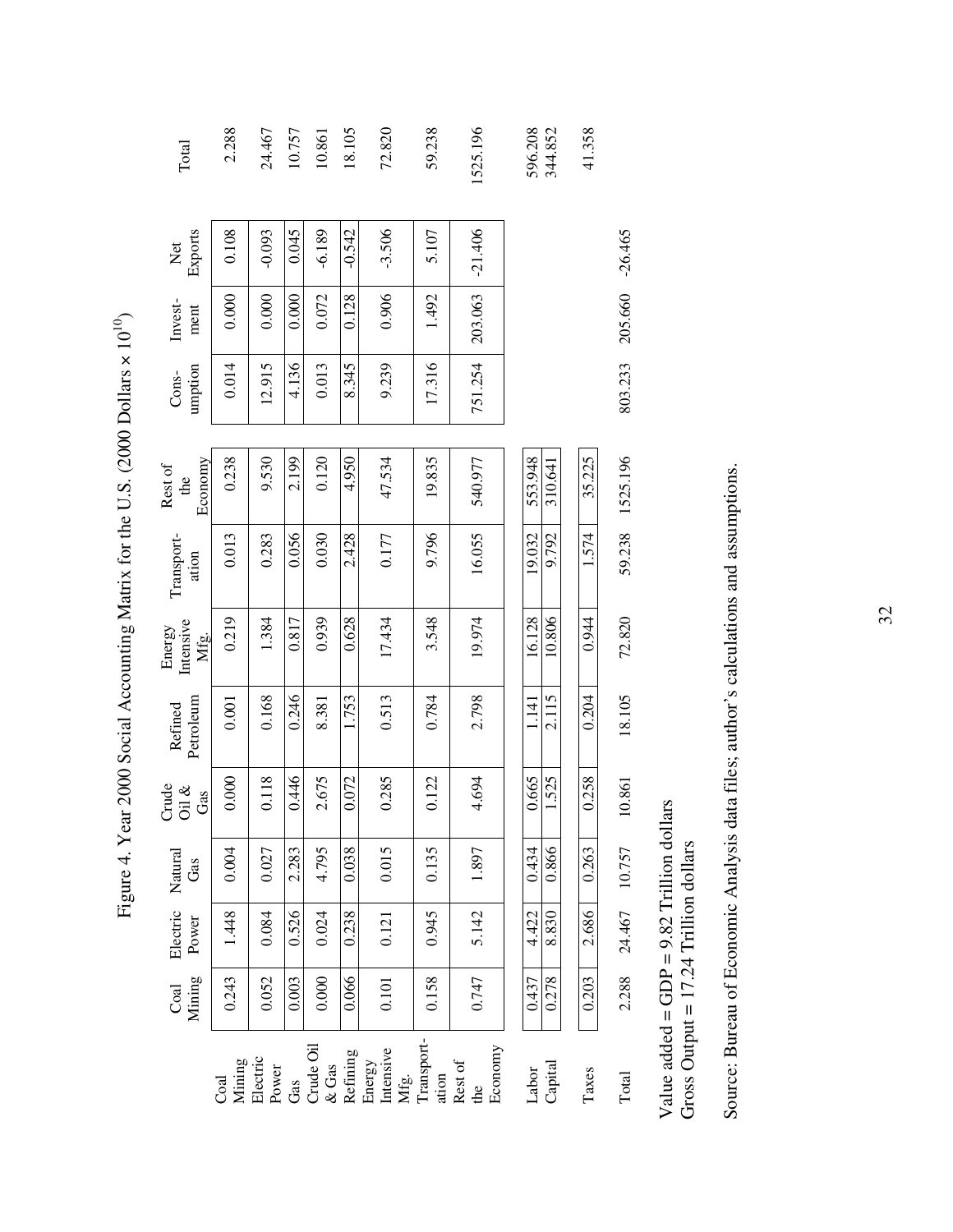

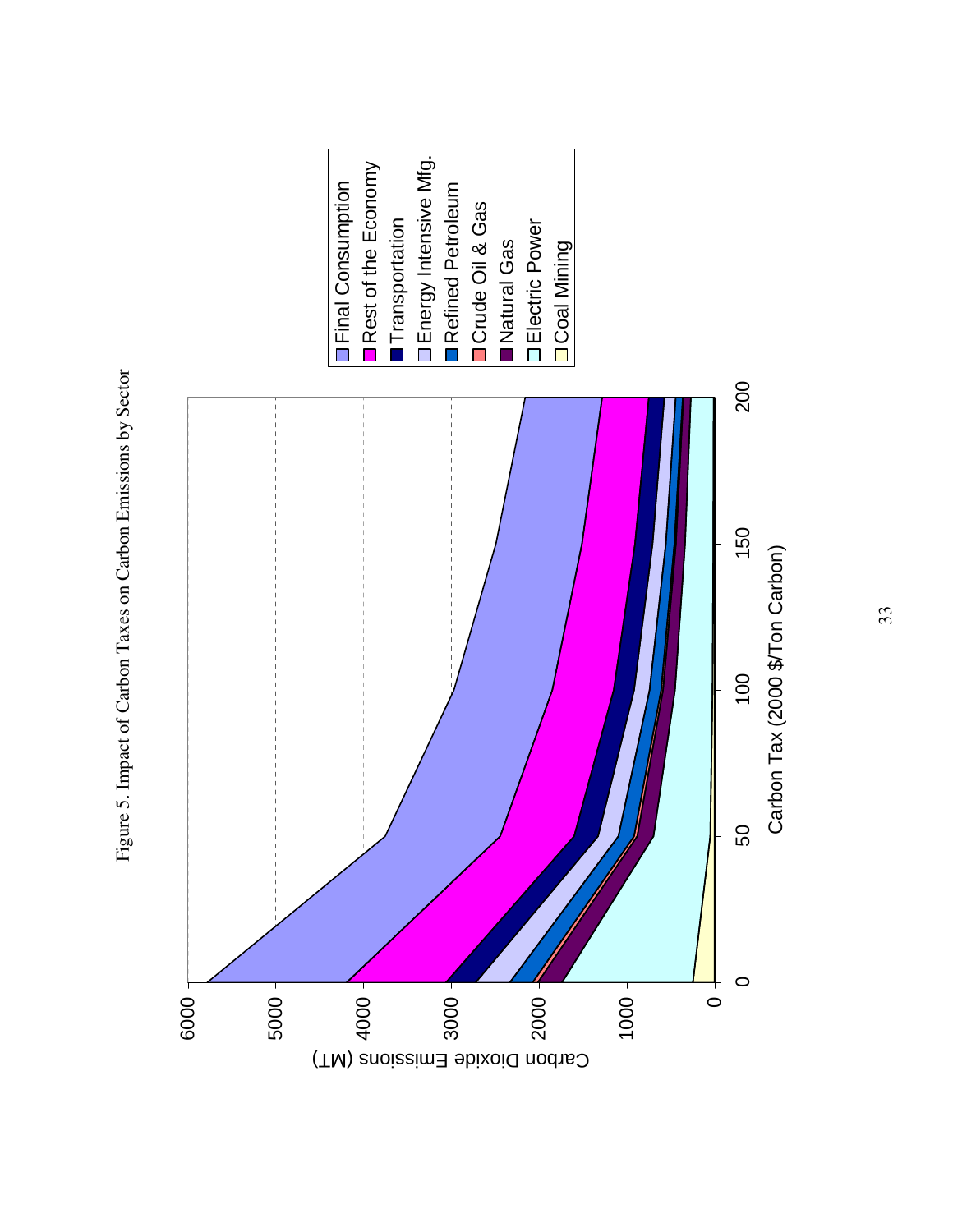

Figure 6. Year 2000 Sectoral Marginal Abatement Cost Curves for the U.S. Figure 6. Year 2000 Sectoral Marginal Abatement Cost Curves for the U.S.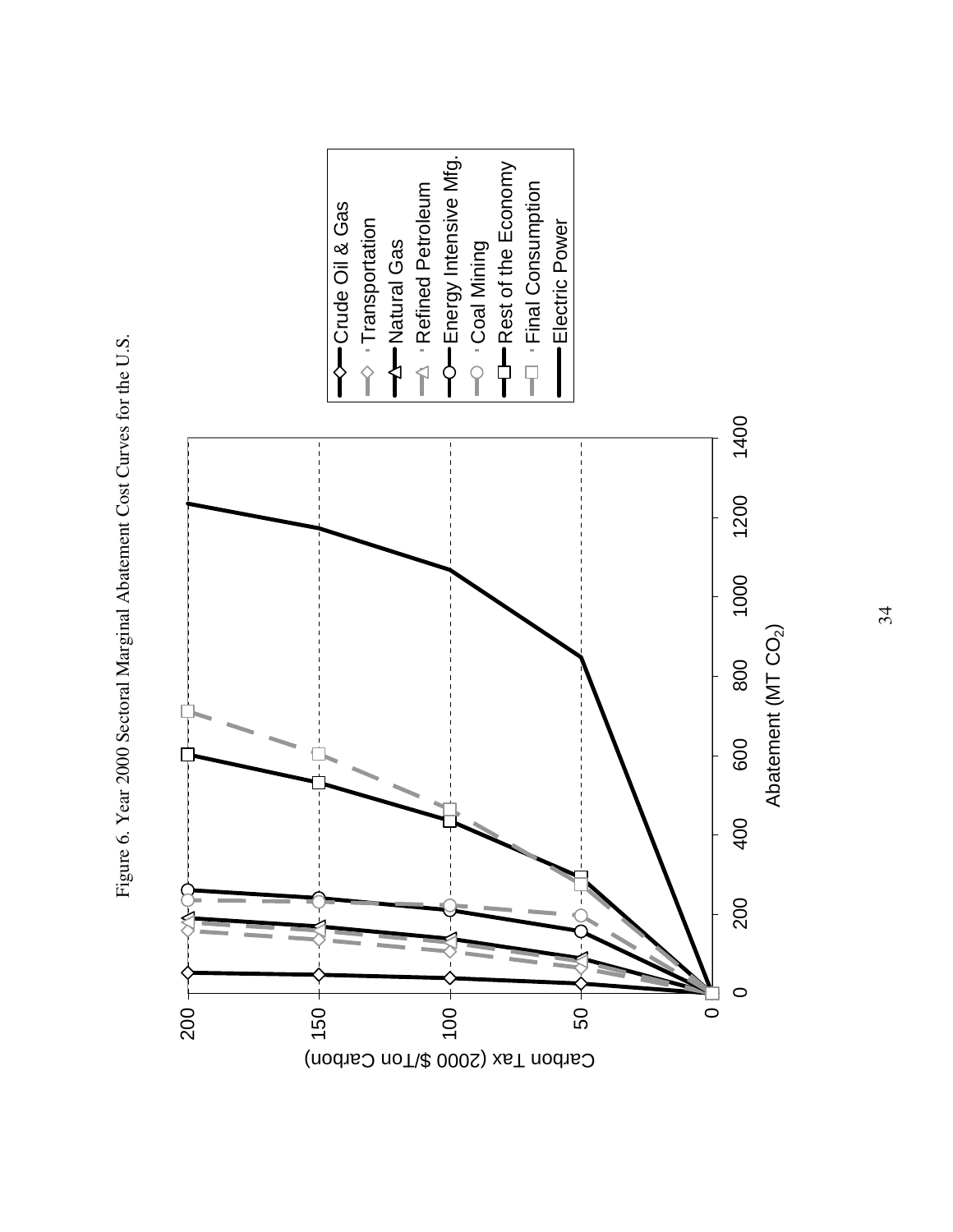| Variable                  | Benchmark       |                   |                               |                                     |                                                    |                 |                         |                   |                                                                                     |
|---------------------------|-----------------|-------------------|-------------------------------|-------------------------------------|----------------------------------------------------|-----------------|-------------------------|-------------------|-------------------------------------------------------------------------------------|
|                           |                 |                   | Output                        |                                     | Effect of 50 percent tax imposed on<br>Consumption |                 | Factors                 |                   |                                                                                     |
|                           |                 | $y_I$             | $y_2$                         | c <sub>I</sub>                      | c <sub>2</sub>                                     | $V_L$           | $V_K$                   |                   |                                                                                     |
| p <sub>I</sub>            | 1               | 1.3               | 0.7                           | 0.8                                 | 0.8                                                | 1               | 1                       |                   |                                                                                     |
| $p_2$                     | 1               | 0.8               | 1.3                           | 0.8                                 | 0.8                                                | 1               | 1                       |                   |                                                                                     |
| $y_I$                     | 120             | 87.6              | 120.4                         | 112.9                               | 127.4                                              | 120             | 120                     |                   |                                                                                     |
| $y_2$                     | 100             | 98.4              | 65.2                          | 109.3                               | 90.3                                               | 100             | 100                     |                   |                                                                                     |
| $x_{II}$                  | 10              | $\overline{3.7}$  | 10.0                          | $\overline{9.4}$                    | 10.6                                               | 10              | 10                      |                   |                                                                                     |
| $x_{12}$                  | 30              | 18.7              | 17.9                          | 33.6                                | 26.4                                               | 30              | 30                      |                   |                                                                                     |
| $x_{21}$                  | $\overline{20}$ | 11.5              | 11.0                          | 18.4                                | 21.8                                               | 20              | 20                      |                   |                                                                                     |
| $x_{22}$                  | 10              | 9.8               | 3.3                           | 10.9                                | 9.0                                                | 10              | 10                      |                   |                                                                                     |
| $c_I$                     | 50              | 35.3              | 62.5                          | 39.9                                | 60.3                                               | 50              | 50                      |                   |                                                                                     |
| $c_2$                     | 60              | 67.0              | 41.0                          | 70.0                                | 49.5                                               | 60              | 60                      |                   |                                                                                     |
| $\mathcal{W}_{L}$         | 1               | 0.7               | 0.5                           | 0.9                                 | 0.8                                                | 0.7             | 1                       |                   |                                                                                     |
| $W_K$                     | $\mathbf{1}$    | 0.5               | 0.7                           | 0.8                                 | $0.8\,$                                            | $\mathbf{1}$    | 0.7                     |                   |                                                                                     |
| $\nu_{LI}$                | 30              | 20.8              | 40.2                          | 26.8                                | 33.6                                               | 30              | 30                      |                   |                                                                                     |
| $v_{L2}$                  | $\overline{50}$ | $\overline{59.2}$ | 39.8                          | 53.2                                | 46.4                                               | 50              | 50                      |                   |                                                                                     |
| $v_{KI}$                  | 60              | 54.5              | 63.7                          | 58.4                                | 61.5                                               | 60              | 60                      |                   |                                                                                     |
| $\nu_{K2}$                | $\overline{10}$ | $\overline{15.5}$ | 6.3                           | 11.6                                | 8.5                                                | 10              | 10                      |                   |                                                                                     |
| $m-\sqrt{s}$              | 110             | 99.7              | 98.9                          | 108.0                               | 107.9                                              | 110             | 110.0                   |                   |                                                                                     |
| EV $(\% )$                |                 | $-9.3$            | $-10.1$                       | $-1.9$                              | $-1.9$                                             | 0.0             | 0.0                     |                   |                                                                                     |
|                           |                 |                   |                               |                                     |                                                    |                 |                         |                   |                                                                                     |
| Variable                  | Benchmark       |                   |                               | Effect of 50 percent tax imposed on |                                                    |                 |                         |                   |                                                                                     |
|                           |                 |                   | Intermediate inputs by sector |                                     |                                                    |                 | Factor inputs by sector |                   |                                                                                     |
|                           |                 | $x_{11}$          | $x_{12}$                      | $x_{21}$                            | $x_{22}$                                           | $v_{LI}$        | $v_{L2}$                |                   |                                                                                     |
| $p_I$                     | 1               | $1.0\,$           | 0.9                           | 1.0                                 | $1.0\,$                                            | 1.1             | 0.9                     | $\nu_{Kl}$<br>1.0 | $\nu_{K2}$                                                                          |
| $p_2$                     | $\mathbf{1}$    | $1.0\,$           | 1.1                           | $1.0\,$                             | $1.0\,$                                            | 0.9             | 1.1                     | 1.0               |                                                                                     |
| $y_I$                     | 120             | 114.6             | 113.0                         | 113.6                               | 119.9                                              | 113.4           | 125.4                   | 116.6             |                                                                                     |
|                           | 100             | 99.7              | 91.1                          | 93.7                                | 94.1                                               | 104.3           | 93.5                    | 102.1             |                                                                                     |
| $y_2$<br>$x_{11}$         | 10              | 6.4               | 9.4                           | 9.5                                 | 10.0                                               | 9.5             | 10.4                    | 9.7               |                                                                                     |
| $x_{12}$                  | 30              | 29.2              | 20.8                          | 26.4                                | 29.3                                               | 27.7            | 31.9                    | 28.8              |                                                                                     |
| $x_{21}$                  | 20              | 19.6              | 16.5                          | 13.4                                | 19.3                                               | 21.3            | 18.3                    | 20.6              |                                                                                     |
| $x_{22}$                  | 10              | 10.0              | 9.1                           | 9.4                                 | 6.3                                                | 10.4            | 9.3                     | 10.2              |                                                                                     |
| $c_I$                     | 50              | 49.0              | 52.8                          | 47.7                                | 50.6                                               | 46.2            | 53.0                    | 48.0              | 1.0<br>$1.0\,$<br>122.2<br>97.2<br>10.2<br>30.8<br>19.3<br>9.7<br>$\overline{5}1.2$ |
| $c_2$                     | 60              | 60.2              | 55.5                          | 60.9                                | 58.6                                               | 62.6            | 55.8                    | 61.3              |                                                                                     |
| $W_L$                     | $\mathbf{1}$    | 1.0               | 0.9                           | 0.9                                 | $1.0\,$                                            | 0.9             | 0.8                     | 1.0               |                                                                                     |
| $W_K$                     | $\mathbf{1}$    | 1.0               | 0.9                           | 1.0                                 | 1.0                                                | $1.0\,$         | 1.0                     | 0.7               |                                                                                     |
| $v_{LI}$                  | $\overline{30}$ | 29.6              | 28.2                          | 31.4                                | 30.4                                               | 23.2            | 37.5                    | 30.2              |                                                                                     |
| $v_{L2}$                  | $\overline{50}$ | 50.4              | 51.8                          | 48.6                                | 49.6                                               | 56.8            | 42.5                    | 49.8              | 58.2<br>1.0<br>0.9<br>29.8<br>50.2                                                  |
| $\nu_{KI}$                | 60              | 59.8              | 59.1                          | 60.6                                | 60.2                                               | 60.2            | 59.8                    | 56.1              | 62.9                                                                                |
| $v_{K2}$                  | 10              | 10.2              | 10.9                          | 9.4                                 | 9.8                                                | 9.8             | 10.2                    | 13.9              | 7.1                                                                                 |
| $m-\sqrt{s}$<br>EV $(\%)$ | 110             | 109.2<br>$-0.7$   | 108.1<br>$-1.8$               | 108.6<br>$-1.3$                     | 109.2<br>$-0.7$                                    | 108.6<br>$-1.3$ | 108.5<br>$-1.4$         | 109.2<br>$-0.7$   | 109.4<br>$-0.6$                                                                     |

Table 1. The Effects of Taxes on the  $2 \times 2 \times 1$  Economy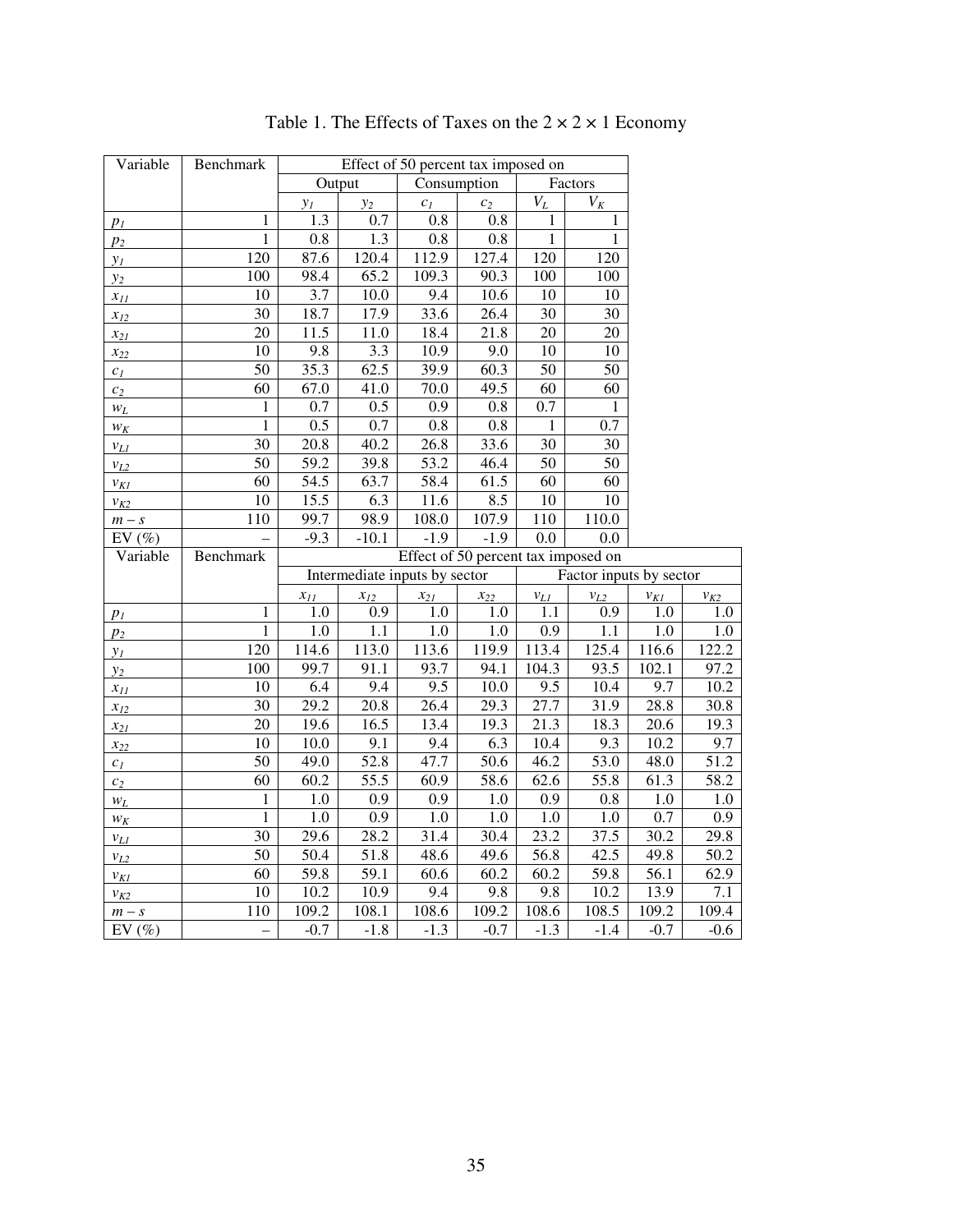| Carbon Tax                                            | Coal    | Electric | Natural | Crude Oil                                             | Refining | Energy    | Transport- | Rest of the |  |  |
|-------------------------------------------------------|---------|----------|---------|-------------------------------------------------------|----------|-----------|------------|-------------|--|--|
| $(2000 \frac{5}{T} \text{on})$                        | Mining  | Power    | Gas     | & Gas                                                 |          | Intensive | ation      | Economy     |  |  |
|                                                       |         |          |         | Changes in Gross-of-Tax Commodity Prices (percent)    |          | Mfg.      |            |             |  |  |
|                                                       |         |          |         |                                                       |          |           |            |             |  |  |
| 50<br>100                                             | 143.5   | 6.2      | 20.3    | 0.8                                                   | 20.2     | 0.5       | 0.4        | $-0.4$      |  |  |
|                                                       | 281.9   | 9.6      | 39.9    | 1.6                                                   | 40.0     | 0.8       | 0.8        | $-0.7$      |  |  |
| 150                                                   | 418.6   | 12.0     | 59.1    | 2.2                                                   | 59.6     | 1.1       | $1.2\,$    | $-1.0$      |  |  |
| 200                                                   | 554.4   | 13.8     | 77.9    | 2.7                                                   | 79.0     | 1.3       | 1.5        | $-1.2$      |  |  |
|                                                       |         |          |         | Changes in Final Consumption by Commodity (percent)   |          |           |            |             |  |  |
| 50                                                    | $-59.0$ | $-6.0$   | $-17.0$ | $-1.0$                                                | $-17.0$  | $-0.7$    | $-0.6$     | 0.2         |  |  |
| 100                                                   | $-73.9$ | $-9.1$   | $-28.8$ | $-2.0$                                                | $-28.9$  | $-1.2$    | $-1.2$     | 0.3         |  |  |
| 150                                                   | $-80.9$ | $-11.3$  | $-37.6$ | $-2.8$                                                | $-37.8$  | $-1.7$    | $-1.8$     | 0.4         |  |  |
| 200                                                   | $-84.9$ | $-12.9$  | $-44.3$ | $-3.5$                                                | $-44.6$  | $-2.1$    | $-2.3$     | 0.4         |  |  |
|                                                       |         |          |         | Changes in Demand for Coal by Sector (percent)        |          |           |            |             |  |  |
| 50                                                    | $-81.2$ | $-59.3$  | $-66.4$ |                                                       | $-66.0$  | $-59.3$   | $-59.3$    | $-59.2$     |  |  |
| 100                                                   | $-91.5$ | $-74.2$  | $-81.7$ |                                                       | $-81.5$  | $-74.2$   | $-74.2$    | $-74.1$     |  |  |
| 150                                                   | $-95.0$ | $-81.1$  | $-88.1$ |                                                       | $-88.0$  | $-81.1$   | $-81.1$    | $-81.0$     |  |  |
| 200                                                   | $-96.6$ | $-85.1$  | $-91.6$ |                                                       | $-91.6$  | $-85.1$   | $-85.1$    | $-85.0$     |  |  |
|                                                       |         |          |         | Changes in Demand for Petroleum by Sector (percent)   |          |           |            |             |  |  |
| 50                                                    | $-61.8$ | $-17.5$  | $-31.9$ | $-41.0$                                               | $-31.2$  | $-17.6$   | $-17.5$    | $-17.3$     |  |  |
| 100                                                   | $-76.9$ | $-29.6$  | $-50.0$ | $-63.4$                                               | $-49.4$  | $-29.7$   | $-29.6$    | $-29.3$     |  |  |
| 150                                                   | $-83.7$ | $-38.5$  | $-61.4$ | $-77.0$                                               | $-61.1$  | $-38.7$   | $-38.5$    | $-38.2$     |  |  |
| 200                                                   | $-87.5$ | $-45.4$  | $-69.2$ | $-85.7$                                               | $-69.1$  | $-45.6$   | $-45.4$    | $-45.0$     |  |  |
|                                                       |         |          |         | Changes in Demand for Natural Gas by Sector (percent) |          |           |            |             |  |  |
| 50                                                    | $-61.8$ | $-17.5$  | $-31.9$ | $-41.0$                                               | $-31.3$  | $-17.6$   | $-17.6$    | $-17.3$     |  |  |
| 100                                                   | $-76.9$ | $-29.5$  | $-49.9$ | $-63.4$                                               | $-49.4$  | $-29.7$   | $-29.6$    | $-29.2$     |  |  |
| 150                                                   | $-83.6$ | $-38.3$  | $-61.3$ | $-76.9$                                               | $-61.0$  | $-38.5$   | $-38.3$    | $-38.0$     |  |  |
| 200                                                   | $-87.5$ | $-45.0$  | $-69.0$ | $-85.6$                                               | $-68.9$  | $-45.2$   | $-45.1$    | $-44.7$     |  |  |
| Changes in Demand for Electricity by Sector (percent) |         |          |         |                                                       |          |           |            |             |  |  |
| 50                                                    | $-56.8$ | $-6.6$   | $-22.9$ | $-33.2$                                               | $-22.1$  | $-6.7$    | $-6.7$     | $-6.3$      |  |  |
| 100                                                   | $-70.5$ | $-10.0$  | $-36.1$ | $-53.3$                                               | $-35.4$  | $-10.2$   | $-10.1$    | $-9.6$      |  |  |
| 150                                                   | $-76.8$ | $-12.3$  | $-45.0$ | $-67.2$                                               | $-44.6$  | $-12.6$   | $-12.4$    | $-11.9$     |  |  |
| 200                                                   | $-80.4$ | $-14.1$  | $-51.5$ | $-77.5$                                               | $-51.4$  | $-14.4$   | $-14.1$    | $-13.6$     |  |  |
|                                                       |         |          |         | Changes in Sectoral Activity Levels (percent)         |          |           |            |             |  |  |
| 50                                                    | $-58.8$ | $-6.6$   | $-21.6$ | $-29.7$                                               | $-19.2$  | $-1.4$    | $-1.3$     | $-0.1$      |  |  |
| 100                                                   | $-72.5$ | $-10.0$  | $-35.3$ | $-49.6$                                               | $-32.1$  | $-2.4$    | $-2.2$     | $-0.2$      |  |  |
| 150                                                   | $-78.7$ | $-12.3$  | $-44.8$ | $-64.0$                                               | $-41.5$  | $-3.1$    | $-3.0$     | $-0.3$      |  |  |
| 200                                                   | $-82.3$ | $-14.1$  | $-51.8$ | $-75.1$                                               | $-48.7$  | $-3.8$    | $-3.7$     | $-0.4$      |  |  |

Table 2. The Sectoral Impacts of Carbon Taxes on the U.S. Economy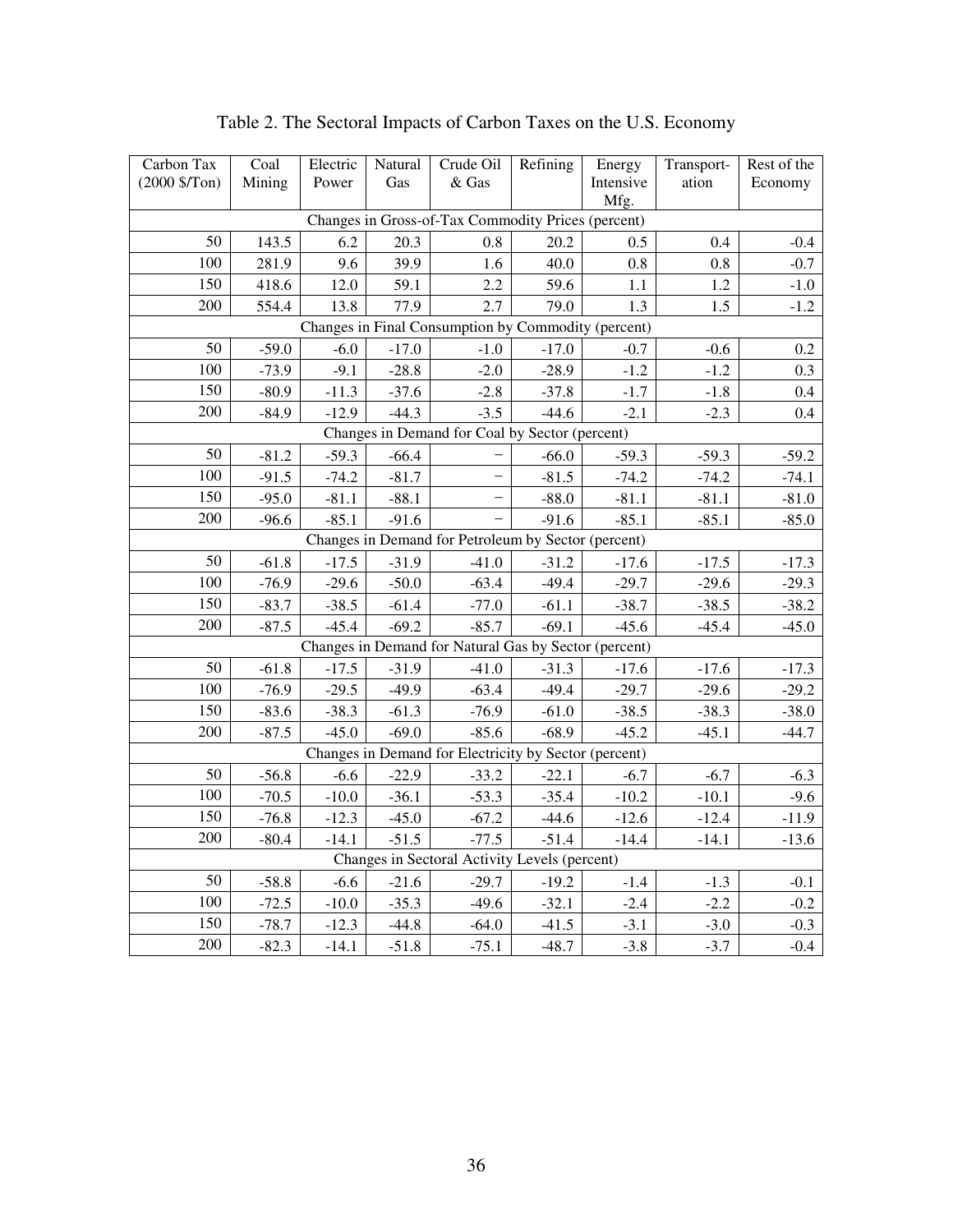| Carbon                                                           | Coal                                               | Electric | Natural | Crude    | Refining | Energy    | Transport- | Rest of | Final   |  |  |  |
|------------------------------------------------------------------|----------------------------------------------------|----------|---------|----------|----------|-----------|------------|---------|---------|--|--|--|
| Tax                                                              | Mining                                             | Power    | Gas     | Oil $\&$ |          | Intensive | ation      | the     | $Cons-$ |  |  |  |
| (2000)                                                           |                                                    |          |         | Gas      |          | Mfg.      |            | Economy | umption |  |  |  |
| $\sqrt{\text{Top}}$                                              |                                                    |          |         |          |          |           |            |         |         |  |  |  |
|                                                                  | Carbon Tax Payments by Sector (2000 billion \$)    |          |         |          |          |           |            |         |         |  |  |  |
| 50                                                               | 3.3                                                | 20.4     | 3.7     | 0.8      | 3.5      | 5.3       | 4.6        | 15.5    | 21.6    |  |  |  |
| 100                                                              | 1.3                                                | 17.7     | 5.1     | 1.0      | 4.8      | 6.3       | 7.4        | 22.9    | 35.7    |  |  |  |
| 150                                                              | 0.9                                                | 17.5     | 5.6     | 0.9      | 5.3      | 7.3       | 9.5        | 28.6    | 45.9    |  |  |  |
| 200                                                              | 0.7                                                | 17.6     | 5.7     | 0.8      | 5.5      | 8.1       | 11.0       | 32.9    | 53.6    |  |  |  |
|                                                                  | Direct Abatement Costs by Sector (2000 billion \$) |          |         |          |          |           |            |         |         |  |  |  |
| 50                                                               | 1.3                                                | 5.8      | 0.6     | 0.2      | 0.6      | 1.1       | 0.4        | 2.0     | 1.9     |  |  |  |
| 100                                                              | 1.9                                                | 10.3     | 1.6     | 0.5      | 1.5      | 2.2       | 1.3        | 4.9     | 5.7     |  |  |  |
| 150                                                              | 2.2                                                | 13.9     | 2.7     | 0.7      | 2.5      | 3.2       | 2.3        | 8.2     | 10.5    |  |  |  |
| 200                                                              | 2.4                                                | 16.8     | 3.7     | 1.0      | 3.5      | 4.2       | 3.4        | 11.6    | 15.6    |  |  |  |
| Change in Output Tax Payments by Sector from Benchmark (percent) |                                                    |          |         |          |          |           |            |         |         |  |  |  |
| 50                                                               | $-54.1$                                            | $-0.8$   | $-18.1$ | $-29.1$  | $-17.3$  | $-0.9$    | $-0.9$     | $-0.5$  |         |  |  |  |
| 100                                                              | $-67.7$                                            | $-1.4$   | $-30.0$ | $-48.8$  | $-29.2$  | $-1.6$    | $-1.5$     | $-1.0$  |         |  |  |  |
| 150                                                              | $-74.0$                                            | $-1.8$   | $-38.4$ | $-63.3$  | $-38.0$  | $-2.1$    | $-1.9$     | $-1.3$  |         |  |  |  |
| 200                                                              | $-77.7$                                            | $-2.2$   | $-44.8$ | $-74.4$  | $-44.7$  | $-2.6$    | $-2.3$     | $-1.6$  |         |  |  |  |

Table 3. The Incidence of Carbon Taxes and Abatement Costs

Table 4. The Aggregate Economic Impacts of Carbon Taxes

| Carbon        | Emissions | Abate-                   | GDP           | <b>GDP</b>               | Carbon                   | Share           | Direct                   | <b>Share</b>             | Cons-              | Equiv-    |
|---------------|-----------|--------------------------|---------------|--------------------------|--------------------------|-----------------|--------------------------|--------------------------|--------------------|-----------|
| Tax           | (MT)      | ment                     | (2000)        | Change                   | Tax                      | of              | Abatement                | of                       | umption            | alent     |
| (2000)        |           | (% of                    | trillion      | from                     | Payments                 | <b>GDP</b>      | Costs                    | <b>GDP</b>               | (2000)             | Variation |
| $\sqrt{\tan}$ |           | BaU)                     | $\mathcal{S}$ | BaU                      | (2000)                   | $\mathscr{C}_0$ | (2000)                   | $(\%)$                   | trillion           | $(\%)$    |
|               |           |                          |               | $(\%)$                   | billion \$)              |                 | billion \$)              |                          | $\boldsymbol{\$})$ |           |
| $\Omega$      | 5796      | $\overline{\phantom{0}}$ | 9.82          | $\overline{\phantom{0}}$ | $\overline{\phantom{0}}$ | -               | $\overline{\phantom{0}}$ | $\overline{\phantom{0}}$ | 8.03               |           |
| 50            | 3768      | 65                       | 9.80          | $-0.08$                  | 51.4                     | 5.2             | 13.8                     | 1.4                      | 8.02               | $-0.2$    |
| 100           | 2986      | 52                       | 9.78          | $-0.14$                  | 81.4                     | 8.3             | 29.8                     | 3.0                      | 8.00               | $-0.43$   |
| 150           | 2507      | 43                       | 9.75          | $-0.19$                  | 102.6                    | 10.5            | 46.1                     | 4.7                      | 7.98               | $-0.66$   |
| 200           | 2172      | 37                       | 9.73          | $-0.23$                  | 118.5                    | 12.2            | 62.1                     | 6.4                      | 7.96               | $-0.88$   |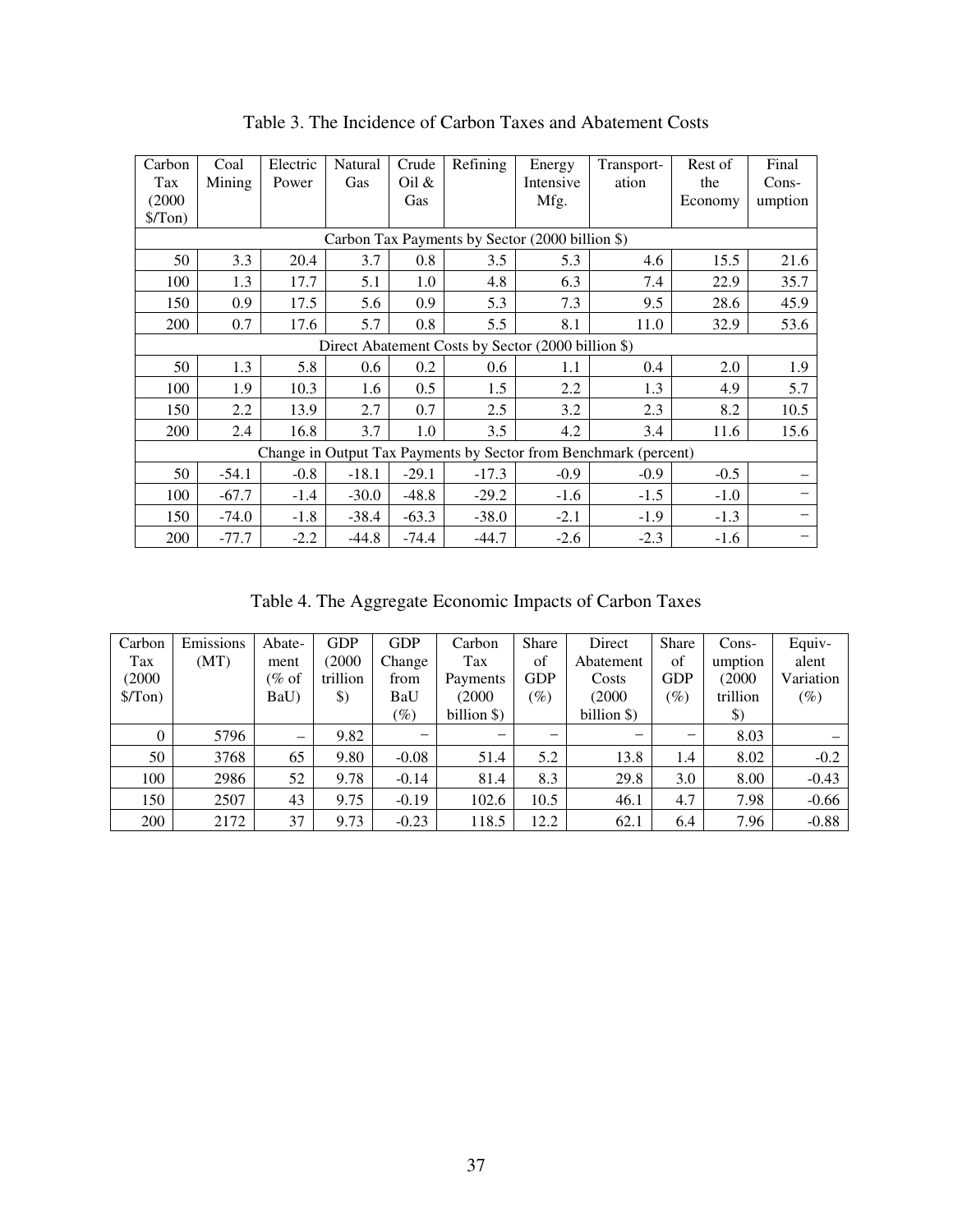Appendix A: Solving the Representative Agent's Problem

The problem is solved by forming the lagrangian for the representative agent's utility production:

$$
\mathcal{L}^C = p_U U - \sum_{i=1}^N p_i c_i + \lambda^C \left( U - A_C \prod_{i=1}^N c_i^{\alpha_i} \right)
$$

and finding the first-order conditions by taking the derivative with respect to the consumer's consumption of each good:

(A-1) 
$$
\frac{\partial \mathcal{L}^C}{\partial c_i} = -p_i - \lambda^C \frac{\alpha_i}{c_i} A_C \prod_{i=1}^N c_i^{\alpha_i} = 0.
$$

Using this equation to compare the consumption of commodities, say 1 and 2, by taking the ratio of the first-order conditions we have

$$
\frac{\alpha_1/c_1}{\alpha_2/c_2} = \frac{p_1}{p_2} \Rightarrow \frac{\alpha_1}{\alpha_2} = \frac{p_1c_1}{p_2c_2},
$$

so that the ratio of the exponents of the Cobb-Douglas utility function is equal to the ratio of the shares of the agent's expenditure of consumption. Thus, the  $\alpha_i$ s have a natural interpretation as expenditure shares, which makes sense given that the  $\alpha$ <sub>i</sub>s sum to unity. Thus, rearranging the first order conditions in (A-1) and adding them up over all *i* commodities gives an expression for the lagrange multiplier

$$
(A-2) - \lambda^C A_C \prod_{i=1}^N c_i^{\alpha_i} \times \sum_{i=1}^N \alpha_i = \sum_{i=1}^N p_i c_i \Rightarrow \lambda^C = -\frac{1}{U} \left( m - \sum_{i=1}^N p_i s_i \right).
$$

It is useful to also take the derivative of the Lagrangian with respect to utility, to give

(A-3) 
$$
\frac{\partial \mathcal{L}^c}{\partial U} = p_U + \lambda^c = 0 \Rightarrow \lambda^c = -p_U.
$$

Together, eqs. (A-2) and (A-3) suggest that the price of utility is the average utility of income allocated to consumption:

$$
p_U = \frac{1}{U} \left( m - \sum_{i=1}^N p_i s_i \right).
$$

This is simply the price of aggregate consumption, or, equivalently, the consumer price index of the economy, whose value, when fixed at unity gives a natural numeraire by which to deflate all of the other prices in the model. Eq. (A-2) may be substituted back into (A-1) to yield eq. (9) in the paper.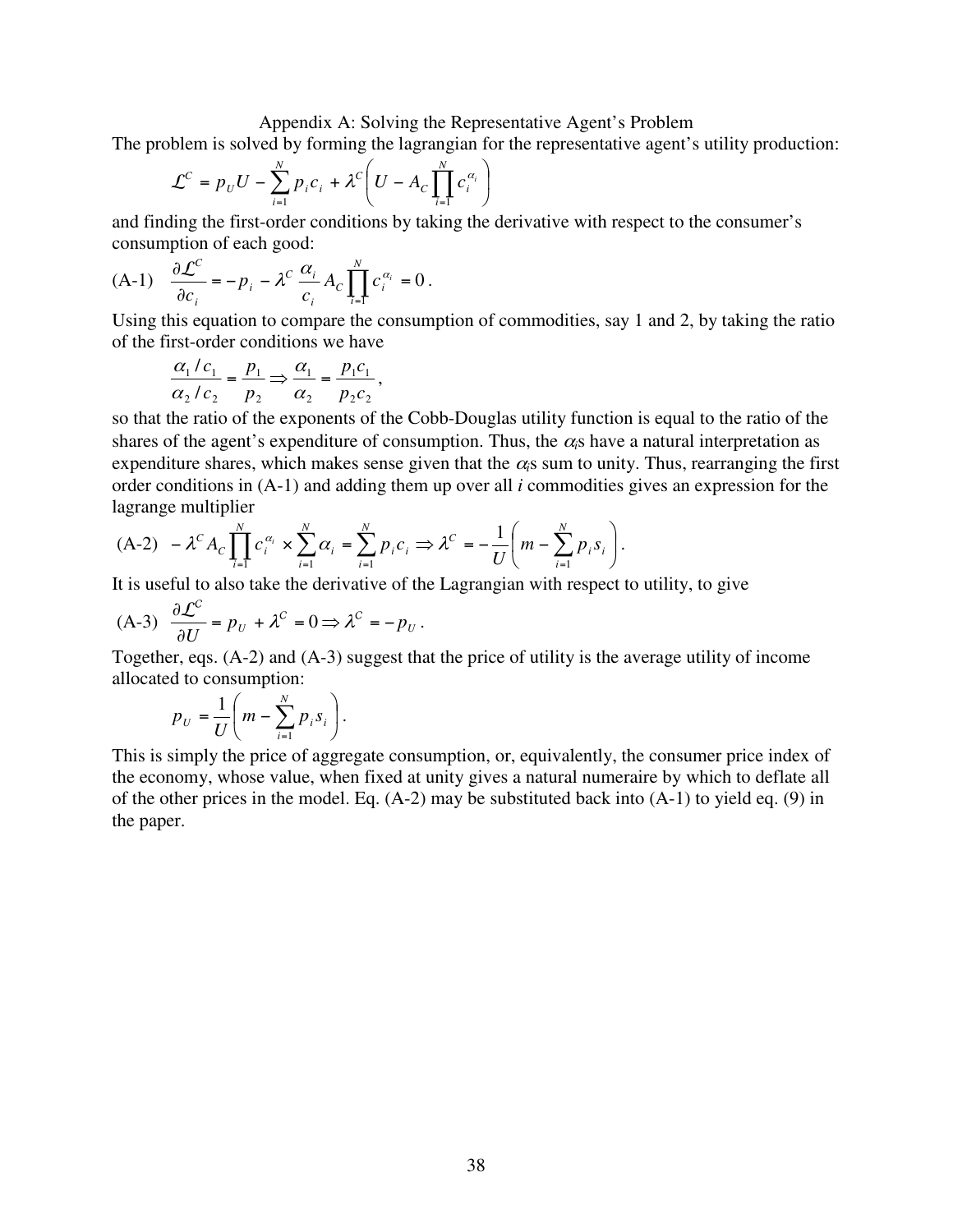### Appendix B: Solving the Producer's Problem

The problem is solved by forming the lagrangian for the  $j<sup>th</sup>$  producer

$$
\mathcal{L}_j^P = p_j y_j - \sum_{i=1}^N p_i x_{ij} - \sum_{f=1}^F w_f v_{f} + \lambda_j^P \left( y_j - A_j \prod_{i=1}^N x_{ij}^{\beta_{ij}} \prod_{f=1}^F v_{f}^{\gamma_{fj}} \right)
$$

and taking derivatives with respect to the producer's use of each intermediate good and primary factor to yield the first-order conditions:

(B-1) 
$$
\frac{\partial \mathcal{L}_j^P}{\partial x_{ij}} = -p_i - \lambda_j^P \frac{\beta_{ij}}{x_{ij}} A_j \prod_{i=1}^N x_{ij}^{\beta_{ij}} \prod_{j=1}^F v_{jj}^{\gamma_{jj}} = 0
$$

and

(B-2) 
$$
\frac{\partial \mathcal{L}_{j}^{P}}{\partial v_{fj}} = -w_{f} - \lambda_{j}^{P} \frac{\gamma_{fj}}{v_{fj}} A_{j} \prod_{i=1}^{N} x_{ij}^{\beta_{ij}} \prod_{f=1}^{F} v_{fj}^{\gamma_{fj}} = 0.
$$

It is useful to also take the derivative of the Lagrangian with respect to output, to give

$$
\frac{\partial \mathcal{L}_j^P}{\partial y_j} = p_j + \lambda_j^P = 0 \Longrightarrow \lambda_j^P = -p_j.
$$

Substituting this result into (B-1) and (B-2) yields eqs. (11) and (12), respectively.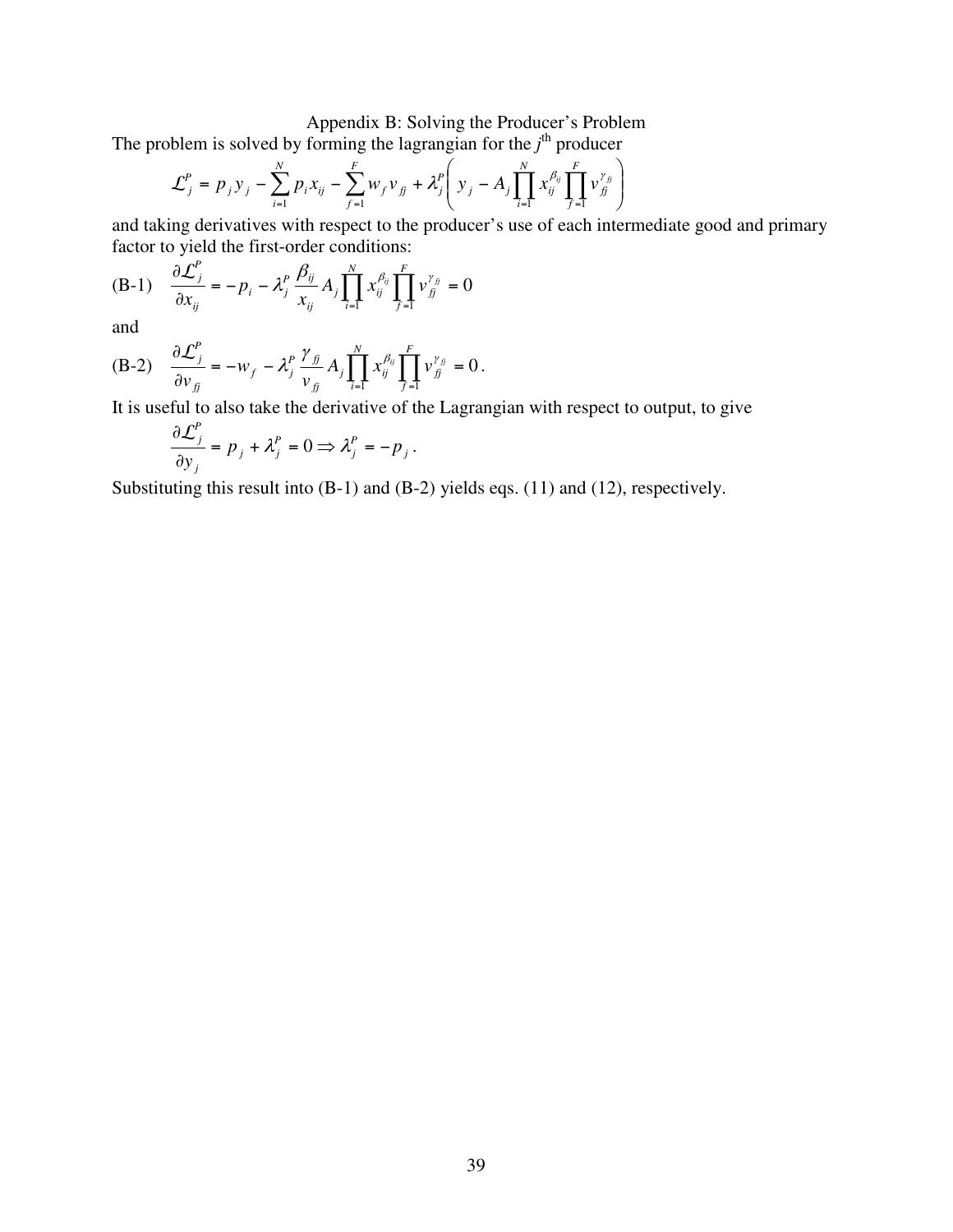\$title: a 2 x 2 x 1 maquette of tax effects in general equilibrium<br>\$stitle: copyright 2004, Ian Sue Wing (isw@bu.edu), Boston Universit \$stitle: copyright 2004, Ian Sue Wing (<u>isw@bu.edu</u>), Boston University<br>\$stitle: code provided without warranty or support code provided without warranty or support table sam(\*,\*) benchmark social accounting matrix 1 2 C S 1 10 30 50 30 2 20 10 60 10 L 30 50<br>K 60 10 60 ; sets i commodities /1, 2/<br>f factors /1 lab f factors /l labor, k capital/<br>d demands /c consumption, s sa /c consumption, s saving/ parameters xbar benchmark intermediate transactions matrix<br>vbar benchmark factor supply matrix vbar benchmark factor supply matrix<br>gbar benchmark final demand matrix gbar benchmark final demand matrix<br>ybar benchmark output benchmark output ty tax on sectoral output<br>tx tax on intermediate in tx tax on intermediate inputs<br>ty tax on factor inputs tv tax on factor inputs<br>tc tax on consumption  $\frac{1}{x}$  on consumption ; alias (i,j);  $xbar(i,j)$  = sam $(i,j);$ <br>vbar $(f,j)$  = sam $(f,j);$ vbar(f,j) =  $\text{sam}(f,j);$ <br>qbar(i,d) =  $\text{sam}(i,d);$  $gbar(i, d)$  = sam $(i, d)i$ <br>  $ybar(j)$  = sum $(i, xb)$  $sum(i, xbar(i,j)) + sum(f, vbar(f,j));$ all taxes are zero in benchmark  $\begin{array}{rcl} \n\text{ty}(j) & = & 0; \\ \n\text{tx}(i, j) & = & 0; \n\end{array}$  $\begin{array}{ccc} \n\text{tx}(i,j) & = & 0; \\
\text{tv}(f,i) & = & 0; \n\end{array}$  $\begin{array}{ccc} \n\text{tv}(f, j) & = & 0; \\
\text{tv}(i) & = & 0; \n\end{array}$  $tc(i)$ \$ontext \$model: maquette \$commodities: p(i) ! price index for commodities w(f) ! price index for factors pu ! aggregate consumption price (numeraire)  $$sectors:$ <br> $y(j)$ y(j) ! producing sectors ! production of utility good (utility function) \$consumers: ! representative agent  $$report:$ <br> $v:qy(j)$  $v:qy(j)$   $o:p(j) \text{prod}:y(j)$ <br> $v:qx(i,j)$   $i:p(i) \text{prod}:y(j)$  $v: q x (i, j)$   $i: p(i) \text{prod}: y(j)$ <br> $v: q c(i)$   $i: p(i) \text{prod}: u$ v:qc(i) i:p(i) prod:u  $v:qv(f,j)$   $i:w(f)$  prod: $y(j)$  $$prod:y(j)$   $s:1$  $o:p(j) q:ybar(j)$  a:ra t:ty(j)

### Appendix C: GAMS/MPSGE Code for Tax Effects in the  $2 \times 2 \times 1$  Economy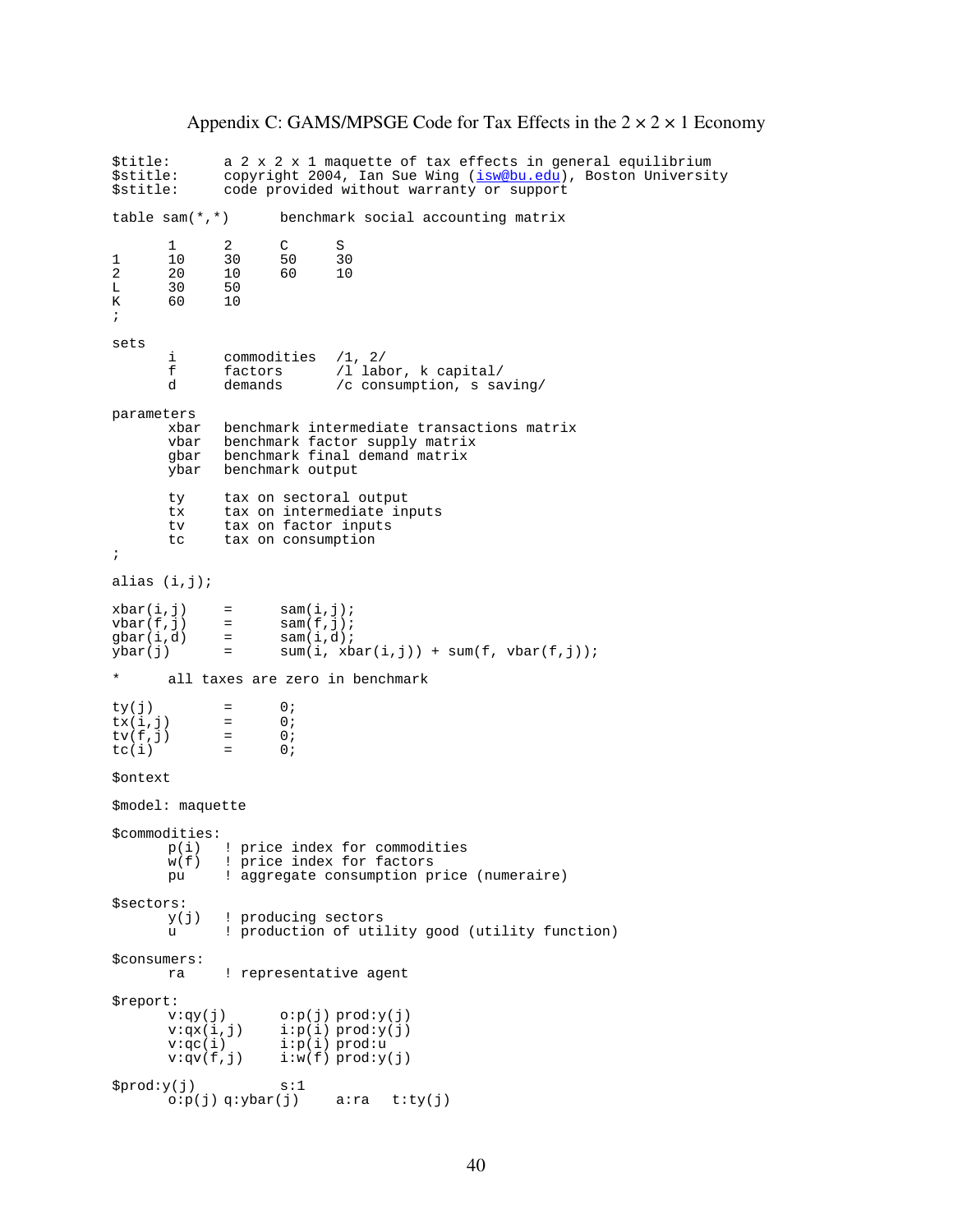i:p(i) q:xbar(i,j) a:ra t:tx(i,j) i:w(f) q:vbar(f,j) a:ra t:tv(f,j) \$prod:u s:1 o:pu q:(sum(i, gbar(i,"c")))  $i:p(i) q:gbar(i,"c") a:ra$  t:tc(i) \$demand:ra<br>d:pu  $q:(sum(i, gbar(i, "c")))$  $e:p(i) q: (-gbar(i, "s"))$  $e: w(f)$  q:(sum(j, vbar(f,j))) \$offtext \$sysinclude mpsgeset maquette \* set numeraire pu.fx  $=$  1; option mcp = path; \* benchmark replication maquette.iterlim = 0; \$include maquette.gen solve maquette using mcp; \* free solve maquette.iterlim = 8000; \$include maquette.gen solve maquette using mcp; \* suspend listing to save memory \$offlisting table taxpol(\*,\*,\*) matrix of tax policy cases y.1 y.2 c.1 c.2 1.1 1.2 2.1 2.2 L.1 L.2 K.1 K.2 i1 0 0 0 0 0 0 0 0 0 0 0 0  $\begin{array}{cc} \texttt{i2} & \texttt{0.5} \\ \texttt{i3} & \texttt{0} \end{array}$ i3 0 0.5 i4 0 0 0.5<br>i5 0 0 0 i5 0 0 0 0.5 i6 0 0 0 0 0 0 0 0 0.5 0.5 i7 0 0 0 0 0 0 0 0 0 0 0.5 0.5 i8 0 0 0 0 0.5 i9 0 0 0 0 0 0.5 i10 0 0 0 0 0 0 0.5 i11 0 0 0 0 0 0 0 0.5 i12 0 0 0 0 0 0 0 0 0.5 i13 0 0 0 0 0 0 0 0 0 0.5 i14 0 0 0 0 0 0 0 0 0 0 0.5 i15 0 0 0 0 0 0 0 0 0 0 0 0.5 ; sets iter iterations /i1\*i15/ parameters ra0 benchmark income of representative agent array to hold results ; \* record the value of benchmark income  $ra0 = ra.l;$ loop(iter,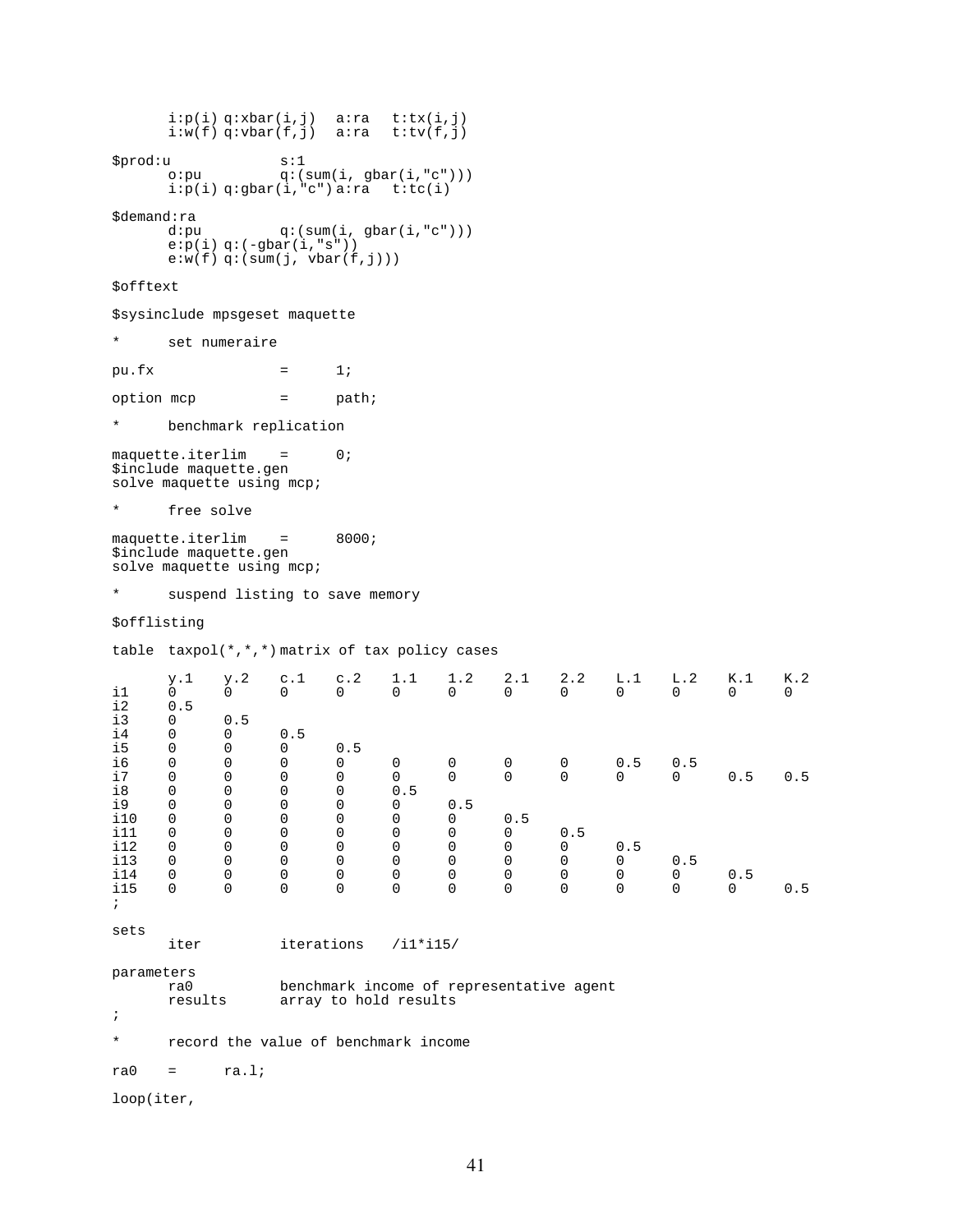\* first always solve a benchmark case in which all taxes are zero  $ty(j) = 0;$ <br> $tx(i,j) = 0;$  $tx(i,j)$  = 0;<br>  $tv(f, j)$  = 0;  $\begin{array}{ccc} \n\text{tv}(f,j) & = & 0; \\ \n\text{tc}(i) & = & 0; \n\end{array}$  $tc(i)$ \$include maquette.gen solve maquette using mcp; \* now solve for the different tariff-ridden equilibria ty(j) = taxpol(iter,"y",j);<br>tx(i,j) = taxpol(iter,i,j);  $\text{tx}(i,j)$  = taxpol(iter,i,j);<br>  $\text{tx}(f,j)$  = taxpol(iter,f,j);  $\begin{array}{rcl} \text{tv}(f,j) & = & \text{taxpol}(iter,f,j); \\ \text{tc}(i) & = & \text{taxpol}(iter, "c", i) \end{array}$  $taxpol(iter,"c",i);$ \$include maquette.gen solve maquette using mcp;  $results("p_1", iter) = p.l("1");$  $results('p_2", iter) = p.l('2");$  $results('y_1",iter) = qy.l('1");$  $results('y_2",iter) = qy.l('2");$  $results('x_1_1",iter) = qx.l('1", "1");$  $results('x_1_2",iter) = qx.l('1", "2");$  $results('x_2_1", iter) = qx.l('2", "1");$  $results('x_2_2", iter) = qx.l('2", "2");$  $results("c_1",iter) = qc.l("1");$  $results("c_2", iter) = qc.l("2");$ results("w\_l",iter) = w.l("l"); results("w\_k",iter) = w.l("k");  $results("v_l_l_riter)$  =  $qv.l("l", "1");$  $results("v_l_2", iter) = qv.l("l", "2");$  $results('v_k_1'.iter) = qv.l('k", "1");$  $results("v_k_2", iter) = qv.l("k", "2");$ 

results("m",iter) = ra.l;

results("% ev",iter)= 100 \* (ra.l / ra0 - 1);

);

display results;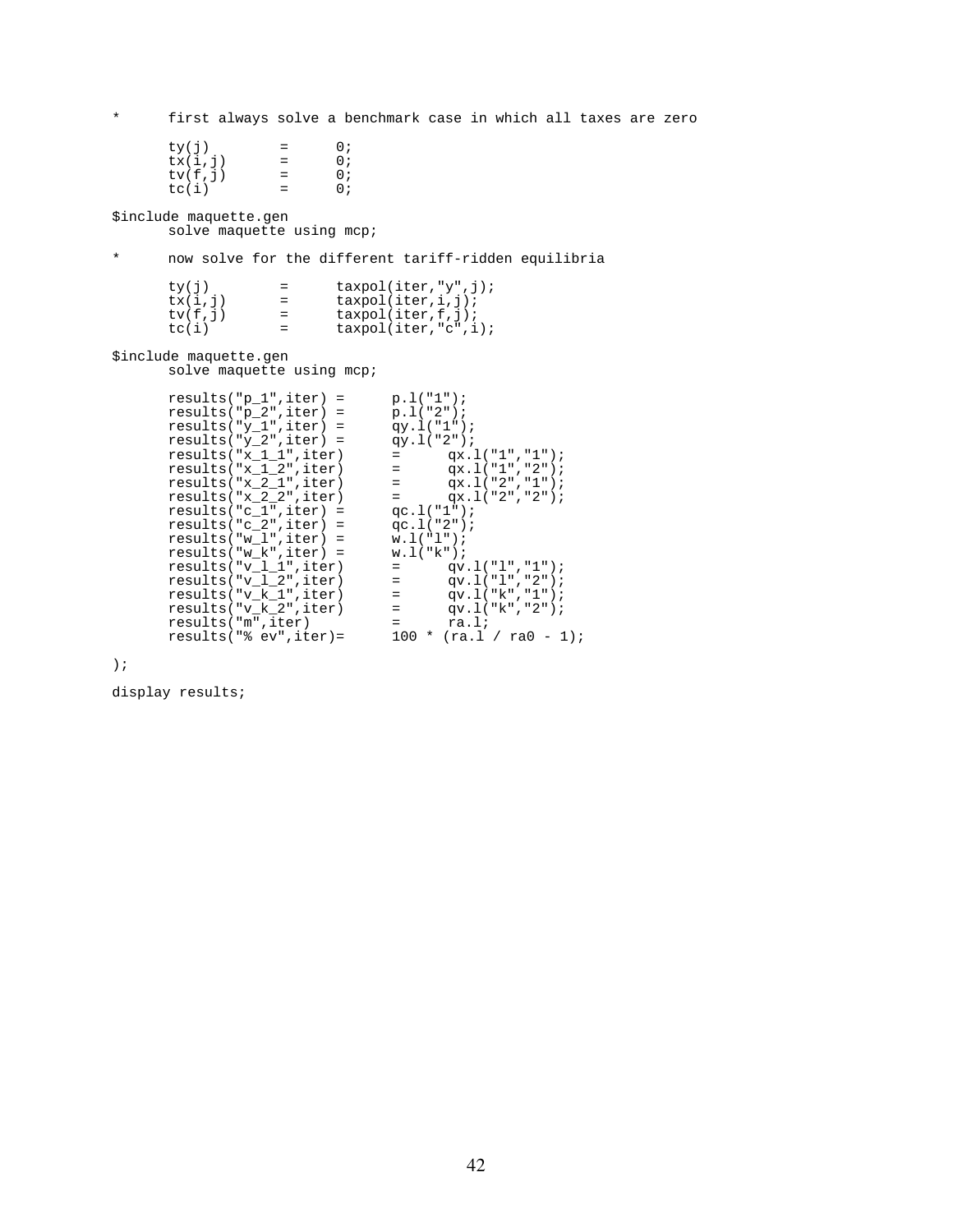Appendix D: GAMS/MPSGE Code for Carbon Taxes and the U.S. Economy

\$title: a simple static CGE model of carbon taxes in the u.s. economy \$stitle: copyright 2004, Ian Sue Wing (isw@bu.edu), Boston University code provided without warranty or support \*--------------------------------\* \* set and parameter declarations \* \*--------------------------------\* sets i industry sectors<br>
col coal minin col coal mining<br>o\_g crude oil an o\_g crude oil and gas<br>gas gas works and dis gas gas works and distribution<br>oil refined petroleum oil refined petroleum<br>ele electric power ele electric power<br>eis energy intensiv eis energy intensive industry sectors<br>trn transportation trn transportation<br>roe the rest of the the rest of the economy/ e(i) energy industries /col, gas, oil, ele/ ne(i) non-energy industries f primary factors /<br>
1 labor l labor<br>k capita capital/ d final demands / cons consumption<br>inv investment inv investment<br>nx net exports net exports/ cd(d) consumption demand id(d) investment demand nd(d) net export demand parameters x0 benchmark intermediate transactions matrix (10 billion 2000 usd) v0 benchmark factor supply matrix (10 billion 2000 usd) benchmark final demand matrix (10 billion 2000 usd) tax0 benchmark net tax revenue (10 billion 2000 usd) benchmark tax rate on output y0 benchmark aggregate output (10 billion 2000 usd) cons0 benchmark consumption (10 billion 2000 usd) inv0 benchmark investment (10 billion 2000 usd) nx0 benchmark net exports (10 billion 2000 usd) benchmark armington aggregate use (10 billion 2000 usd) ; alias (i,j);  $cd(d)$ \$sameas(d,"cons") = yes;  $id(d)$ \$sameas(d,"inv") = yes; nd(d)\$sameas(d,"nx")= yes;  $ne(i)$ \$(not  $e(i)$ ) = yes; \*------------------------------------\* \* aggregate social accounting matrix \* \*------------------------------------\* table sam $(*,*)$  2000 social accounting matrix for usa (10 billion 2000 usd  $$ constructed from bea 2002 make and use tables employing the industry-technology assumption) col ele gas o\_g oil eis trn roe cons inv nx col 0.243 1.448 0.004 0.000 0.001 0.219 0.013 0.238 0.014 0.000 0.108

ele 0.052 0.084 0.027 0.118 0.168 1.384 0.283 9.530 12.915 0.000 -0.093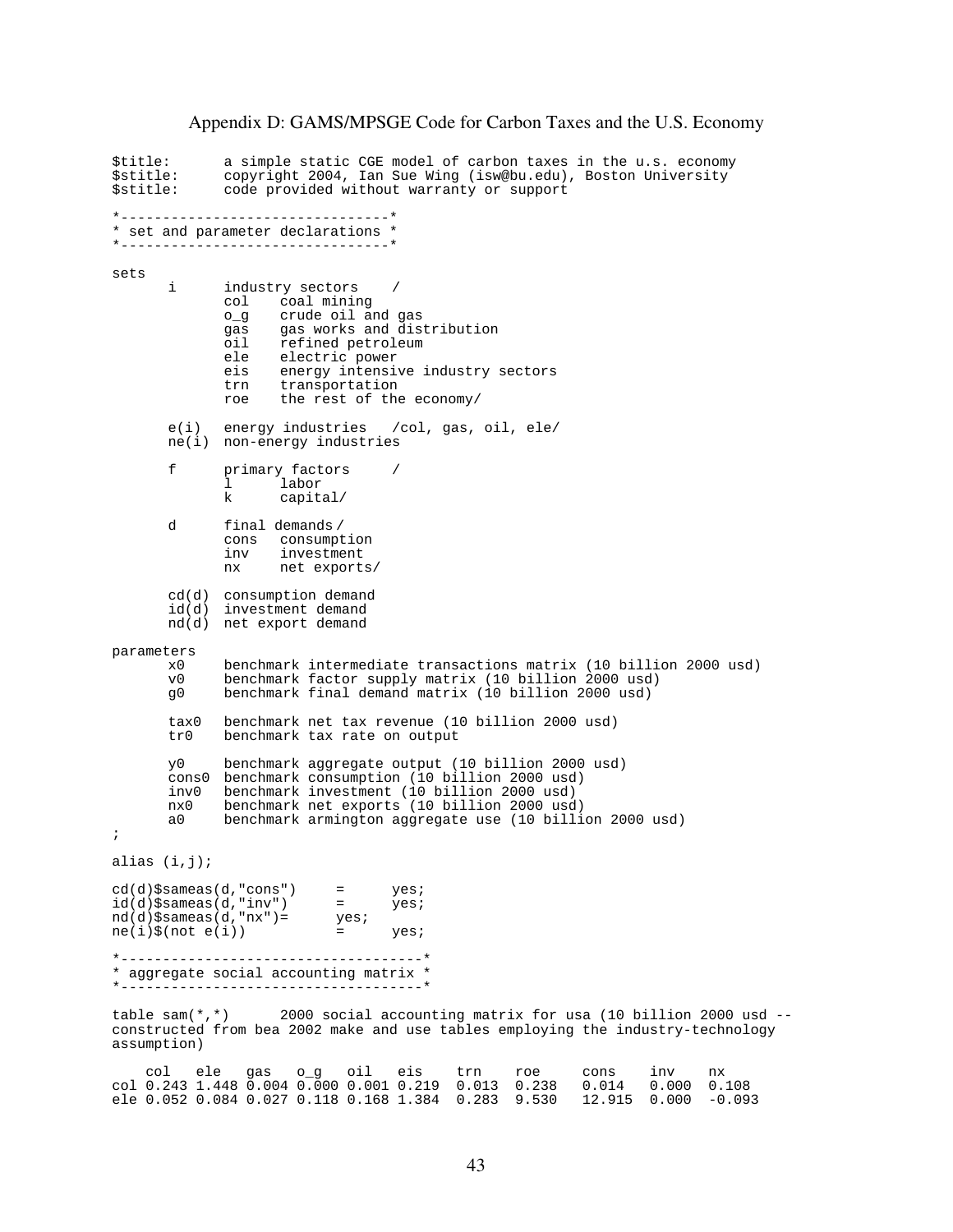gas 0.003 0.526 2.283 0.446 0.246 0.817 0.056 2.199 4.136 0.000 0.045<br>
o\_g 0.000 0.024 4.795 2.675 8.381 0.939 0.030 0.120 0.013 0.072 -6.189 o\_g 0.000 0.024 4.795 2.675 8.381 0.939 0.030 0.120 0.013 0.072 -6.189 oil 0.066 0.238 0.038 0.072 1.753 0.628 2.428 4.950 8.345 0.128 -0.542 eis 0.101 0.121 0.015 0.285 0.513 17.434 0.177 47.534 9.239 0.906 -3.506 trn 0.158 0.945 0.135 0.122 0.784 3.548 9.796 19.835 17.316 1.492 5.107 roe 0.747 5.142 1.897 4.694 2.798 19.974 16.055 540.977 751.254 203.063 -21.41 l 0.437 4.422 0.434 0.665 1.141 16.128 19.032 553.948 k 0.278 8.830 0.866 1.525 2.115 10.806 9.792 310.641 tax 0.203 2.686 0.263 0.258 0.204 0.944 1.574 35.225 ; \*-----------------------\* \* benchmark calibration \* \*-----------------------\* extract benchmark matrices  $x0(i,j)$  = sam $(i,j);$ <br> $v0(f,j)$  = sam $(f,j);$  $v0(f,j)$  = sam(f,j);<br>g0(i,d) = sam(i,d);  $sam(i,d);$ extract distortions  $\text{tax0}(j)$  = sam(" $\text{tax}$ ",j); transfer tax and subsidy revenue into tax rates on output  $tr0(j) =$   $tax0(j) / (sum(i, x0(i, j)) + sum(f, v0(f, j)) + tax0(j));$ \* useful aggregates  $y0(j)$  = sum $(i, x0(i,j))$  + sum $(f, v0(f,j))$  + tax0(j);<br>nx0(i) = sum(nd,g0(i,nd));  $sum(nd,gd(i,nd));$ cons0 =  $\text{sum}((i, cd), g0(i, cd));$ <br>inv0 =  $\text{sum}((i, id), g0(i, id));$ inv0 =  $\text{sum}((i, id), g0(i, id));$ <br>a0(i) =  $y0(i) - nx0(i);$  $=$   $y0(i) - nx0(i);$ display v0, g0, tr0, y0, nx0, a0; \*-------------------------------\* \* energy and emissions accounts \* \*-------------------------------\* parameters  $co2(e) co2$  emissions by fuel in 2000 (mt -- from eia 2003) / col 2112<br>oil 2439 oil 2439.4 gas 1244.3/ ccoef co2 coefficient on energy (tons of co2 per dollar) scalars<br>co2\_carb co2\_carb co2 to carbon molecular weight conversion factor<br>carblim0 benchmark carbon emission rights carblim0 benchmark carbon emission rights<br>carblim carbon emission rights /0/ carblim carbon emission rights /0/<br>carbtax carbon tax /0/ carbon tax ra0 benchmark income level of representative agent ;  $co2_{carb} = 12 / 44;$ \* multiply by 1e-4 to convert co2 in mt (1e6) to 10 billion ton (1e10)<br>\* then all in 10 billion \$ (1e10) implies coef in tons /\$ then, a0 in 10 billion \$ (1e10) implies ccoef in tons/\$ and carbon price in  $$/ton$ ccoef(e) =  $1e-4 * co2(e) / a0(e)$ ; display ccoef;  $carblim0 = 1e-4 * sum(e, co2(e));$ \*------------\* \* core model \*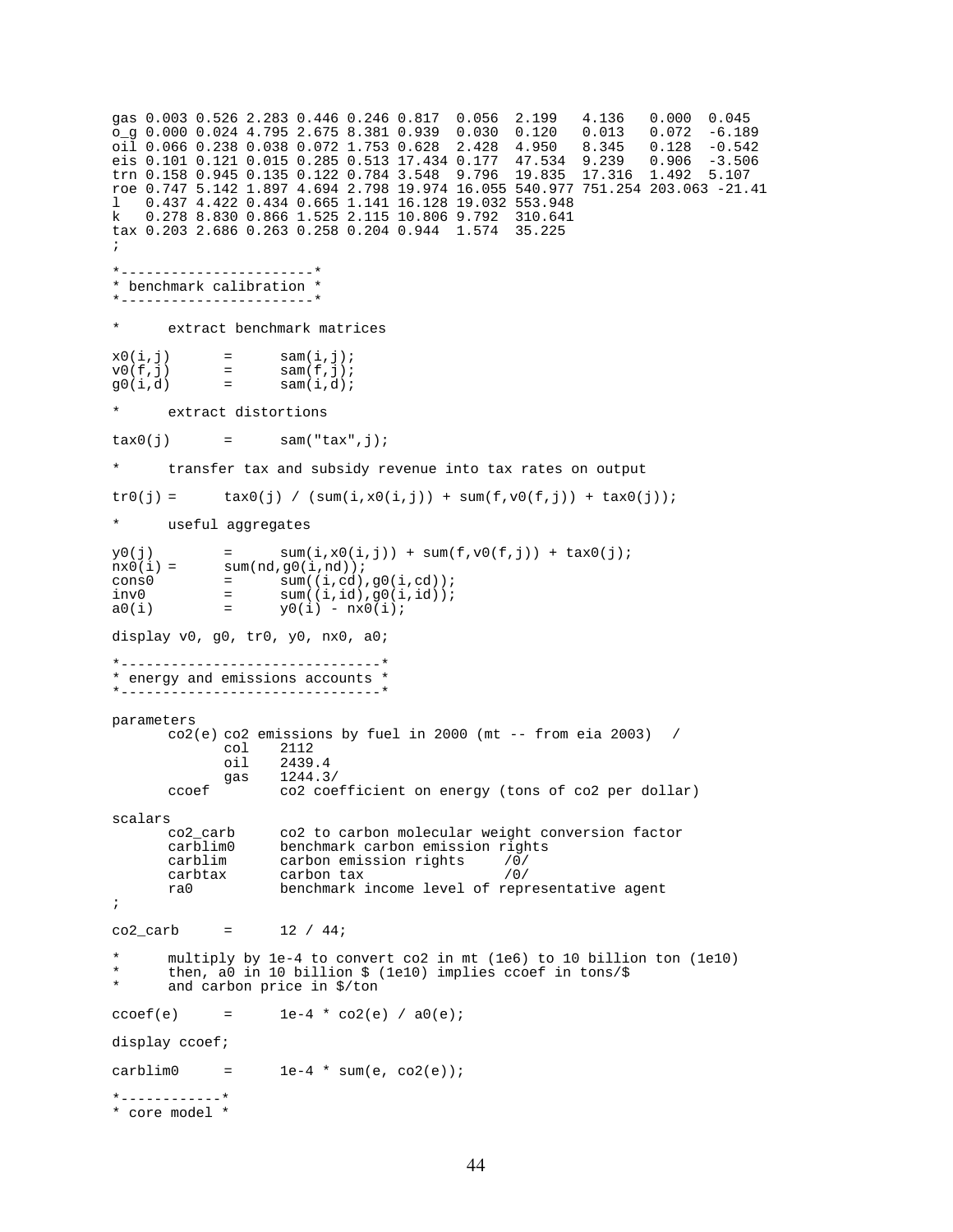\*------------\* \$ontext \$model: usa\_co2 \$sectors: y(j) ! production by industries cons : consumption<br>carbon(e) : dummy aggreg ! dummy aggregate carbon accounting sector \$commodities: p(i)  $\qquad$  ! price index of commodities<br>w(f)  $\qquad$  ! price index of primary fact w(f)  $\vert$  i price index of primary factors<br>pcons : price index of aggregate consu pcons : price index of aggregate consumption<br>pce(e) : gross-of-carbon-tax energy price ! gross-of-carbon-tax energy price pcarb\$carblim ! carbon tax dual to quantitative emission limit \$consumers: ra ! representative agent \$auxiliary: ctax\$carbtax ! tax on aggregate carbon emissions \$report: v:qcarb(e)\$carblim i:pcarb prod:carbon(e) ! co2 by fuel v:qd(i) o:p(i) prod:y(i) ! domestic output<br>v:necons(i)\$ne(i) i:p(i) prod:cons ! non-energy good; v:necons(i)\$ne(i) i:p(i) prod:cons ! non-energy goods consumed v:econs(e) i:pce(e) prod:cons ! energy goods consumed<br>v:qeint(e,j) i:pce(e) prod:y(j) ! sectoral energy inputs ! sectoral energy inputs \* production for domestic use and export  $$prod: y(j)$  s:1<br>o:p(j) q:y0(j)  $p:(1 + tr0(j))$  a:ra t:tr0(j)  $i: p(ne)$   $q:x0(ne, j)$ <br>  $i: pce(e)$   $q:x0(e, j)$  $q:x0(e,j)$  $i: w(f) q: v0(f, \frac{1}{J})$ \* final demand aggregation: consumption \$prod:cons s:1<br>o:pcons q:co o:pcons q:cons0  $i: p(ne)$  q:(sum(cd,g0(ne,cd)))<br> $i: pce(e)$  q:(sum(cd,g0(e,cd)))  $q:(sum(cd,g0(e,cd)))$ \* emission accounting \$prod:carbon(e) s:0<br>o:pce(e) q:a  $q:a0(e)$ i:p(e) q:a0(e)<br>i:pcarb\$carblim  $q:(\text{ccoef}(e) * a0(e))$ \* income, demands, and endowments of representative agent \$demand:ra \* aggregate consumption d:pcons q:cons0 \* factor endowment  $e:w(f) q:(sum(j,v0(f,j)))$ investment aggregate demands (model as negative endowments)  $e:p(ne)$  q:(sum(id,-g0(ne,id)))  $e:pec(e)$  q:(sum(id,-g0(e,id))) \* net exports (model as exogenous endowment at domestic prices)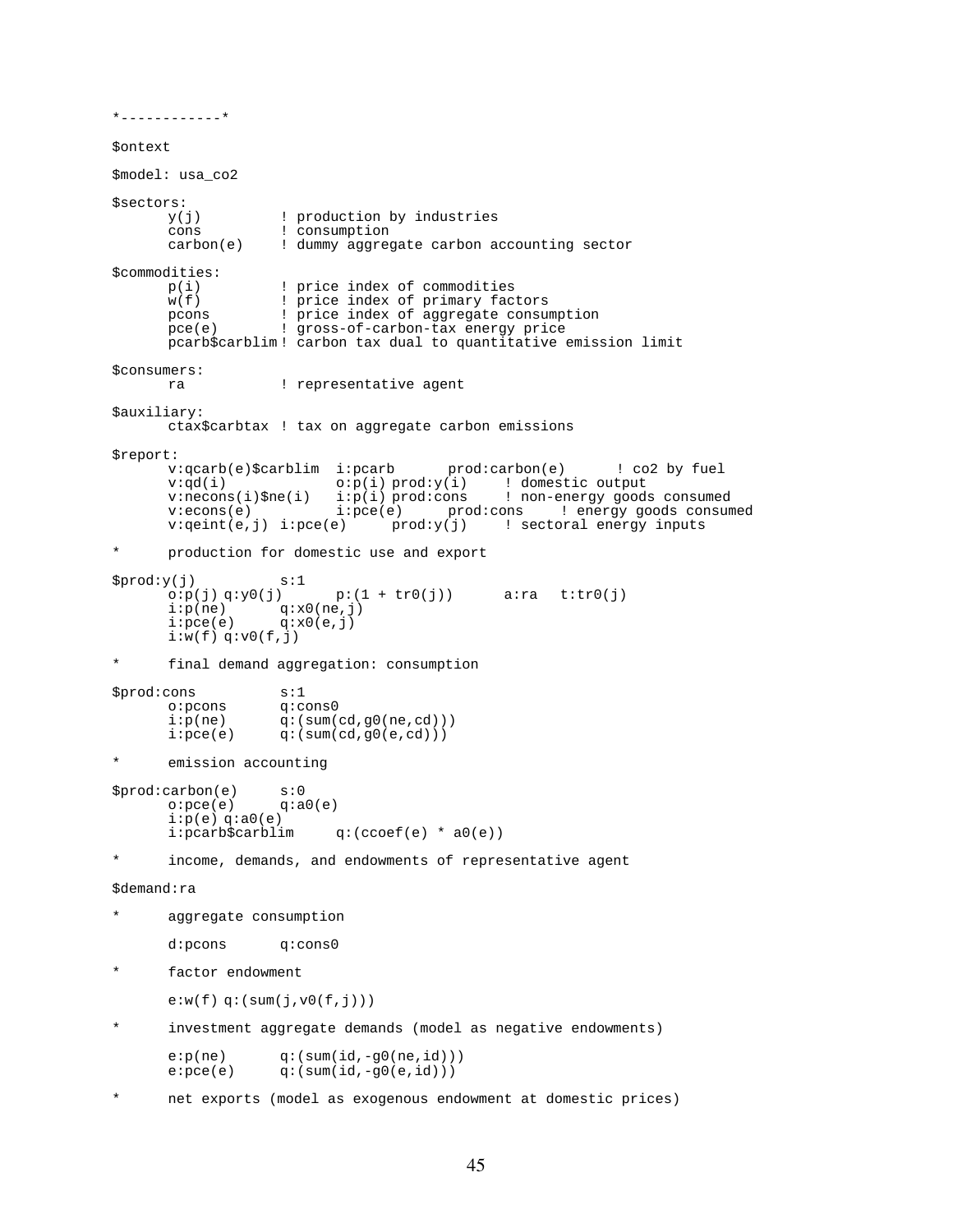$e:p(i) q: (-nx0(i))$ \* emission permit endowment e:pcarb\$carblim q:carblim r:ctax\$carbtax emission tax dual to permit endowment \$constraint:ctax\$carbtax pcarb =e= carbtax; \$offtext \$sysinclude mpsgeset usa\_co2<br>option mcp = path; option map  $\equiv$  path; \*-----------------------\* \* benchmark replication \* \*-----------------------\*  $ctax.1 = 0;$ <br>usa\_co2.iterlim = usa\_co2.iterlim = 0; \$include usa\_co2.gen solve usa\_co2 using mcp; \* set consumption price index as numeraire  $pcons.fx = 1;$ \* free solve usa\_co2.iterlim = 8000; \$include usa\_co2.gen solve usa\_co2 using mcp;  $ra0 = ra.l;$ \* impose emission limits \* check that benchmark emissions are a non-binding constraint on economy:<br>\* level value of variable poarb should be zero at solution point level value of variable pcarb should be zero at solution point prices should remain at unity and quantities should replicate benchmark carblim = carblim0;  $pcarb.1 = 1;$ \$include usa\_co2.gen solve usa\_co2 using mcp; \* now suppress listing to save memory \$offlisting \$offsymxref offsymlist options  $limrow = 0$ <br> $limcol = 0$  $limcol = 0$ <br>solprint = solprint = off<br>sysout = off  $sysout =$ ; \*-----------------\* \* policy analysis \* \*-----------------\* sets iter iteration over level of carbon constraint /iter1 \* iter5/ ; parameters results array for reporting aggregate results p\_impacts price impacts (percent change) q\_impacts quantity impacts (percent change)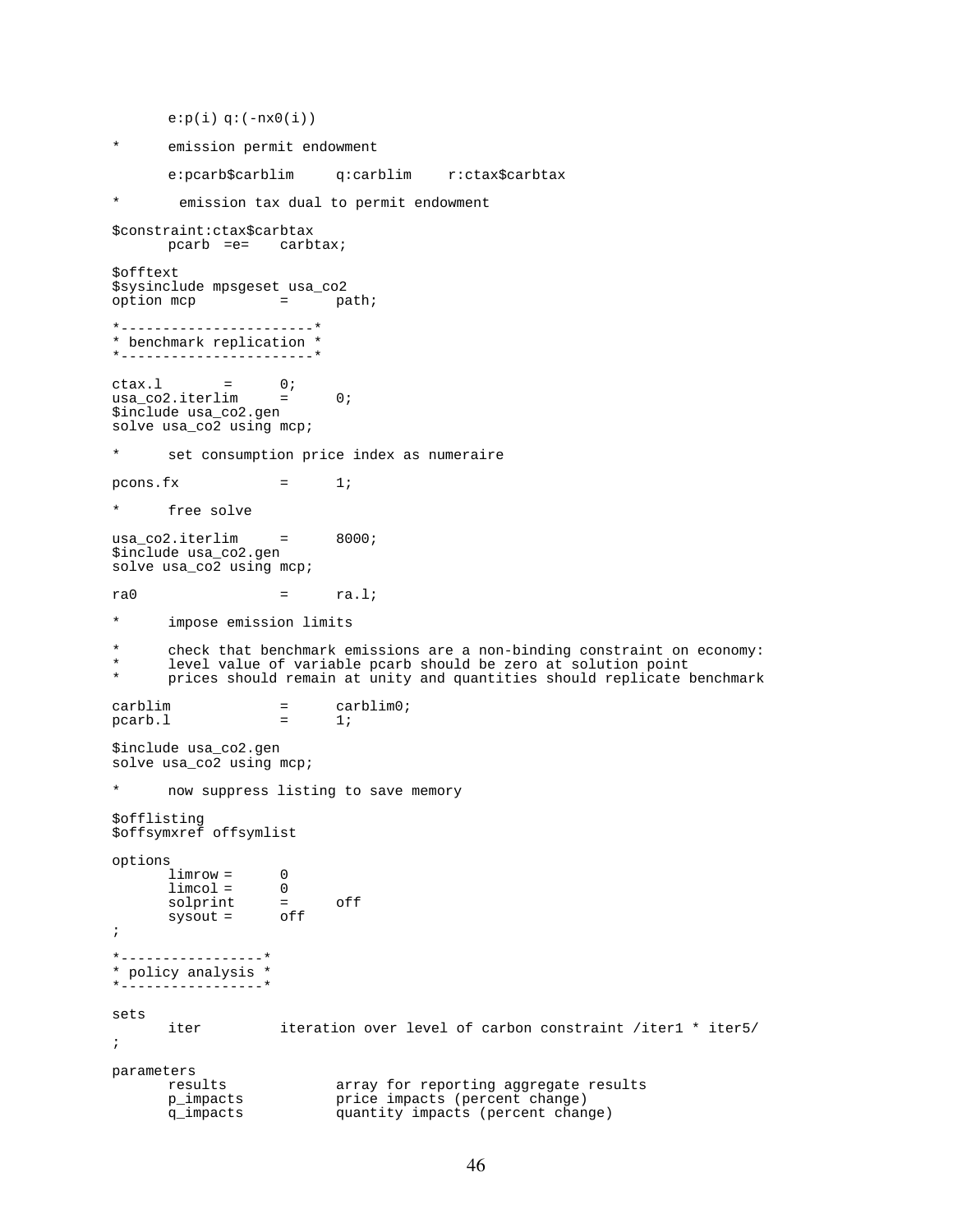c\_impacts consumption impacts (percent change) coal\_impacts coal input impacts by sector (percent change)<br>oil\_impacts oil input impacts by sector (percent cl oil\_impacts oil input impacts by sector (percent change)<br>gas\_impacts gas input impacts by sector (percent change) gas input impacts by sector (percent change) elec\_impacts electricity input impacts by sector (percent change)<br>emiss sectoral co2 emissions (mt) emiss sectoral co2 emissions (mt) mac sectoral marginal abatement cost curves ; loop(iter, \* perform benchmark solve first before computing distorted equilibrium  $\begin{array}{ccc} \text{cardim} & = & \text{cardim0}; \\ \text{cardi} & = & 0; \end{array}$ carbtax = 0; \$include usa\_co2.gen solve usa\_co2 using mcp; policy solves with carbon taxes at \$50/ton increments carbtax  $=$  50  $*$  co2\_carb  $*$  (ord(iter) - 1);<br>carblim\$carbtax  $=$  1; carblim\$carbtax = 1; \$include usa\_co2.gen solve usa\_co2 using mcp; results(iter,"pcarb") = pcarb.l / co2\_carb;<br>results(iter,"emissions") = 1e4 \*(carblim \* ctax.l +  $results(iter, "emissions") =$ carblim0\$(carbtax =  $0$ ));<br>1e4 \* carblim0  $results(iter, "abatement") =$ results(iter,"emissions"); results(iter,"cons")=<br>results(iter,"% ev")= results(iter,"cons")=  $ra.l$  / 100;<br>results(iter,"% ev")= (ra.l / ra0 - 1) \* 100;<br>results(iter,"gdp") = (ra.l + sum(id, sum(ne,  $(ra.1 + sum(id, sum(ne, p.1(ne) *$  $g0(ne,id)$ ) + sum(e, pce.l(e) \*  $g0(e,id)$ ) + sum(i, p.l(i) \* nx0(i))) / 100; results(iter,"% $gdp$ ") = ((ra.l + sum(id, sum(ne, p.l(ne) \*  $g0(ne, id)$  + sum(e, pce.l(e) \*  $g0(e, id)$  + sum(i, p.l(i) \* nx0(i))) /  $(ra.1 + sum(id, sum(ne, g0(ne, id)) +$  $sum(e, g0(e, id))) + sum(i, nx0(i))) - 1) *$ 100; p\_impacts(iter,"pcarb") = results(iter,"pcarb");<br>p\_impacts(iter,ne) =  $(p.l(ne) - 1) * 100$ ;  $p_i = p_i$  =  $p_i$  =  $p_i$  =  $p_i$  = 1000;  $p_i$  = 100;  $p_i$  = 100;  $p_i$  = 100;  $p_i$  = 100;  $p_i$  = 100;  $p_i$  = 100;  $p_i$  = 100;  $p_i$  = 100;  $p_i$  = 100;  $p_i$  = 100;  $p_i$  = 100;  $p_i$  = 100;  $p_i$  = 100;  $p_i$  = 100;  $p_i$  = 100;  $p_i$  $=$  (pce.l(e) - 1) \* 100; q\_impacts(iter,"pcarb") = results(iter,"pcarb");<br>q\_impacts(iter,i) =  $(qd.l(i) / y0(i) - 1)$  $=$  (qd.l(i) / y0(i) - 1) \* 100; c\_impacts(iter,"pcarb") = results(iter,"pcarb");<br>c\_impacts(iter,ne) = (necons.l(ne) / sum(cd,g0(ne,  $(necons.l(ne) / sum(cd,g0(ne,cd)) - 1) *$ 100;  $c\_impacts(iter,e)$  =  $(econs.l(e) / sum(cd,g0(e,cd)) - 1) * 100i$ coal\_impacts(iter,"pcarb") = results(iter,"pcarb");<br>coal\_impacts(iter,i)\$x0("col",i) = (qeint.l("col",i) /  $coal\_impacts(iter,i)$ \$x0("col",i) =  $x0("col", i) - 1) * 100;$ oil\_impacts(iter,"pcarb") = results(iter,"pcarb");<br>oil\_impacts(iter,i)\$x0("oil",i) = (qeint.l("oil",i) /  $\begin{array}{lll} \text{odd} & \text{invariant} \\ \text{odd} & \text{imparts}(\text{iter},i) \frac{1}{2} \times 0 \times (0 \times 1)^i & \text{if } i \end{array}$  $x0("oil", i) - 1) * 100;$ gas\_impacts(iter,"pcarb") = results(iter,"pcarb"); gas\_impacts(iter,i)\$x0("gas",i) = (qeint.l("gas",i) /  $x0("gas", i) - 1) * 100;$ elec\_impacts(iter,"pcarb") = results(iter,"pcarb"); elec\_impacts(iter,i)\$x0("ele",i) = (qeint.l("ele",i) / x0("ele",i) - 1) \* 100;